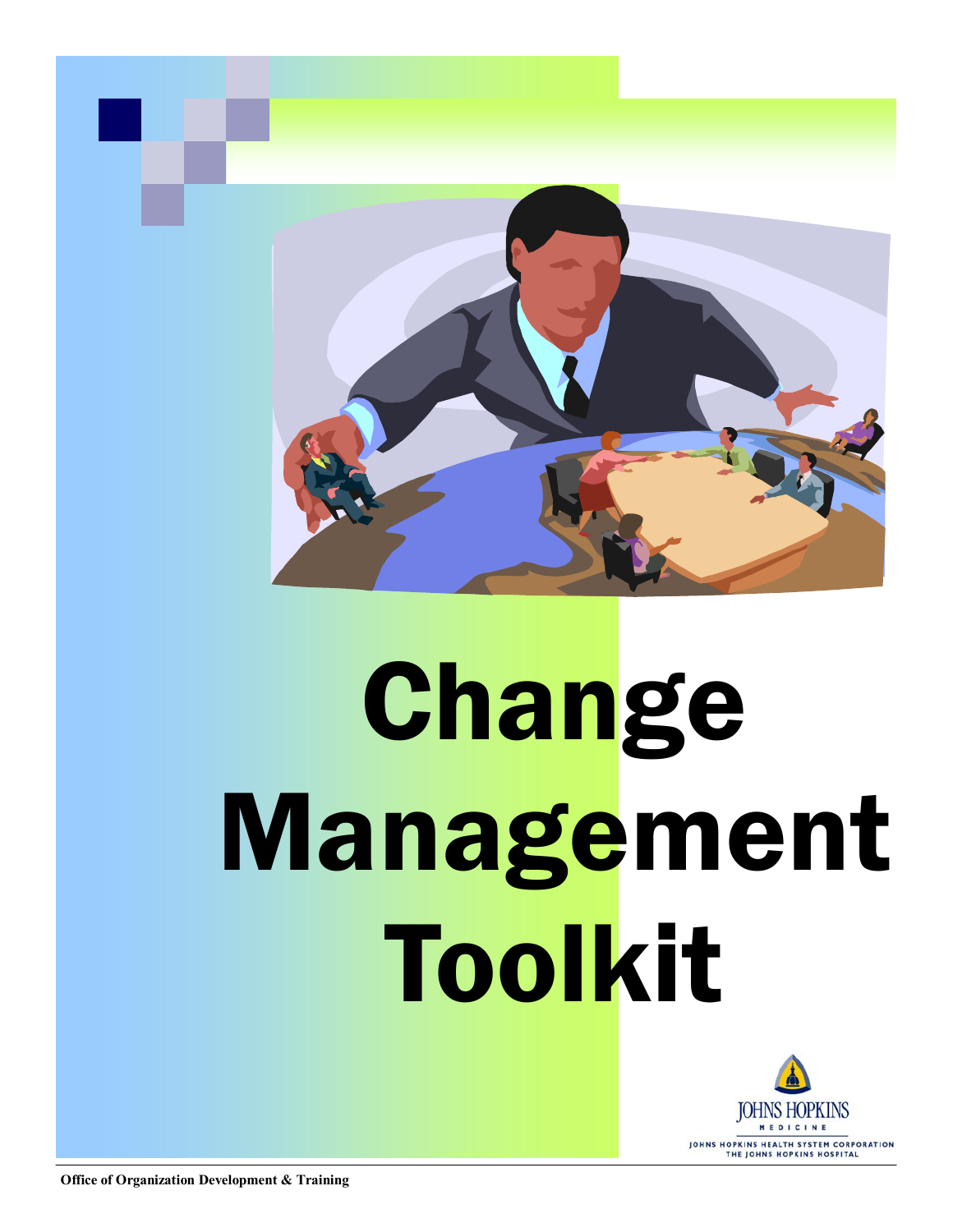# INTRODUCTION



Managing change is a key component in achieving the organization's goals. For Leaders to be successful they must effectively manage their employees and themselves through change. These changes can come in many different forms and can be large or small. They include HopkinsOne, Chronos, new processes, new policies, etc. Your ability to take concepts and make them reality will determine how successful you will be in your career. This toolkit was designed to assist in helping you manage these changes.

## How to Use This Document

This Change Management Toolkit serves two purposes. The first is to be a reference tool that you can use when planning how to carry out changes in your organization. It provides much of the newest information in change management and it provides a step-by-step process to walk you through implementing those changes.

The second purpose is that it gives you the actual tools you can use to plan, to work with your staff, or to work with your change team. All of this in a "one-stop" booklet.

Every change does not necessarily need all the steps listed in the book. Many times the initial steps are completed by someone else and it is your job to implement those planned changes. If that is the case, you may enter the process at a later step. Using this toolkit, you may refer to the earlier steps and you will know what occurred to plan those changes. With reports stating anywhere from 50-80% failure rates for change efforts and the fact that your career hinges on your ability to manage change, this booklet may be one of the most valuable resources you own.

## Appendix: HopkinsOne Background for Managers and Supervisors

Since HopkinsOne is upcoming, the Appendix contains a number of examples of these tools completed for the HopkinsOne project.

## The Strategic View of Change Leadership

Ninety-five percent of this Change Management Toolkit profiles specific tactics to use in managing successful change. In the next three pages, however, we profile eight elements used by strategic leaders who desire successful strategic change.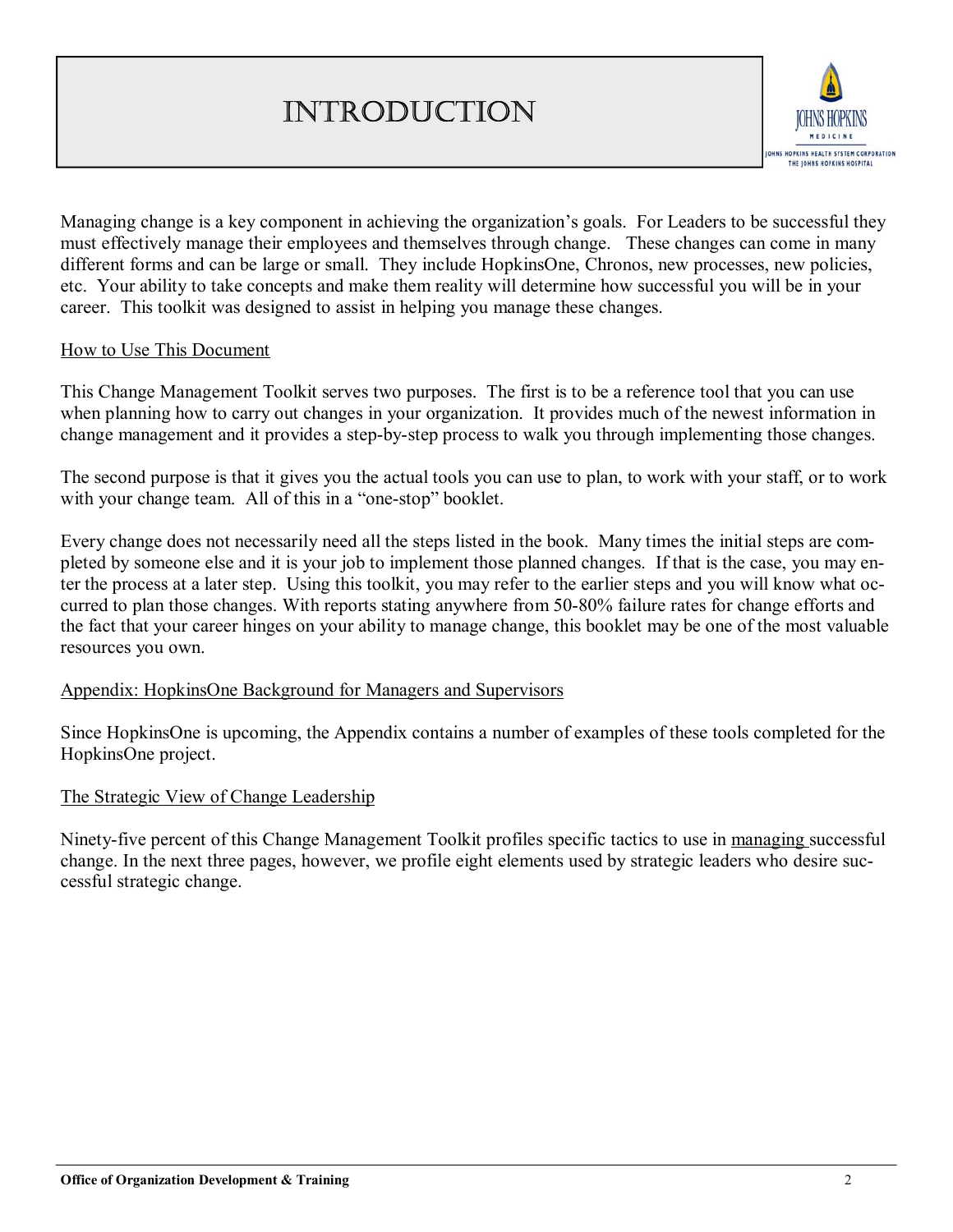# EIGHT STEPS TO TRANSFORMING YOUR ORGANIZATION



The effectiveness of a manager and a workgroup in creating successful change is based on careful planning, not chance. It requires skill, drive, and desire on a manager's part to balance the interests of Johns Hopkins, the department, the staff and our clients.

Below are eight steps to manage successful change, how to accomplish each step, and the downside of not accomplishing all steps.

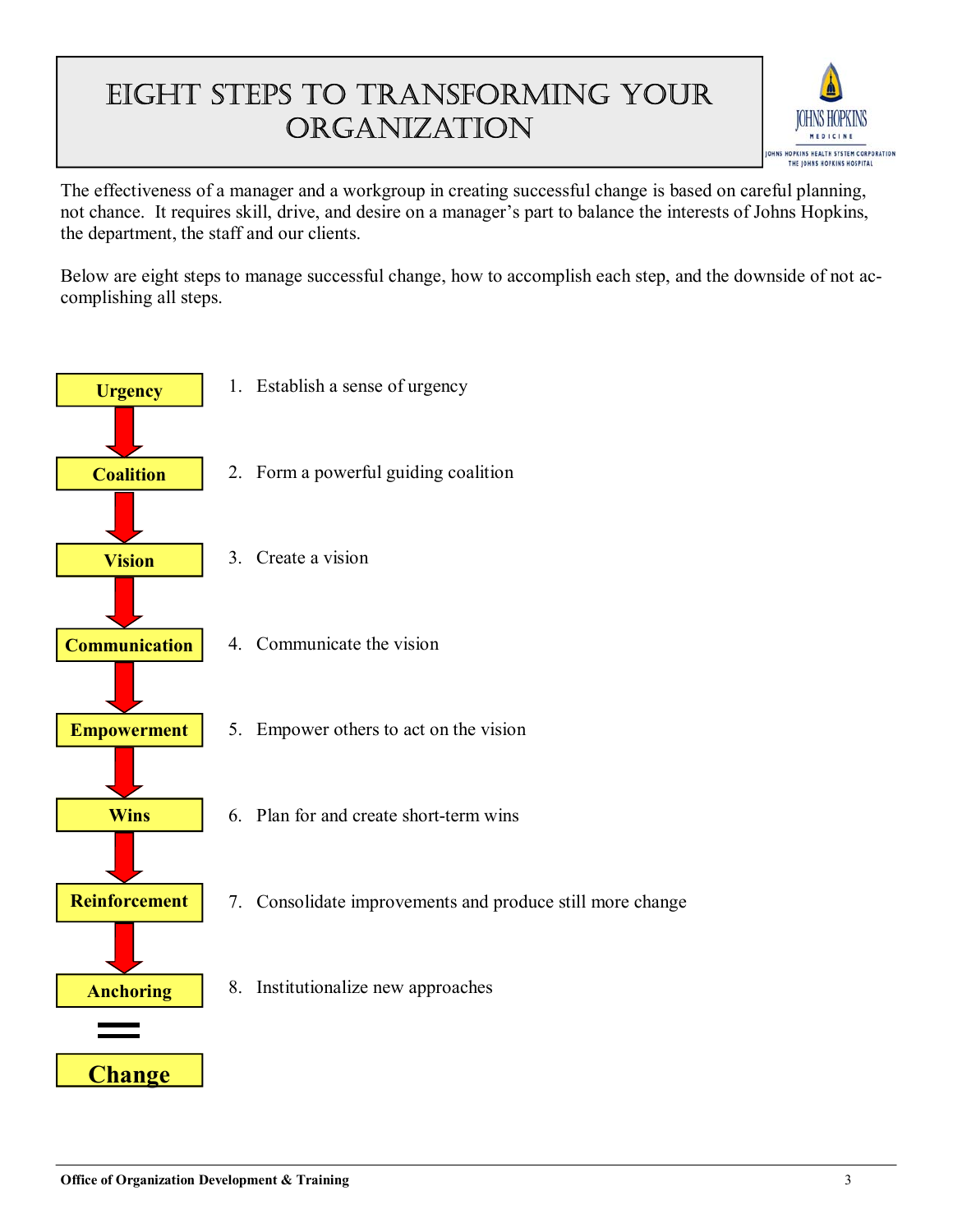|                         | <b>Step</b>                                                           | <b>How</b>                                                                                                                                                                                                                                                                       | <b>Keys to Success</b>                                                                                                                                                                                                                         | <b>Possible results</b><br>from not imple-<br>menting the step |  |
|-------------------------|-----------------------------------------------------------------------|----------------------------------------------------------------------------------------------------------------------------------------------------------------------------------------------------------------------------------------------------------------------------------|------------------------------------------------------------------------------------------------------------------------------------------------------------------------------------------------------------------------------------------------|----------------------------------------------------------------|--|
| 1                       | Establish a sense of<br>urgency                                       | • Analyzing your competition and<br>changes in the market; tracking the<br>speed of change and determining<br>what your organization has to do to<br>keep up with it.                                                                                                            | The urgency rate is not high enough<br>until 75% of management is honestly<br>convinced that business-as-usual is<br>totally unacceptable.                                                                                                     | • Complacency<br>• Disowned                                    |  |
| $\overline{2}$          | Forming a powerful<br>guiding coalition                               | • Assembling a group with enough<br>power to lead the change effort<br>• Encouraging the group to work to-<br>gether as a team                                                                                                                                                   | More is usually required. Efforts not<br>having a powerful enough guiding<br>coalition can make apparent progress<br>for a while butopposition stops it.                                                                                       | • Turf protection<br>• Passivity                               |  |
| $\mathbf{3}$            | Creating a<br>vision                                                  | • Developing strategies that will serve<br>as a bridge from the present to future<br>state<br>• Package the future into a short story<br>image or visual language that prom-<br>ise new valuable benefits                                                                        | Simplify until you develop a picture<br>of the future that communicates the<br>vision in 5 minutes or less—and gets<br>both understanding and interest.                                                                                        | • False starts<br>• Misalignment                               |  |
| $\overline{\mathbf{4}}$ | Communicating the<br>vision                                           | • Using every vehicle possible to con-<br>tinually communicate the new vision<br>and strategies<br>• Teaching new behaviors by the ex-<br>ample of the guiding coalition and<br>senior leaders                                                                                   | Successful transformation efforts use<br>ALL existing communication chan-<br>nels to broadcast the vision-with<br>words and deeds.                                                                                                             | • Confusion<br>• Rumors<br>• Distortion                        |  |
| 5                       | Empowering others<br>to act on the vision                             | • Getting rid of obstacles to change<br>• Changing systems or structures that<br>seriously undermine the vision<br>• Encourage risk taking and non-<br>traditional ideas, activities, and ac-<br>tions                                                                           | Communication is never sufficient by<br>itself. Renewal also requires the re-<br>moval of obstacles. The worst obsta-<br>cles of all are bosses who refuse to<br>change and who make demands that<br>are inconsistent with the overall effort. | • Feeling overwhelmed<br>• Burned-out<br>• Frustrated          |  |
| 6                       | Planning for and<br>creating short term<br>wins                       | • Planning for visible performance<br>improvements<br>• Creating those improvements<br>• Recognizing and rewarding employ-<br>ees involved in the improvements                                                                                                                   | Real transformation takes time and a<br>renewal effort risks losing momentum<br>if there are no short term goals to meet<br>and celebrate. Commitments and<br>compelling evidence within 12-24<br>months help keep the urgency level<br>up.    | $\bullet$ Cynicism<br>• Stall out                              |  |
| 7                       | Consolidating im-<br>provements and<br>producing still more<br>change | • Using increased credibility to change<br>systems, structures, and policies that<br>don't fit the vision<br>• Hiring, promoting and developing<br>employees who can implement the<br>vision<br>• Re-invigorating the process with<br>new projects, themes, and change<br>agents | Until change sinks deeply into a com-<br>pany's culture (5-10 years), new ap-<br>proaches are fragile and subject to<br>regression. Leaders of successful ef-<br>forts use the credibility of short term<br>wins to tackle bigger problems.    | • Subtle sabotage<br>• Half-efforts<br>• Isolation             |  |
| 8                       | Institutionalizing<br>new approaches                                  | • Articulating the connections be-<br>tween the new behaviors and corpo-<br>rate success<br>• Developing the means to ensure<br>leadership development and succes-<br>sion that could sustain the change                                                                         | Change sticks when it becomes "the<br>way we do things around here." Un-<br>derstand why performance increases<br>and ensure the next generation of top<br>management really does personify the<br>new approach.                               |                                                                |  |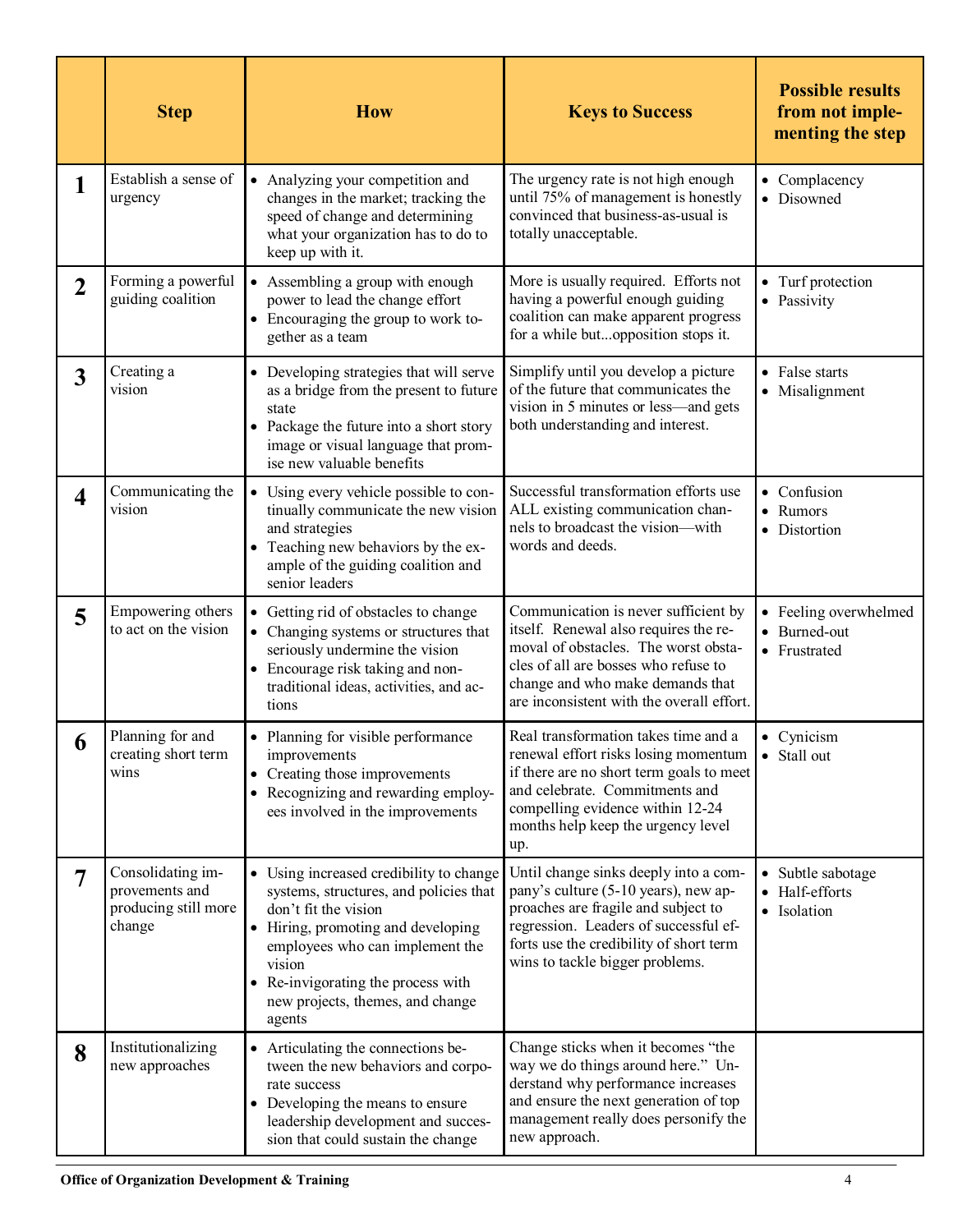## **Change Management Toolkit**

## **Managing the Process**

 Tools For Change: SWOT Analysis Future/Current State Analysis Building a Case for Change Leadership Tips: Three Levels of Resistance Stakeholder Analysis Establishing SMART Goals Force Field Analysis Change Success Assessment

## **Managing Your People Through the Change**

The Psychological Process of Change Recognition Ideas for Managers Resistance How to Spot Resistance in Organizations Strategies for Leaders to Reduce Resistance to Change Delegation Tips Tools for Change: Working Through Where You Are Now Tools for Change: Identifying Your Real & Imagined Fears Tools for Change: Eliminating Your Fears

### **Managing the Change Team**

Critical Success Factors for an Effective Team Tools for Change: Team Effectiveness Assessment Tools for Change: Identifying Change Agents Developing Team Operating Guidelines Tools for Change: Team Charter Tools for Change: Impact Analysis Managing Conflict Within Your Team Tools for Change: Conflict Style Assessment Resolving Conflict Within Your Team

**38** 

**26** 

**6**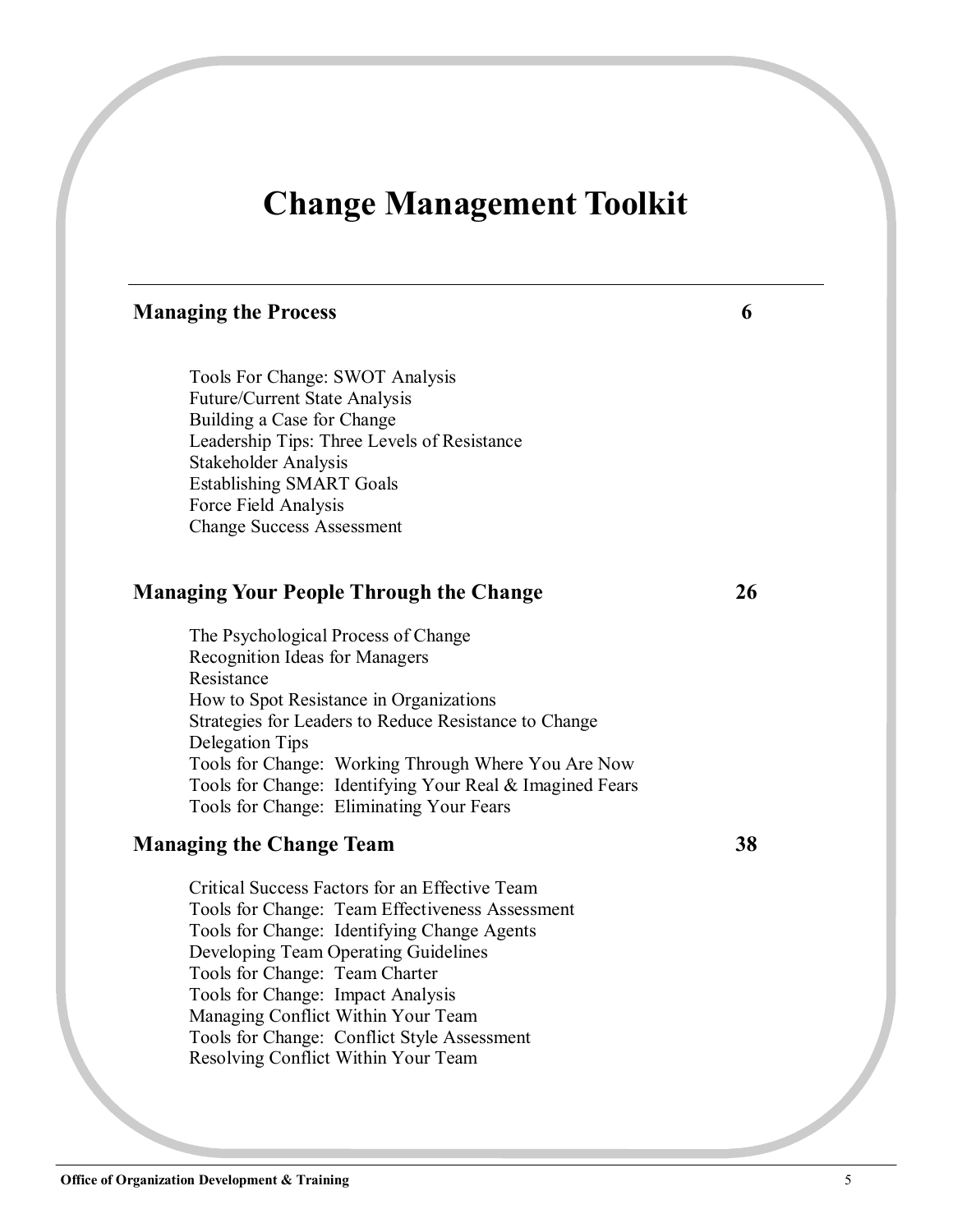# **Change Management Toolkit**

| <b>Managing Yourself</b>                                                                                                                                                                                                                                                                                                                                                                              | 65 |
|-------------------------------------------------------------------------------------------------------------------------------------------------------------------------------------------------------------------------------------------------------------------------------------------------------------------------------------------------------------------------------------------------------|----|
| Leadership Tips: Getting Yourself Through the Process                                                                                                                                                                                                                                                                                                                                                 |    |
| <b>Appendix: Hopkins One Background for Managers and</b><br><b>Supervisors</b>                                                                                                                                                                                                                                                                                                                        | 69 |
| Hopkins One Background for Managers and Supervisors<br><b>SWOT Analysis</b><br><b>Future/Current State Analysis</b><br>Case for Change<br>Stakeholder Analysis<br>Frequently Asked Questions Concerning Hopkins One<br>Force Field Analysis<br>Working Through Where You are Now<br>Identifying Your Real & Imagine Fears<br><b>Eliminating Your Fears</b><br>What You Need to Know about Hopkins One |    |

## **References 92**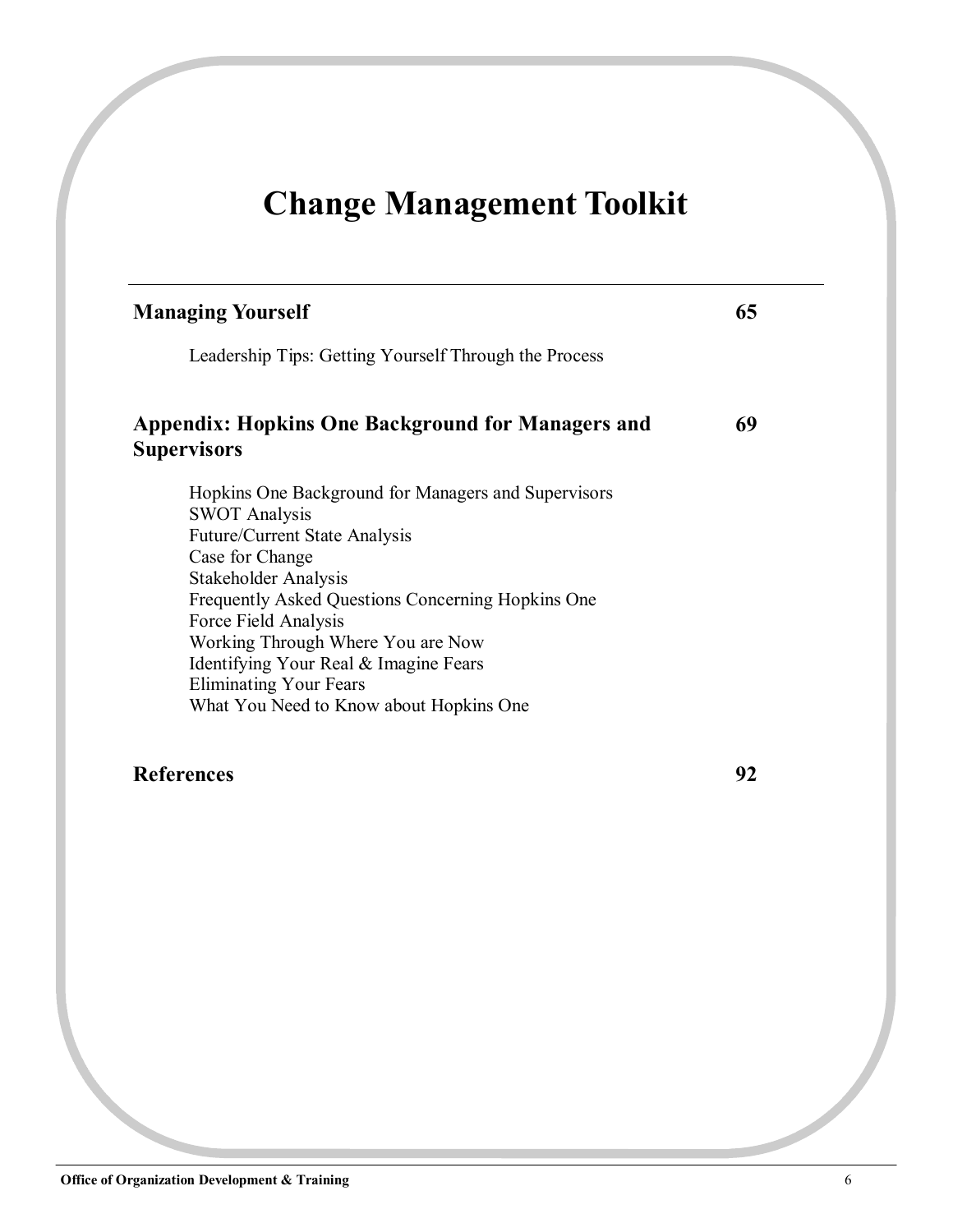





- **Tools For Change: SWOT Analysis**
- **Tools For Change: Future/Current State Analysis**
- **Tools For Change: Building a Case for Change**
- **Leadership Tips: Three Levels of Resistance**
- **Tools For Change: Stakeholder Analysis**
- **Tools For Change: Establishing SMART Goals**
- **Tools For Change: Force Field Analysis**
- **Tools For Change: Change Success Assessment**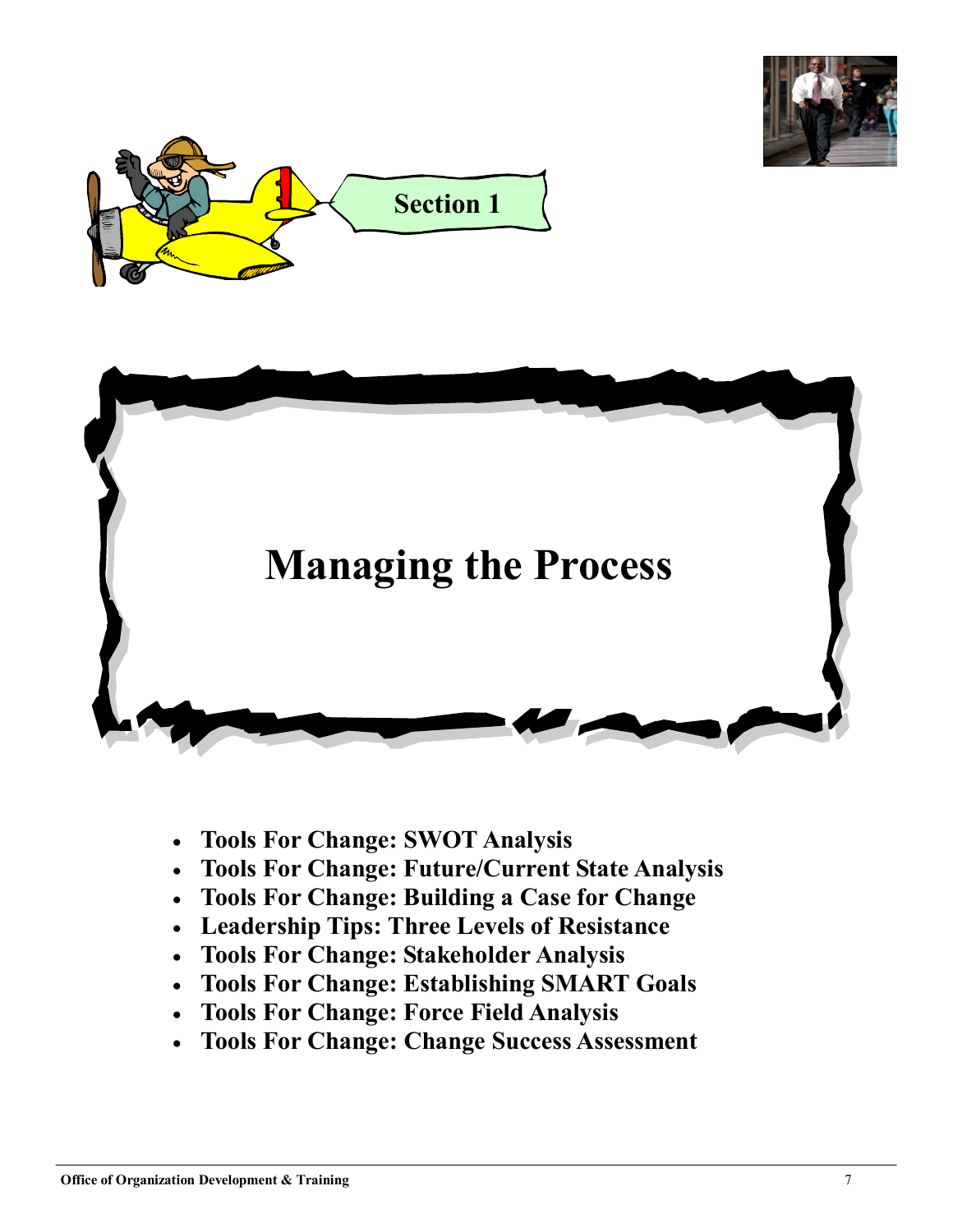# MANAGING THE PROCESS

| <b>Step</b>             | <b>Tool</b>                             | <b>When to Use</b>                                                                                                                                                                                                                                                                                                                                                                                                                                                                                                                                                                                                                                                                                                                                                                                                          | Page |
|-------------------------|-----------------------------------------|-----------------------------------------------------------------------------------------------------------------------------------------------------------------------------------------------------------------------------------------------------------------------------------------------------------------------------------------------------------------------------------------------------------------------------------------------------------------------------------------------------------------------------------------------------------------------------------------------------------------------------------------------------------------------------------------------------------------------------------------------------------------------------------------------------------------------------|------|
| $\mathbf{1}$            | <b>SWOT Analysis</b>                    | Conduct a SWOT analysis when you are beginning a change or<br>planning process and you want to think about the organization<br>in a broader context. A SWOT analysis considers the strengths,<br>weaknesses, opportunities and threats for the organization.<br>For most internal changes that are driven from a higher author-<br>ity, you may only need to look at their analysis and apply it to<br>your organization. If the higher authority's analysis is complete<br>and accurate for your organization, go to Step 2.<br>If you are conducting a change independent from a higher au-<br>thority, you may want to do an in-depth SWOT analysis.                                                                                                                                                                     |      |
| $\overline{2}$          | <b>Future State</b><br><b>Analysis</b>  | Envisioning the future is the start of moving your organization<br>to the next level. After conducting a SWOT analysis, consider<br>the change possibilities that will help your organization to do<br>things better, faster, and cheaper.<br>For most internal changes that are driven from a higher author-<br>ity, a little tweaking is all you need for this stage. If you find<br>that is the case, go to Step 3.<br>If you are conducting a change independent from a higher au-<br>thority, you want to invest a good amount of time to determine<br>the future state and develop your vision for the organization.                                                                                                                                                                                                  |      |
| $\overline{\mathbf{3}}$ | <b>Current State</b><br><b>Analysis</b> | Comparing the Current State with the Future State is the first<br>step in goal setting. Goals will provide the action steps for tak-<br>ing your organization from the Current State to the Future State.<br>For most internal changes that are driven from a higher author-<br>ity, you'll either be a part of that process or the current state will<br>already be determined and handed to you. If you find that is the<br>case, go to Step 4.<br>If you are conducting a change independent from a higher au-<br>thority, you will want to determine your current state. In proc-<br>ess changes this may include process diagrams and in other<br>changes it may involve a written description of the current situa-<br>tion. Don't spend too much time on this since it is based on<br>how you "used to" do business. |      |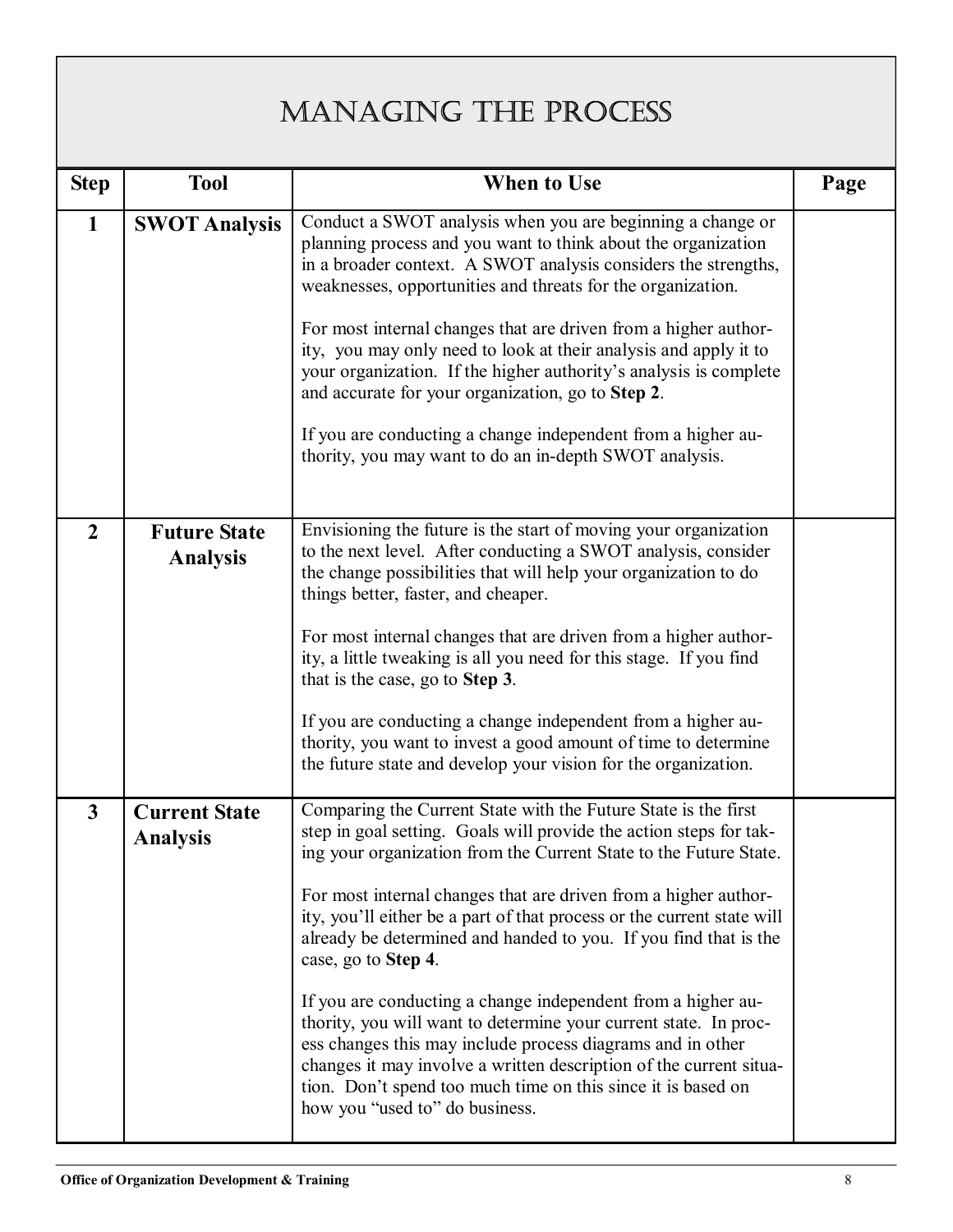# MANAGING THE PROCESS

| <b>Step</b>             | <b>Tool</b>                           | <b>When to Use</b>                                                                                                                                                                                                                                                                                                                                                                                                                                                                                                                                                                                                                                                                                                                                                                                                                                                                                           | Page |
|-------------------------|---------------------------------------|--------------------------------------------------------------------------------------------------------------------------------------------------------------------------------------------------------------------------------------------------------------------------------------------------------------------------------------------------------------------------------------------------------------------------------------------------------------------------------------------------------------------------------------------------------------------------------------------------------------------------------------------------------------------------------------------------------------------------------------------------------------------------------------------------------------------------------------------------------------------------------------------------------------|------|
| $\overline{\mathbf{4}}$ | <b>Case for Change</b>                | The Case for Change helps you to clarify what you're hoping<br>to accomplish with a change initiative and helps provide<br>speaking points when others (including your employees) ask<br>why the change is necessary.<br>For internal changes that are driven from a higher authority,<br>you may be provided a Case for Change. The higher author-<br>ity's Case for Change may need anything from a little tweak-<br>ing to major changes to an overall rewrite to fit the needs of<br>your organization.<br>If you are conducting a change independent from a higher au-<br>thority, you will want to create your own Case for Change.<br>This is also called a "burning platform" since it is created to<br>get people to "jump" from a place of comfort into the new en-<br>vironment. Spend time on this since this will play a major<br>part in motivating employees to follow through on the change. |      |
| 5                       | <b>Stakeholder</b><br><b>Analysis</b> | The Stakeholder Analysis, developed by Rick Maurer, helps<br>managers consider all the individuals and groups who may be<br>affected by a change and quantifies both their need for-and<br>likelihood of—their support.<br>For all changes affecting your organization, you need to deter-<br>mine how much resistance you will have to work through.<br>Completing a Stakeholder Analysis is an effective method of<br>determining where resistance may occur.                                                                                                                                                                                                                                                                                                                                                                                                                                              |      |
| 6                       | <b>Goal Setting</b>                   | The result of Goal Setting shows how you go from where you<br>are now to where you want to be. It also provides alignment<br>for your organization and identifiable steps to get things<br>started.                                                                                                                                                                                                                                                                                                                                                                                                                                                                                                                                                                                                                                                                                                          |      |
| 7                       | <b>Force Field</b><br><b>Analysis</b> | A force-field analysis encourages broad thought about the<br>forces that currently exist in your organization and whether<br>they will help or hinder progress toward your goals.                                                                                                                                                                                                                                                                                                                                                                                                                                                                                                                                                                                                                                                                                                                            |      |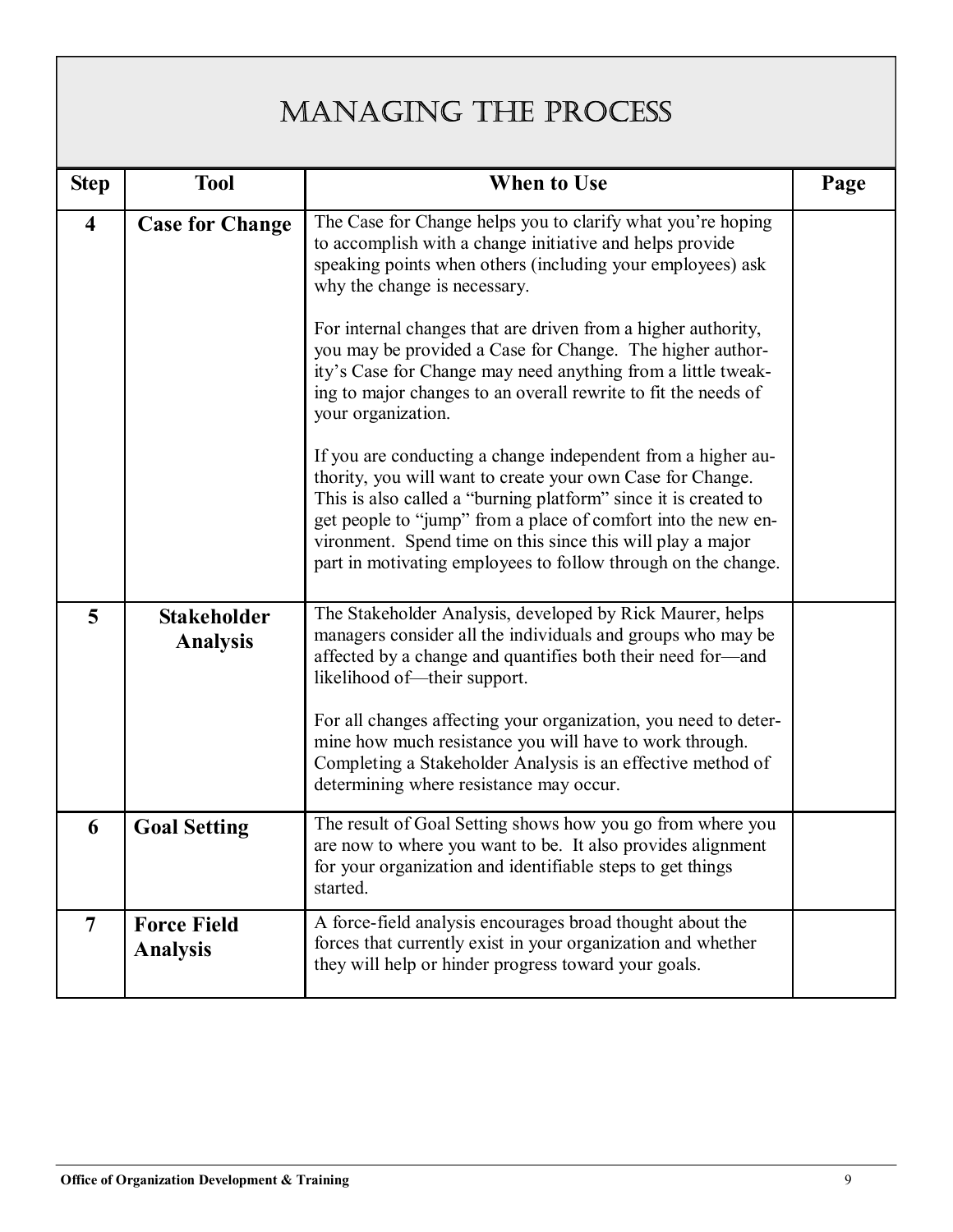# MANAGING THE PROCESS

| <b>Step</b> | <b>Tool</b>                                | <b>When to Use</b>                                                                                                                                                                                                                                                                                                                                                                                                                                                                                                                                                         | Page |
|-------------|--------------------------------------------|----------------------------------------------------------------------------------------------------------------------------------------------------------------------------------------------------------------------------------------------------------------------------------------------------------------------------------------------------------------------------------------------------------------------------------------------------------------------------------------------------------------------------------------------------------------------------|------|
| 8           | <b>Change Success</b><br><b>Assessment</b> | The Change Success Assessment is a brief survey designed to<br>help measure the perceived likelihood of success for your<br>change initiative. By distributing this to affected individuals,<br>you can quickly and anonymously receive feedback on their<br>understanding of the initiative and their role in it, your level of<br>communication, and the possibility of resistance developing.<br>For all changes, you will need to measure the employees' per-<br>ception of how things are going. You can use the Change<br>Success Assessment throughout the project. |      |

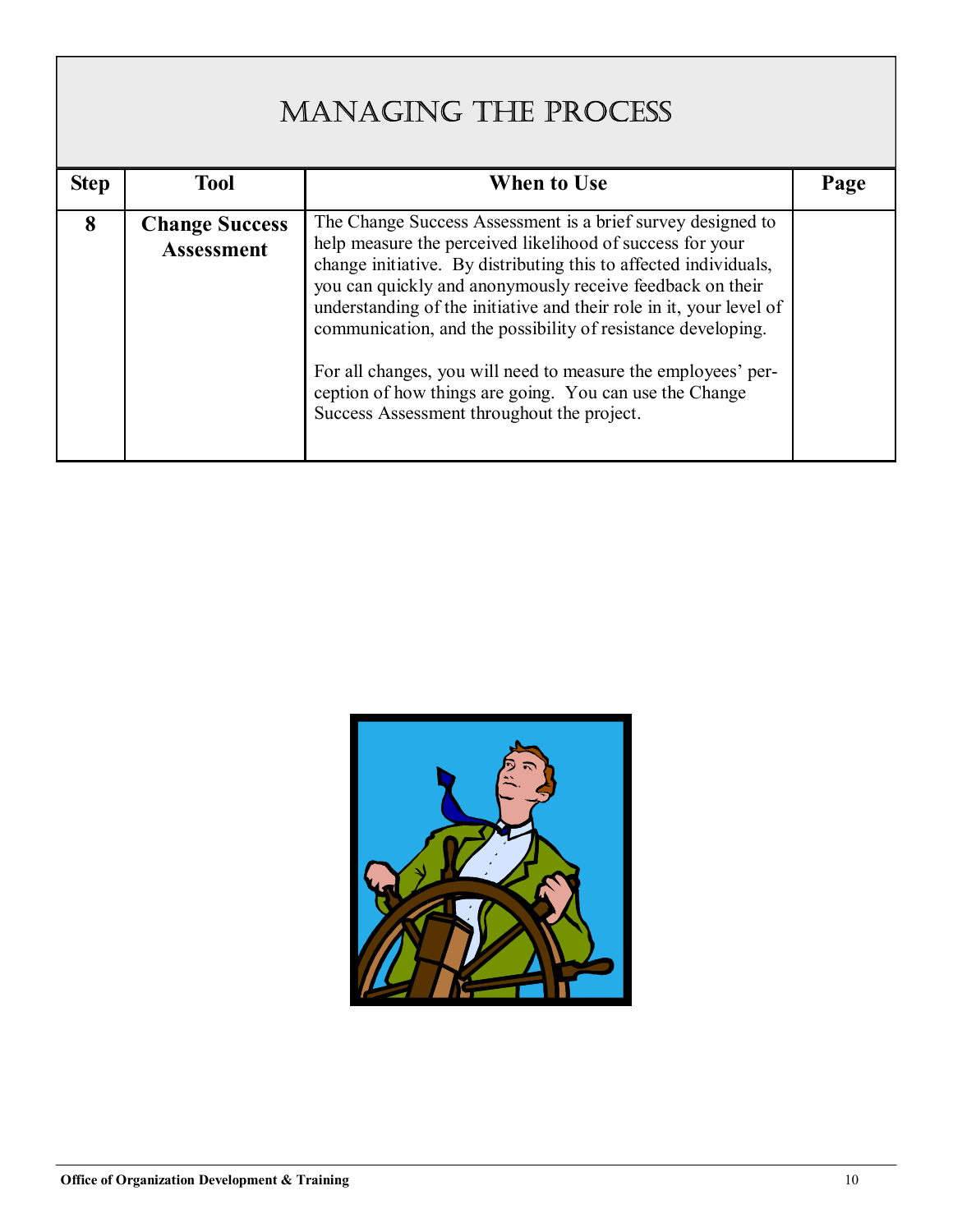# TOOLS FOR CHANGE: SWOT ANALYSIS



A SWOT analysis focuses on the Strengths, Weaknesses, Opportunities, and Threats facing an organization. Strengths and Weaknesses usually exist internally within an organization while Opportunities and Threats develop externally usually through competitive or market forces. The following questions will help guide you when conducting your analysis.

## Strengths

- What does your department/organization do well?
- What advantages do you have?
- What do other people see as your strengths?
- What relevant resources do you have access to?

## Weaknesses

- What are some areas that your department/organization needs to improve?
- What should you avoid?
- Do other people perceive weaknesses that you don't see?
- What weaknesses, if eliminated, would provide additional opportunities?

## **Guidelines When Developing a SWOT Analysis**

- Be realistic about your organization's strengths and weaknesses.
- Be specific and avoid gray areas.
- Distinguish between where your organization is at currently and where it can be in the future.
- Analyze in relation to your competition.
- Keep it short and simple.
- Remember it is subjective.

## **Opportunities**

- What specific activities and projects could benefit your department and/or organization?
- What are the interesting trends you are aware of?
- Does your strengths provide any additional opportunities?
- If you eliminated specific weaknesses, would that provide any additional opportunities?

## **Threats**

- What developments could negatively affect the future of your department and/or the organization?
- What obstacles do you face?
- What is your competition doing?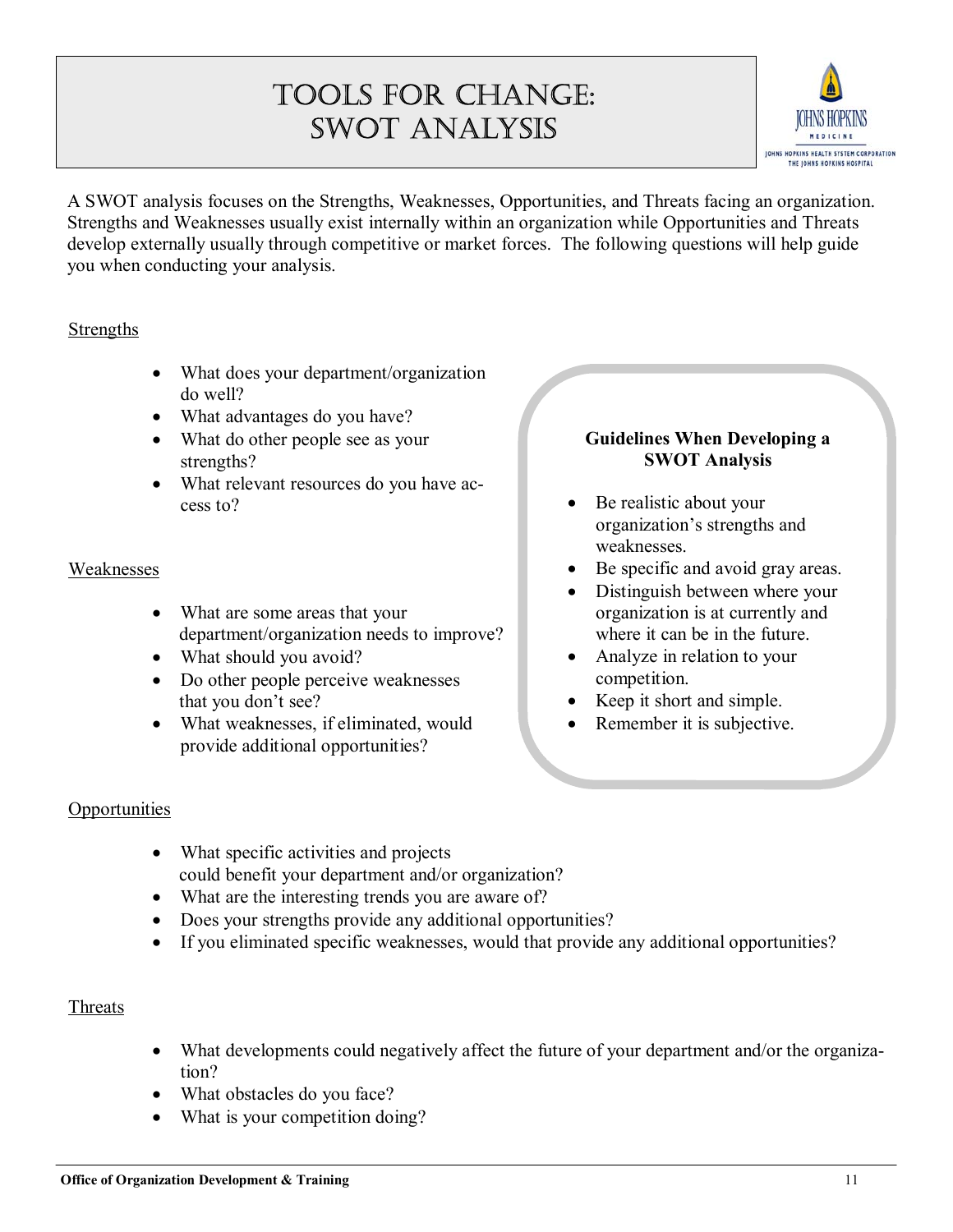# TOOLS FOR CHANGE: SWOT ANALYSIS



Is changing technology threatening the way you do business? Could any of your weaknesses seriously threaten your organization?

Further analysis can include how an organization could use its strengths to pursue opportunities that are a good fit for the organization or to reduce its vulnerability to external threats. In addition, an organization can develop strategies to overcome weaknesses to pursue opportunities or develop a plan to prevent the organiza-

|                                                                                                                   | <b>STRENGTHS</b>     | <b>WEAKNESSES</b> |
|-------------------------------------------------------------------------------------------------------------------|----------------------|-------------------|
| $\mathbf I$<br>$\mathbf N$<br>$\mathbf T$<br>${\bf E}$<br>${\bf R}$<br>$\mathbf N$<br>$\mathbf{A}$<br>$\mathbf L$ |                      |                   |
|                                                                                                                   | <b>OPPORTUNITIES</b> | <b>THREATS</b>    |
| ${\bf E}$<br>$\mathbf{X}$<br>$\mathbf T$<br>${\bf E}$<br>$\mathbf R$<br>${\bf N}$<br>$\mathbf{A}$<br>L            |                      |                   |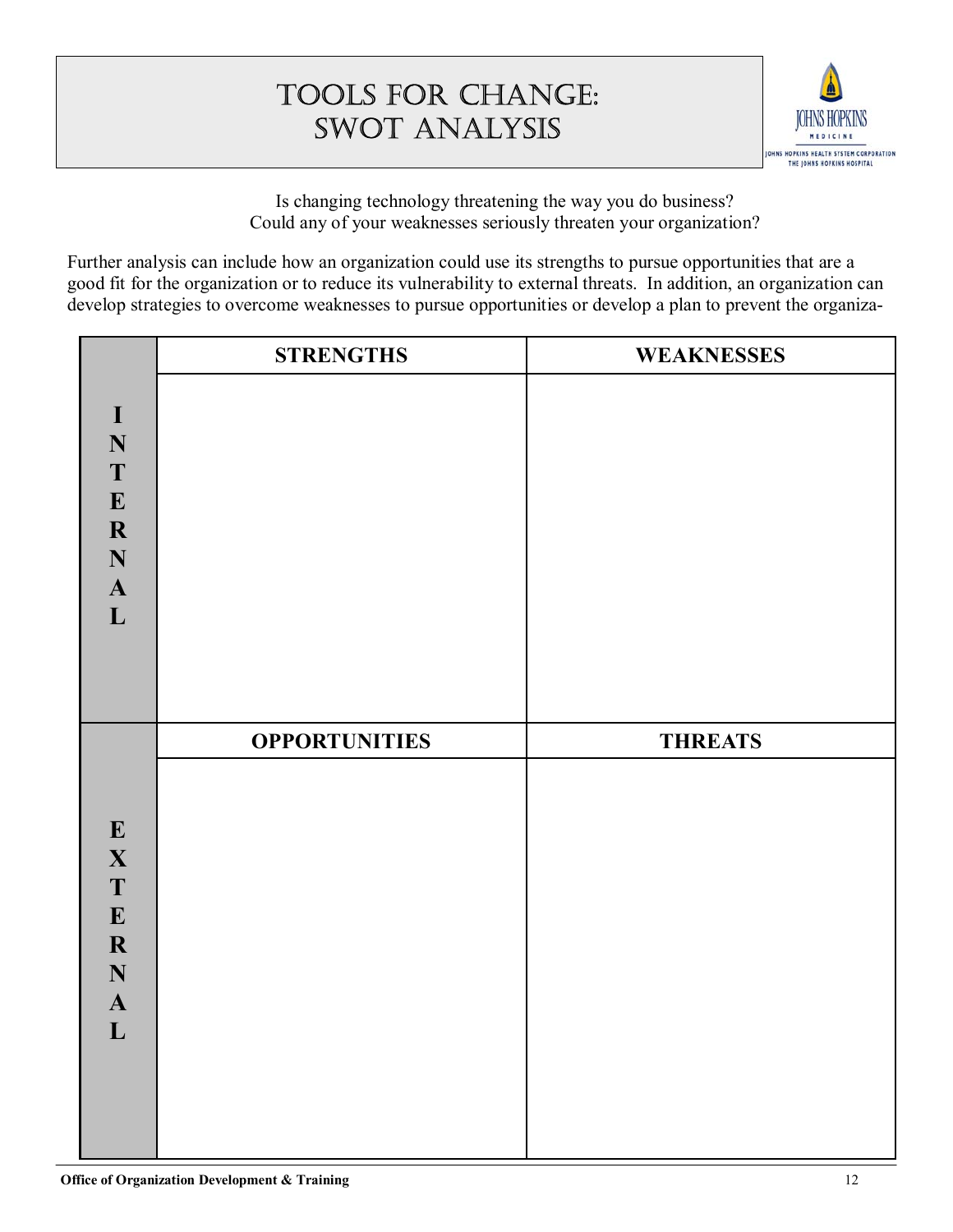# TOOLS FOR CHANGE: FUTURE/CURRENT STATE ANALYSIS



Developing your Future State is where you DREAM about how it could be. When developing your idea, lay it out like a lawyer lays out their case in court. Present your ideas and the reasons why these ideas would benefit the organization, customers, and employees.

## **Hints for developing a Future State:**

- How do you see it in the future?
- What needs to change?
- What is the change?
- How does the change fit into the overall business strategy?
- What will the future state look like?
	- ! For the organization as a whole?
	- ! From the perspective of the customers?
- What are the key changes to process?

You develop the Future State first and then your Current State. This is to ensure that reality does not intrude on your dream...if you have a outstanding idea of how to streamline processes, you surely don't want it budget concerns to prevent it from even being considered. If an idea is good enough, organizations will find money for it.

In developing your Current State, provide the reasons why the way things are done now hold the organization back. In some cases, mapping the current process is quite helpful in illustrating the challenges with current operations. However, don't spend a lost of time on the Current State since it is based on how you "use to" do business.

## **Hints for developing a Current State:**

- What does it look like now?
- What would happen if we did not change?
- What change forces are internal? External?
- How much time do we have to change?
- Who has to change?
- What is going right?
- What is going wrong?
- What needs are not being met?
- What resources are unused or under utilized?
- What opportunities are not being exploited?
- What challenges are not being met?
- What do competitors do better?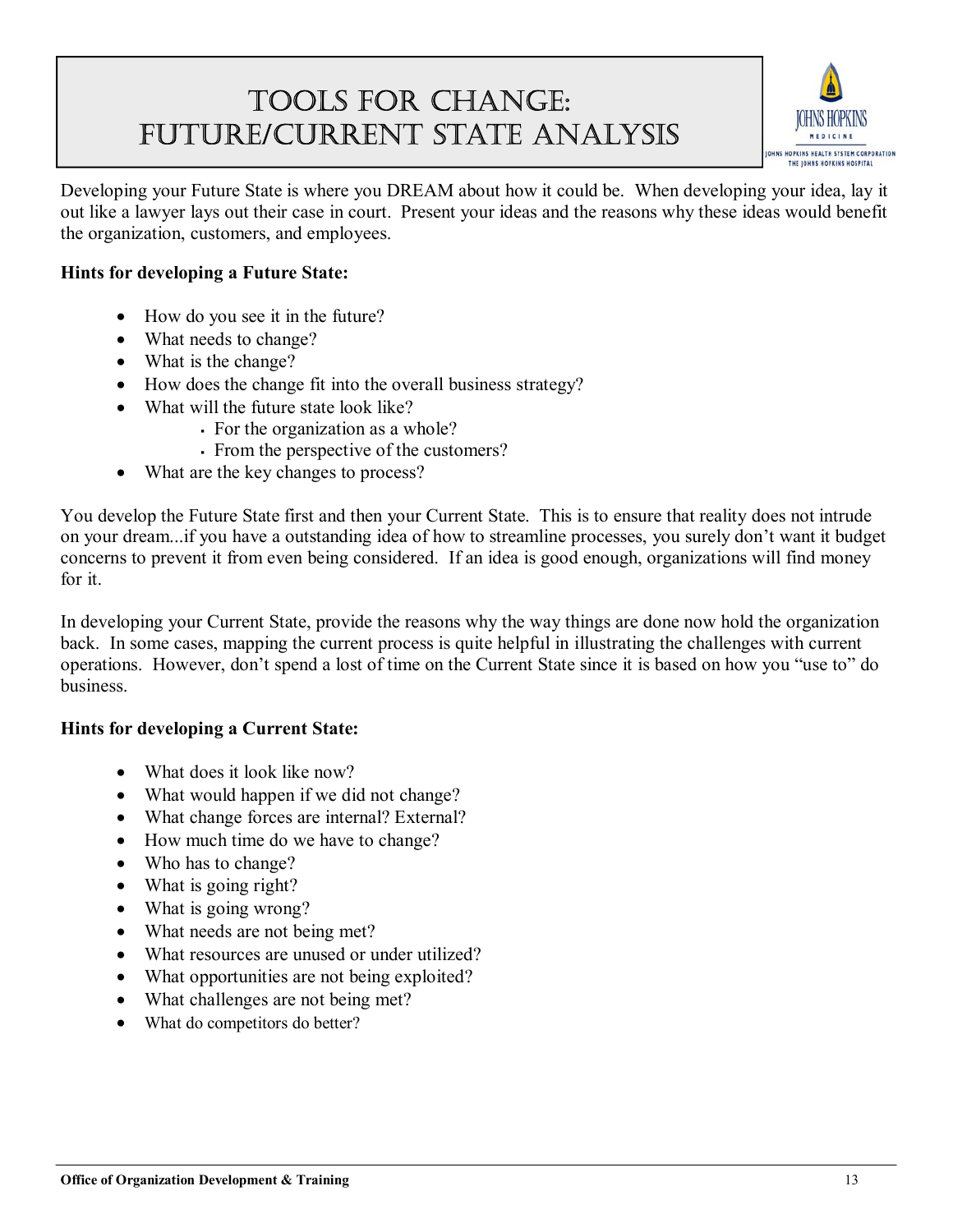# TOOLS FOR CHANGE: FUTURE/CURRENT STATE ANALYSIS



**Future State**

**Current State**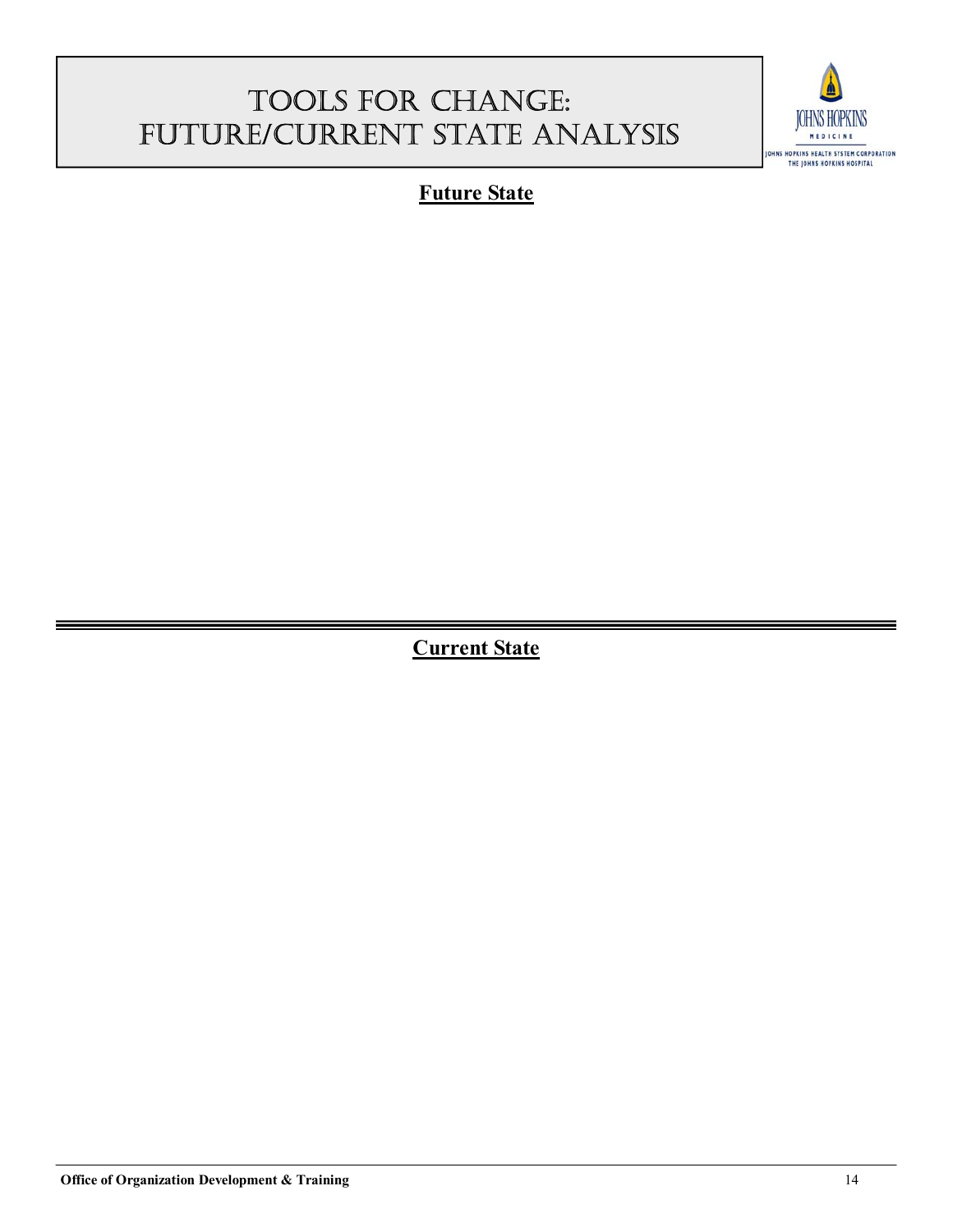# TOOLS FOR CHANGE: FUTURE/CURRENT STATE ANALYSIS



## **Action Steps**

List the tasks that need to be completed to transform the organization from its current state to its future state: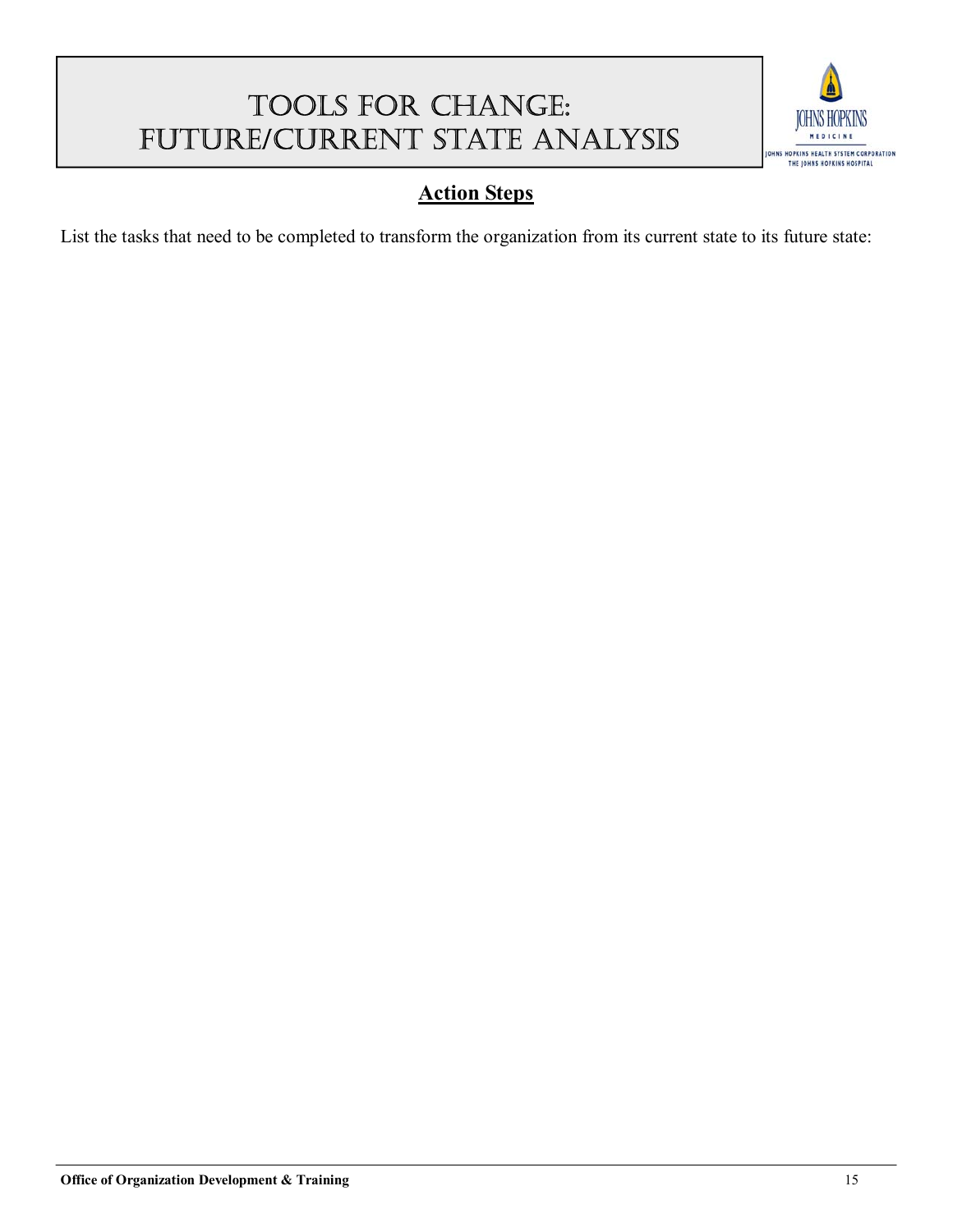# TOOLS FOR CHANGE: BUILDING A CASE FOR CHANGE



**Question:** What is the first question staff members involved in a change want answered? **Answer:** Why? Why do we have to do this?

To motivate supervisors and staff to lend their effort, talent, and resolve to make a change successful, the first step is to ensure they believe in the change. Any change, large or small, has to answer the question "Why?" and you do this by developing a "case for change." Obtaining "buy-in" by building a well-thought out case for change is critical.

Consider these questions when building your case for change (these parallel the "Three Levels of Resistance":



- 1. What is changing? What isn't changing?
- 2. Why is this change necessary in this organization at this time?
- 3. What is at stake if we do not change or are unsuccessful in our attempts?
- 4. What's in it for you?
- 5. Where are we going?

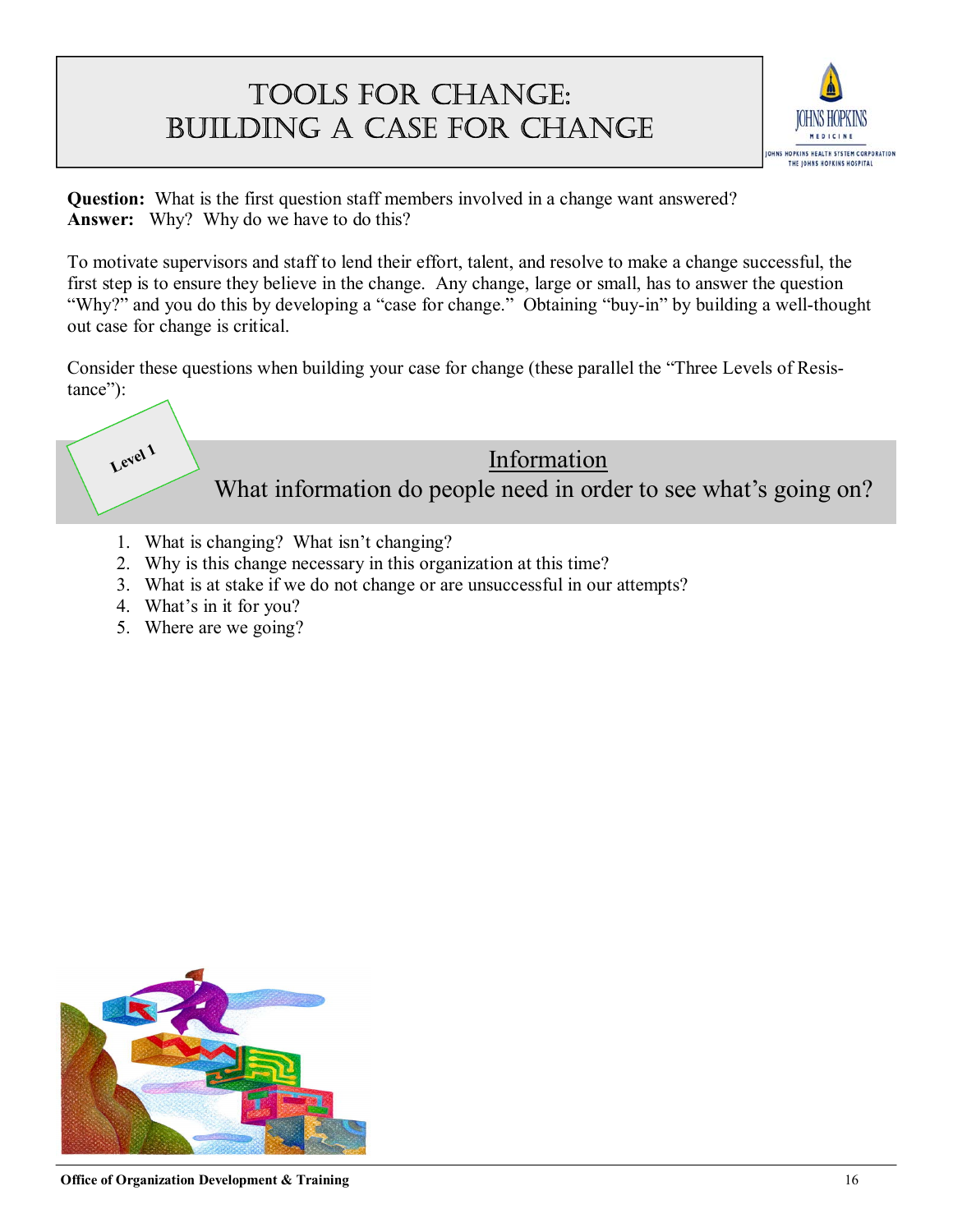# TOOLS FOR CHANGE: BUILDING A CASE FOR CHANGE



 Emotional Reaction What will help people feel a sense of urgency?



**Level <sup>2</sup>**

 Trust and Confidence Who should deliver the message? Is there something we should do so people trust what we say?

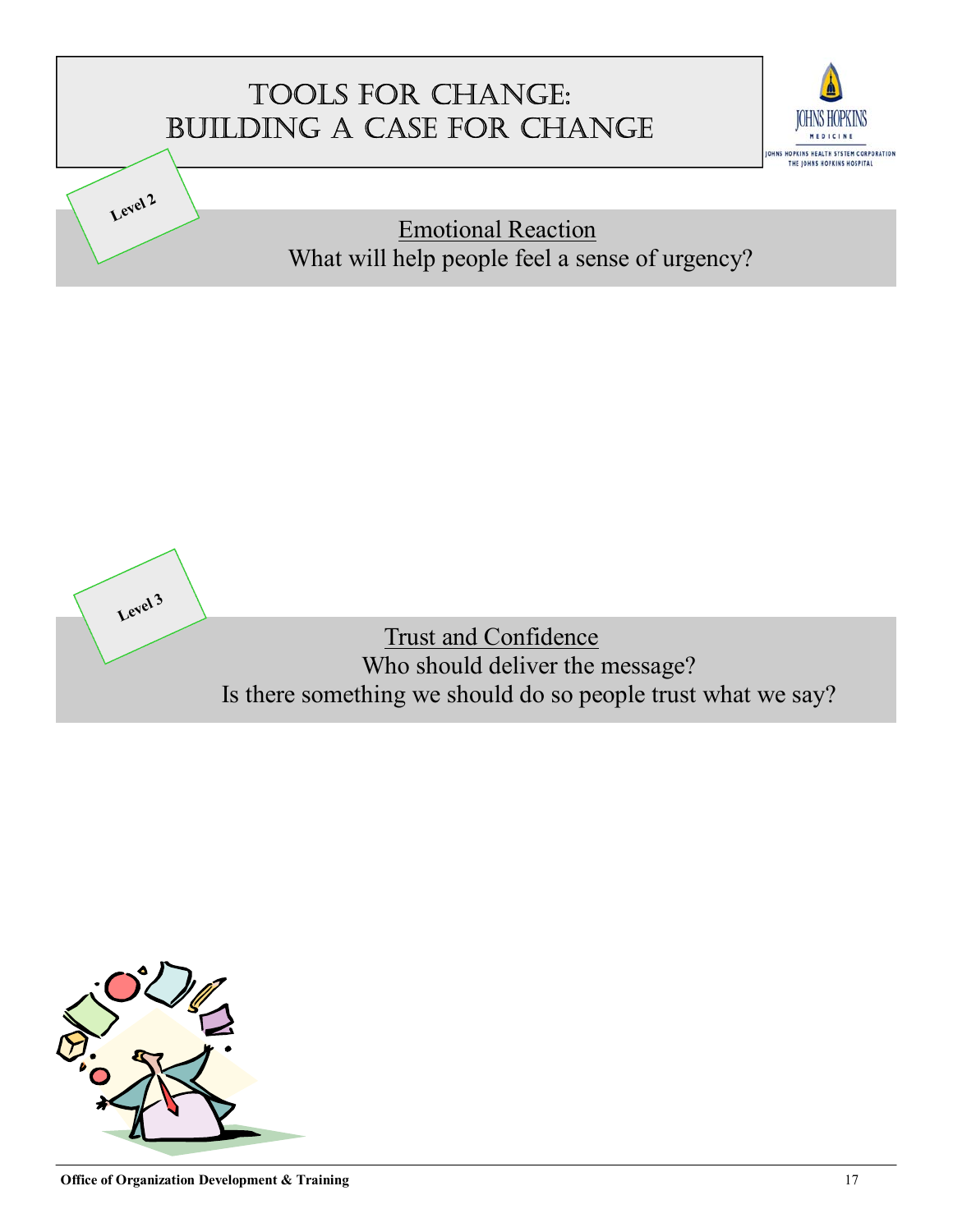# LEADERSHIP TIPS: THREE LEVELS OF RESISTANCE



There are three levels of resistance that change agents can experience when moving employees through a change process. The first results from a lack of understanding and may be a result of not having enough or any information. The second is the emotional reactions employees experience when faced with a perceived loss (power, job, respect, etc.). The third level, the most threatening to the successful completion of the change effort, results from a lack of trust and confidence in management. Depending on how well your organization handles the change and the impact the change will have, you may see all, some or none of these levels of resistance.

## **Level 3: Trust and Confidence**

- Personal experience with past change failure
- Who you represent (culture, race, gender)
- Disagreement over values
- Lack of rapport

## **Level 2: Emotional Reaction Against the Change**

- Loss of power, control or status
- Loss of face or respect
- Made to seem incompetent
- Fear of isolation or abandonment
- Burned out from too much change

## **Level 1: Lack of Understanding**

- Lack of information
- Disagreement with the idea itself
- Lack of exposure

## **The Antidote To Resistance**

Determine the level of resistance. A survey, your history with the other person/group, or conversation with those in opposition can reveal the severity of the resistance.

If Level 1: explain the idea using the language and examples that the other person or group will understand.

If Level 2: you must engage in conversation and not presentation. Only by finding the true resistance can you hope to transform it into support for the change.

If Level 3: begin by repairing burned bridges and building relationships.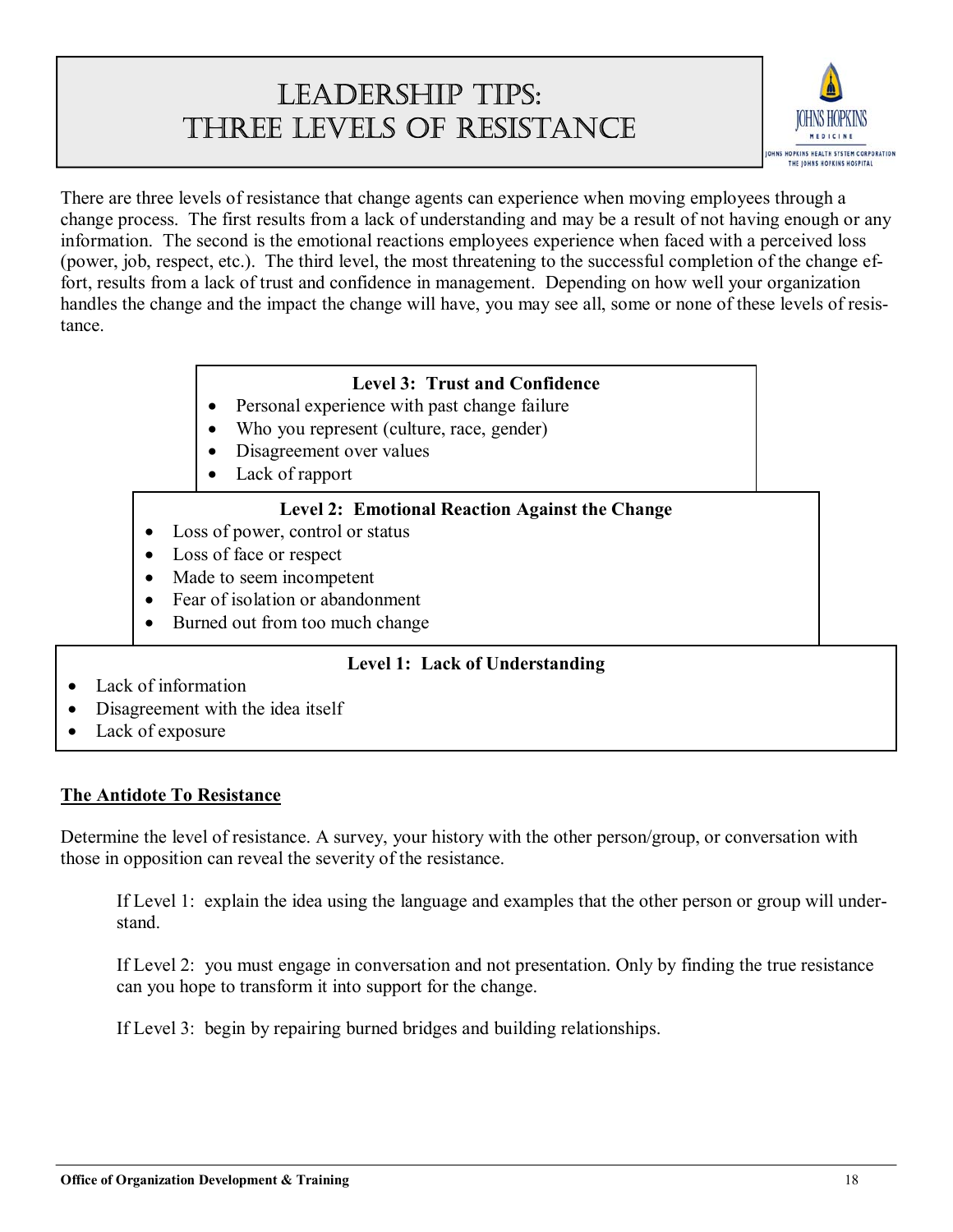# TOOLS FOR CHANGE: STAKEHOLDER ANALYSIS



Staff and collegial support for change is essential to a manager's successful change efforts. Where people stand can't be assumed, and certainly can't be left to chance; especially when those people are needed to make change successful. A manager needs to gauge the level of support of those key people who can be referred to as stakeholders.

The Stakeholder Analysis, developed by Rick Maurer, is a simple tool that identifies:

- 1. **Who the major stakeholders are**  (who do you need to support successful change)
- 2. The **level of support you need** from each
- 3. The **likely level of support** that each person exhibits

## **Who completes the Stakeholder Analysis?**

Answer: A manager—alone, or in consultation with supervisory staff.

Follow-up: If there is a question, ask a stakeholder for their level of support.

## **Tips for "Managing the Process"**

- Move quickly
- Focus on your critical priorities
- Increase communication
- Encourage risk-taking and initiative
- Search for resistance
- Delegate
- Protect the product quality and customer service
- Create short-term wins
- Establish clear priorities



*ì When one door closes, another opens; but we often look so long and so regretfully at the closed door that we do not see the one which has opened for us.*"

 *- Alexander Graham Bell*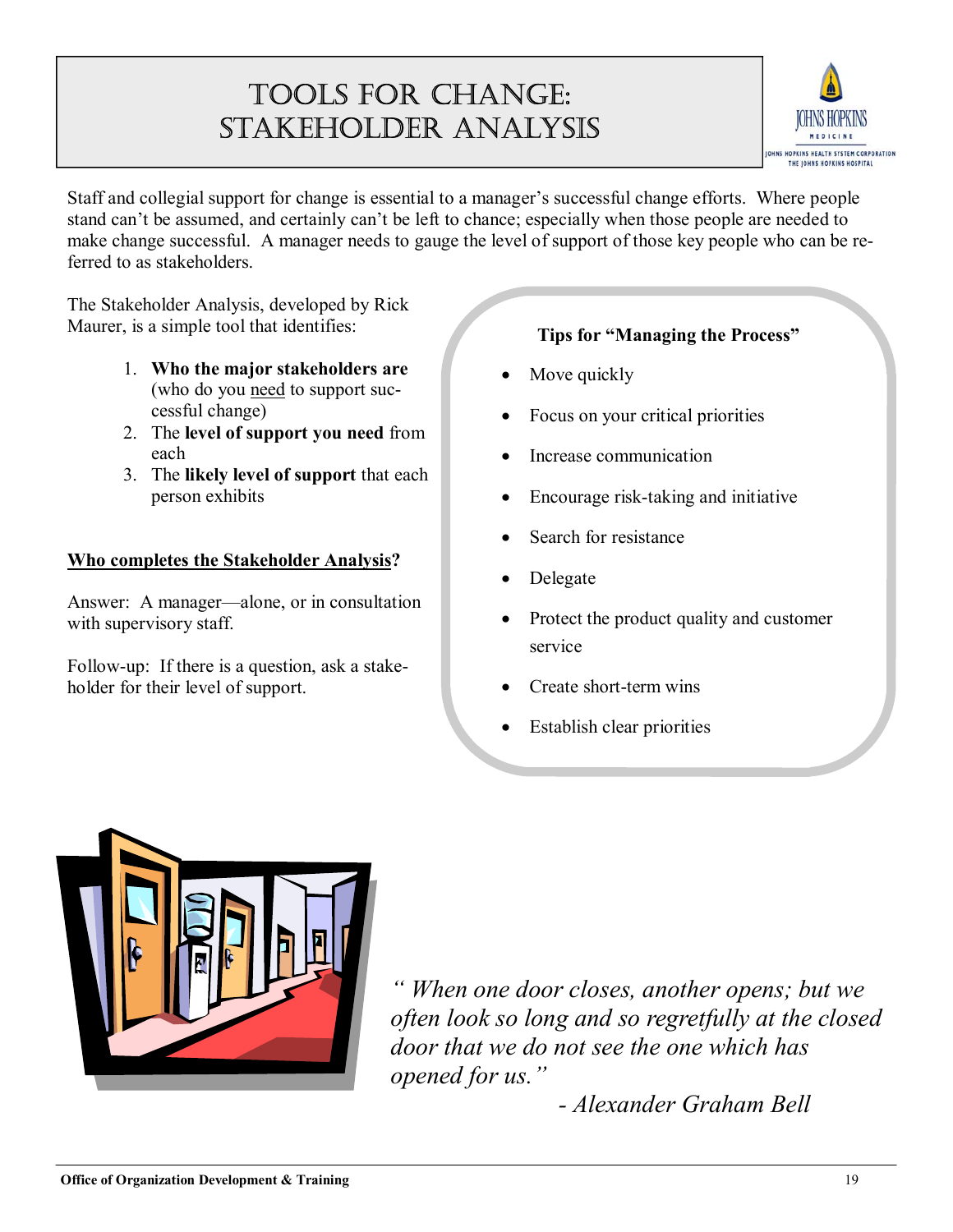# TOOLS FOR CHANGE: STAKEHOLDER ANALYSIS



| Need for Support: Rate on a 3 to 5 Scale                                                                               | Likelihood of Support: Rate on a 1 to 5 Scale:                      |
|------------------------------------------------------------------------------------------------------------------------|---------------------------------------------------------------------|
| $5 =$ You must have them take an active part in the<br>development and they must be vocal champions for<br>the change. | $5 =$ They will fully support and champion the<br>change.           |
|                                                                                                                        | $4 =$ They will help develop the new initiative.                    |
| $4 =$ They must take part in the development.                                                                          | $3$ = They will go along with whatever is decided.                  |
| $3$ = They need to go along with whatever is decided.                                                                  | $2 =$ They are likely to complain.                                  |
|                                                                                                                        |                                                                     |
|                                                                                                                        | $1 =$ They are likely to resist this change openly and<br>strongly. |

## **Stakeholder Analysis**

| Name of Individual or Group | Need for<br>Support | Likelihood<br>for<br>Support | <b>Action Steps</b> |
|-----------------------------|---------------------|------------------------------|---------------------|
|                             |                     |                              |                     |
|                             |                     |                              |                     |
|                             |                     |                              |                     |
|                             |                     |                              |                     |
|                             |                     |                              |                     |
|                             |                     |                              |                     |
|                             |                     |                              |                     |

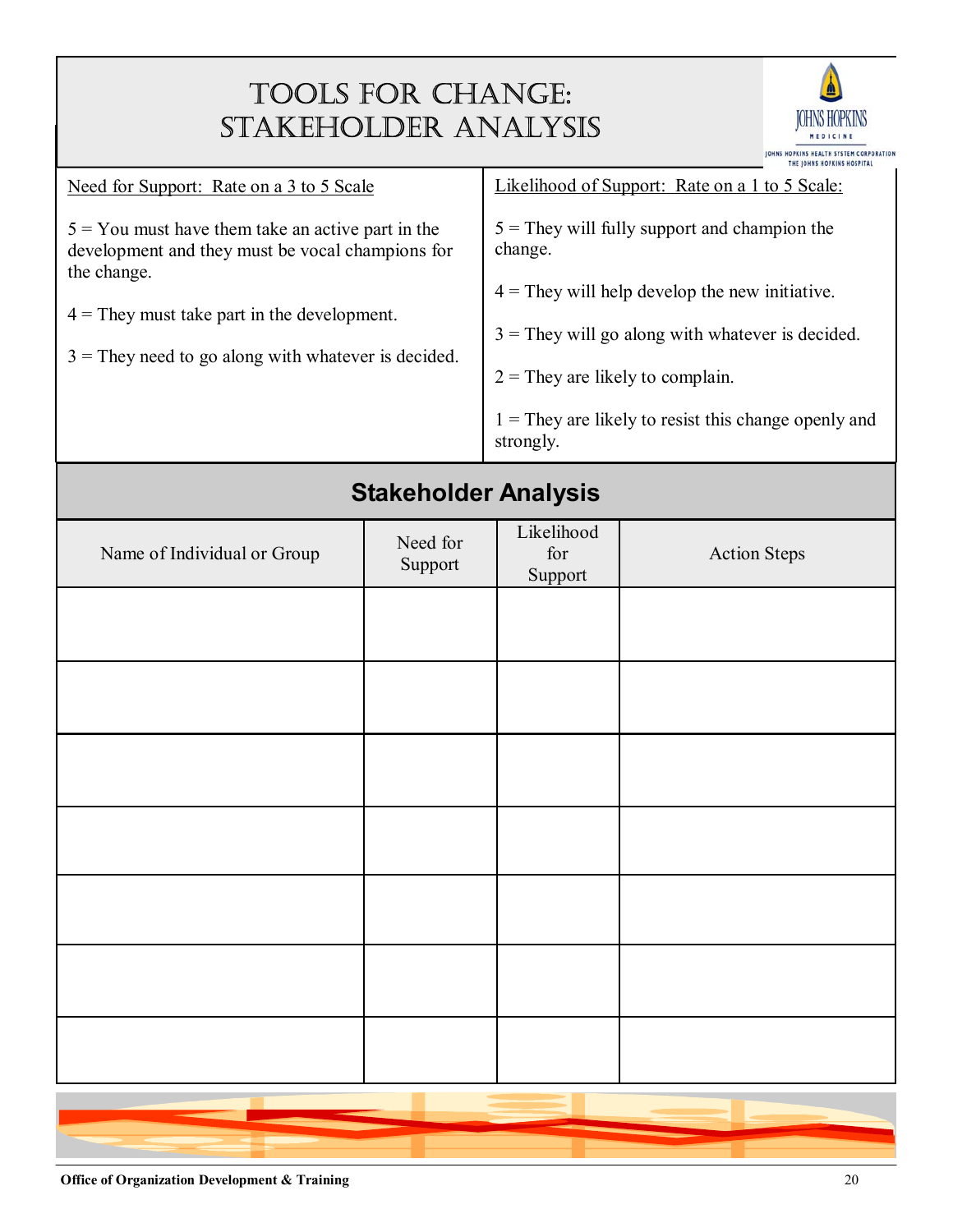# THE BUILDING BLOCKS: ESTABLISHING SMART GOALS



## **Individual Goals are the Foundation of the Organization**

The saying "what gets measured gets done" is more than a theory of business—it is a law. For you and your organization to be successful, you must help each employee not only set their goals, but achieve their goals. This starts with constantly communicating expectations and the employee's progress in meeting those expectations. The more successful individuals a leader can piece together, the better the organization's per*formance will be.* On the flip side, the more individuals not achieving their goals, the greater the chance for the organization's failure. The most important job of a leader is to communicate those expectations and be a barometer on how well those expectations are being met.



The diagram above illustrates how individual performance provides the foundation for organizational success. Unless you have a clear picture in your mind of the level of the individual performance required from your employees to reach the organization's goals and objectives, you will be hard pressed to communicate those expectations. An organization must identify key success factors and measure those factors using its performance management system.

Goal setting at the individual level is important in achieving the goals of the organization. Specifically, goals provide focus for the employee's efforts. By having established goals, the employee and manager have a benchmark to measure success.

In any organization, each level has a different set of goals. In a successful organization, all the different goals align to create a thriving business.

Before individual goals can be established, the organization's values must be taken into account. Values are the principles an organization considers inherently important to how it does business. Examples of an organization's values include quality customer service, treating employees customer well and doing business with honesty and integ-

rity. Once the organization has communicated its values and its goals have been determined, employees then have a sense of purpose and know where to focus their efforts.

#### Johns Hopkins Core Values

- Quality
- Charity
- Humanity • Service
	-
- Dignity
- Diversity • Stewardship

• Innovation • Leadership • Collegiality

• Partnership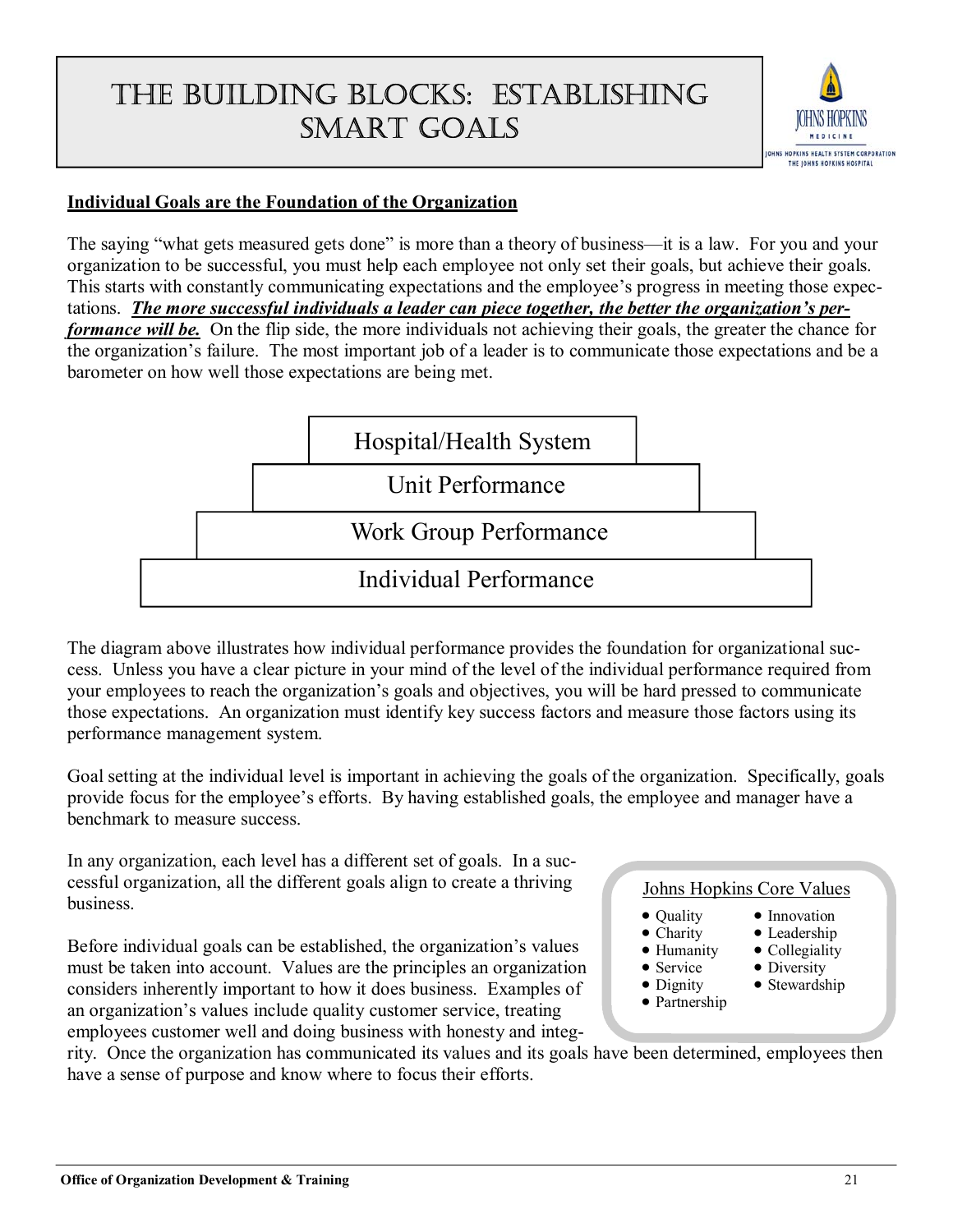# TOOLS FOR CHANGE: ESTABLISHING SMART GOALS



To be meaningful, goals must be **SMART**.

- **S** Specific
- **M** Measurable
- **A** Attainable
- **R** Results-Oriented
- **T** Time-Oriented

Goals can be broken down into sub-goals or objectives. Attainment of individual objectives will lead to accomplishment of the overall goal. Specific goals state exactly what the organization intends to accomplish. The following is an example of a non-specific goal:

**Non-Specific:** We will improve customer service.

This could be better written as:

**Specific:** We will increase our customer service scores by 5% over the next 12 months by increasing training for front-line staff and monitoring performance via customer satisfaction surveys.

Each specific goal must be evaluated to determine if it is measurable. The above example is a measurable goal since the organization can track it. The following is a non-measurable goal:

**Non-Measurable:** We should talk to the employees about reducing expenses.

It could be better written as:

**Measurable:** We will reduce expenses by  $10\%$  by January  $1<sup>st</sup>$ .

Goals must be attainable and realistic. Employees will lose their motivation in attempting to attain goals that are set too high. On the other hand, goals set too low will not provide a challenge. The following is an example of a non-attainable goal:

**Non-Attainable:** We will improve our Employee Satisfaction Survey to 100% for all questions.

A related and attainable goal would be:

**Attainable:** We will increase our Employee Satisfaction Survey scores to 5% above the present organization average.

Goals that are result-oriented will create standards of performance for each job that impact the overall business objective. An example of a non-result oriented goal would be:

**Non-Results Oriented:** We will improve our leadership ability.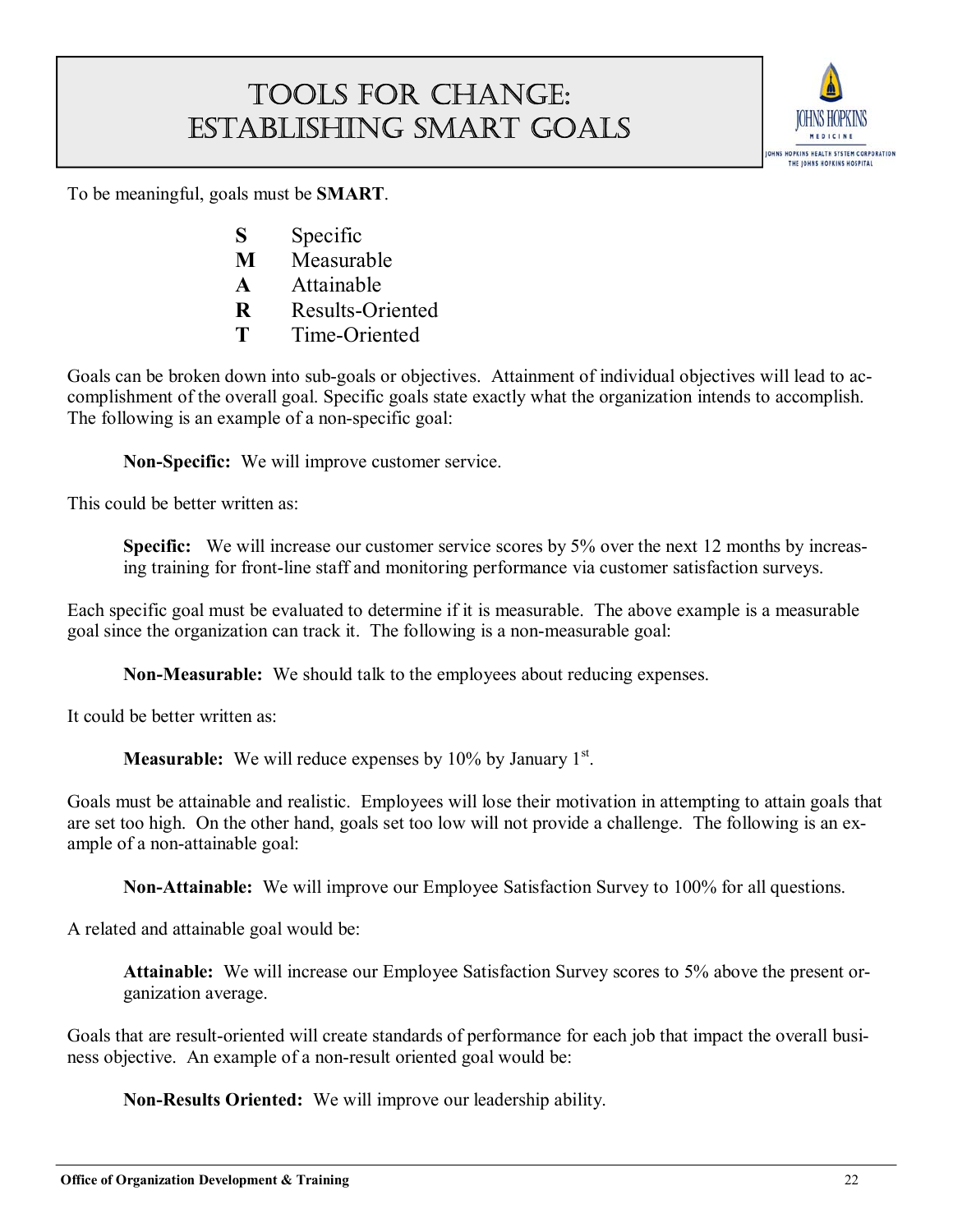# TOOLS FOR CHANGE: ESTABLISHING SMART GOALS



A results-oriented goal would be:

**Results Oriented:** We will conduct leadership training two hours per month until we raise our Employee Satisfaction Survey scores above the existing organization average.

In addition, goals must be time-oriented to keep employees focused and avoid procrastination. An ineffective time-oriented goal would be:

**Not-Time Oriented:** We will try to conduct safety training in the fall.

A better goal would be:

**Time-Oriented:** We will complete safety training of all employees by November 1<sup>st</sup>.

**Develop goals for yourself and your employees using the SMART criteria**.

1.

2.

3.

4.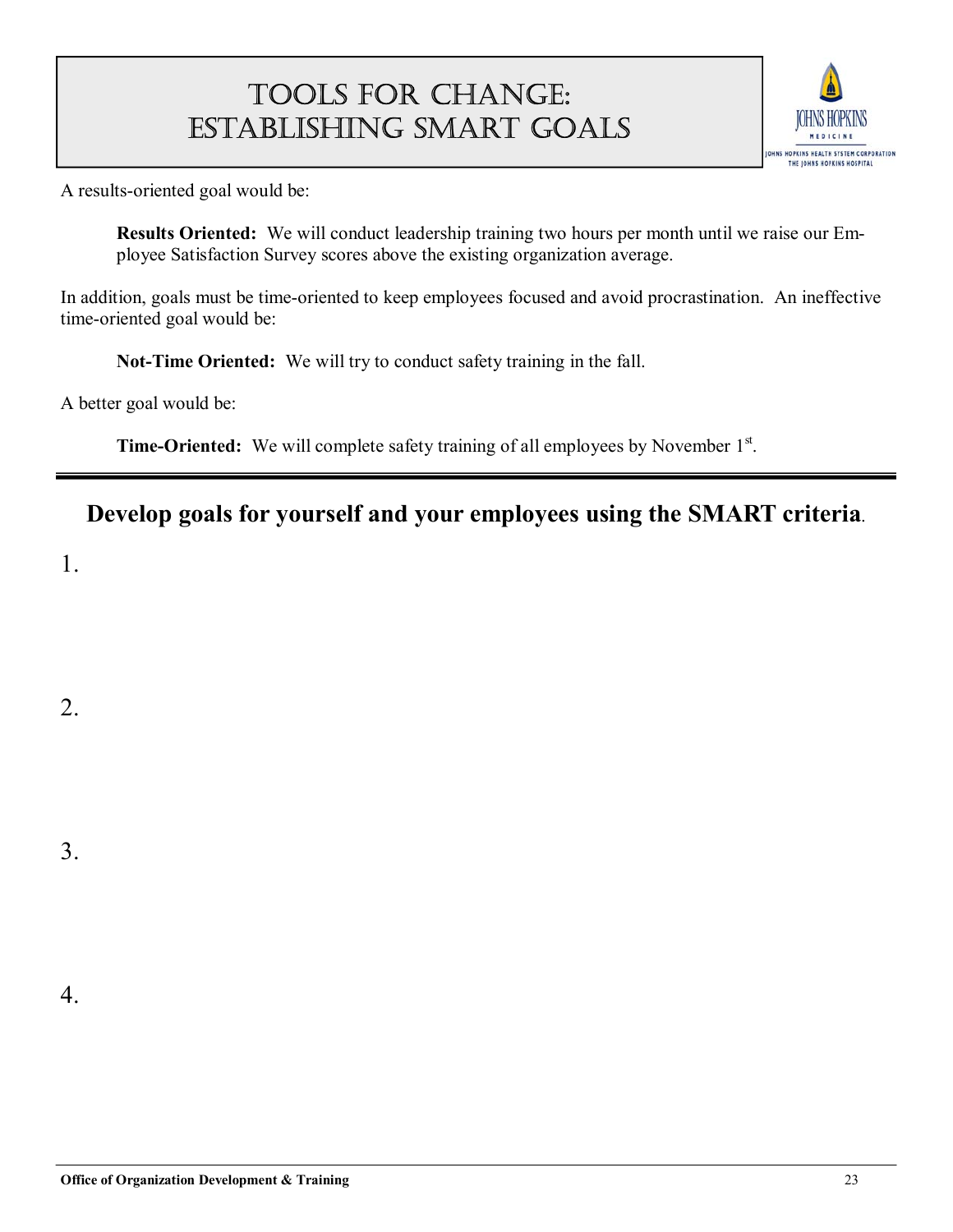# TOOLS FOR CHANGE: FORCE FIELD ANALYSIS



How do you do a Force Field Analysis? Simple. Follow these 5 steps at a staff meeting.

## **Step One: Introduction**

Note: Use a white board or flip chart. Draw lines as shown in the sample on page 24.

Tell the group you want to ask three questions to test where we stand as a team in making the change successful.

The three questions are:

- 1. What supports our being successful with this change?
- 2. What impedes us from being successful?
- 3. What are we going to do about those negatives that can hurt us?

## **<u>Step Two:</u> Ask #1 – What supports our being successful with this change?**

- 1. Write down positive comments in left column.
- 2. Ask group to score each item 1 to 5;  $1 =$  weak,  $5 =$  strong.

#### **<u>Step Three:</u> Ask # 2 – What impedes us from being successful?**

- 1. Write down comments.
- 2. Ask group to score each item 1 to 5;  $1 =$  weak;  $5 =$  strong
- 3. Add up scores for positive and negative.
- 4. Fill in the Overall Score.
- 5. If negative, tell group there is a lot to do to overcome the negatives.

#### Step Four: Ask #3 – What can we do about the negatives?

- 1. Review each negative item; ask group what can be done to reduce the impact or eliminate each negative.
- 2. Write down simple steps or ideas to address each negative.

Tip: Start with the easy ones:

## **Step Five: Post Meeting Follow-up and Report Back**

- 1. Identify who will work on the negatives before the next staff meeting.
- 2. Follow up with staff to find our what support they need from you.
- 3. Prepare a simple report for next staff meeting.
- 4. Report on progress at next staff meeting.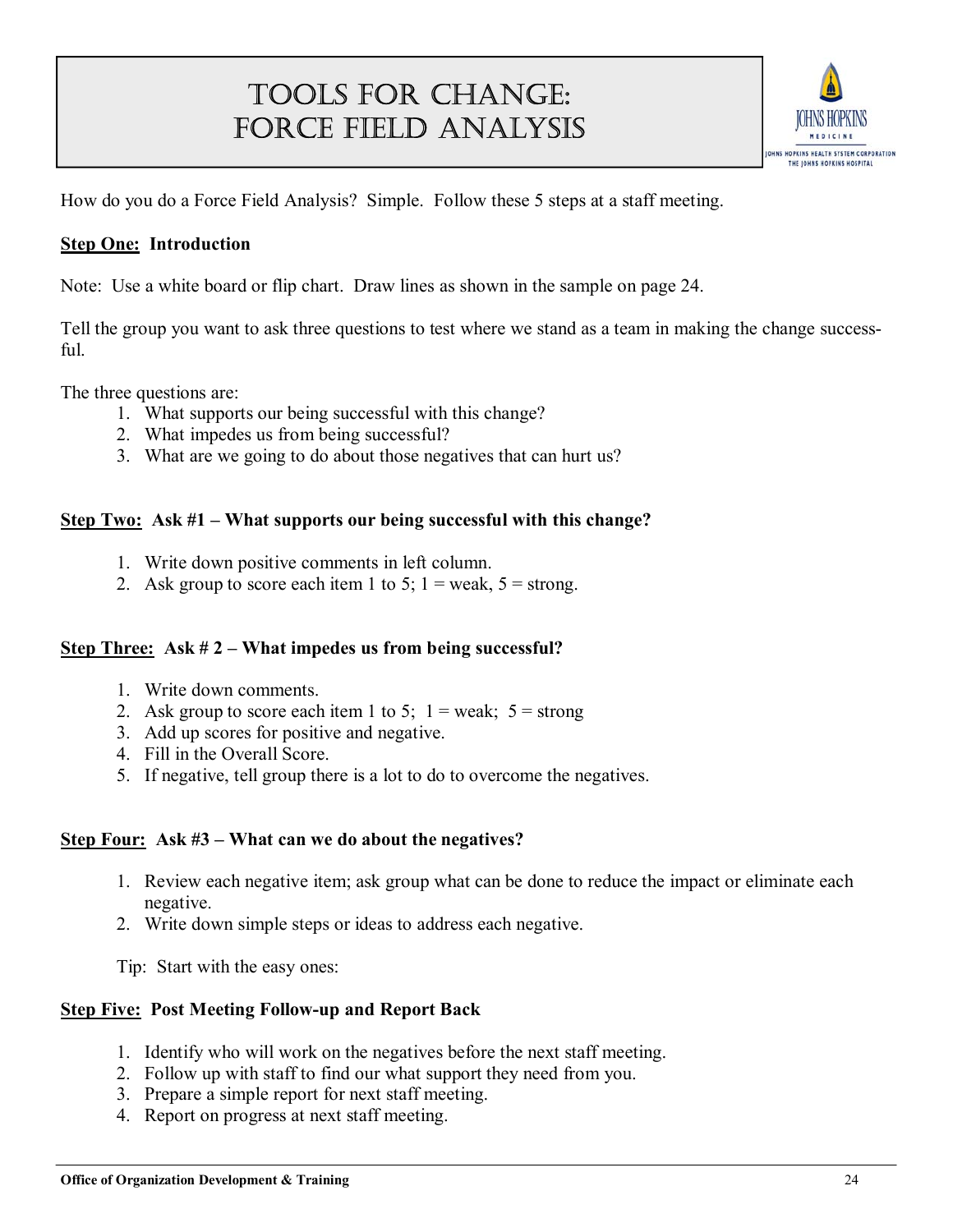# TOOLS FOR CHANGE: FORCE FIELD ANALYSIS



Throughout your careers, you will be involved in helping make and manage changes where you work. Your careers are built on your ability to influence people to support and work for successful organization changes. In every case, there will be forces that support your success and forces that impede your success or cause resistance to successful change.

Force field analysis is a technique to use within a work team to identify what forces team members perceive as favoring successful change and what forces they perceive as impeding successful change.

#### **What does it look like?**

| <b>Forces Supporting Our Success</b> | Rating<br>$(1-5)$ | <b>Forces Impeding Our Success</b> | Rating<br>$(1-5)$ |
|--------------------------------------|-------------------|------------------------------------|-------------------|
| 1.                                   |                   | 1.                                 |                   |
| 2.                                   |                   | 2.                                 |                   |
| 3.                                   |                   | 3.                                 |                   |
|                                      |                   |                                    |                   |
| <b>Total Positive Score</b>          |                   | <b>Total Negative Score</b>        |                   |

## **Rating Key:**  $1 = \text{weak}; 5 = \text{strong}$

| Total<br>Positive<br>Score |  | minus | Total<br>Negative<br>Score |  | $=$ | Overall<br>Score |  |
|----------------------------|--|-------|----------------------------|--|-----|------------------|--|
|----------------------------|--|-------|----------------------------|--|-----|------------------|--|

Note: If Overall Score is NEGATIVE, we have a lot of work to do!

## **Why use Force Field Analysis?**

You want to identify **for your team** what forces work against success and then determine a course of action to overcome those negative forces. Identifying the forces supporting your success is important too; know where your support is!

## **Why Involve Your Team in This?**

You involve your team because their work and efforts determine if your change succeeds and to what magnitude. In addition, you want to know where everyone stands and whether they are supportive or resistant to the change.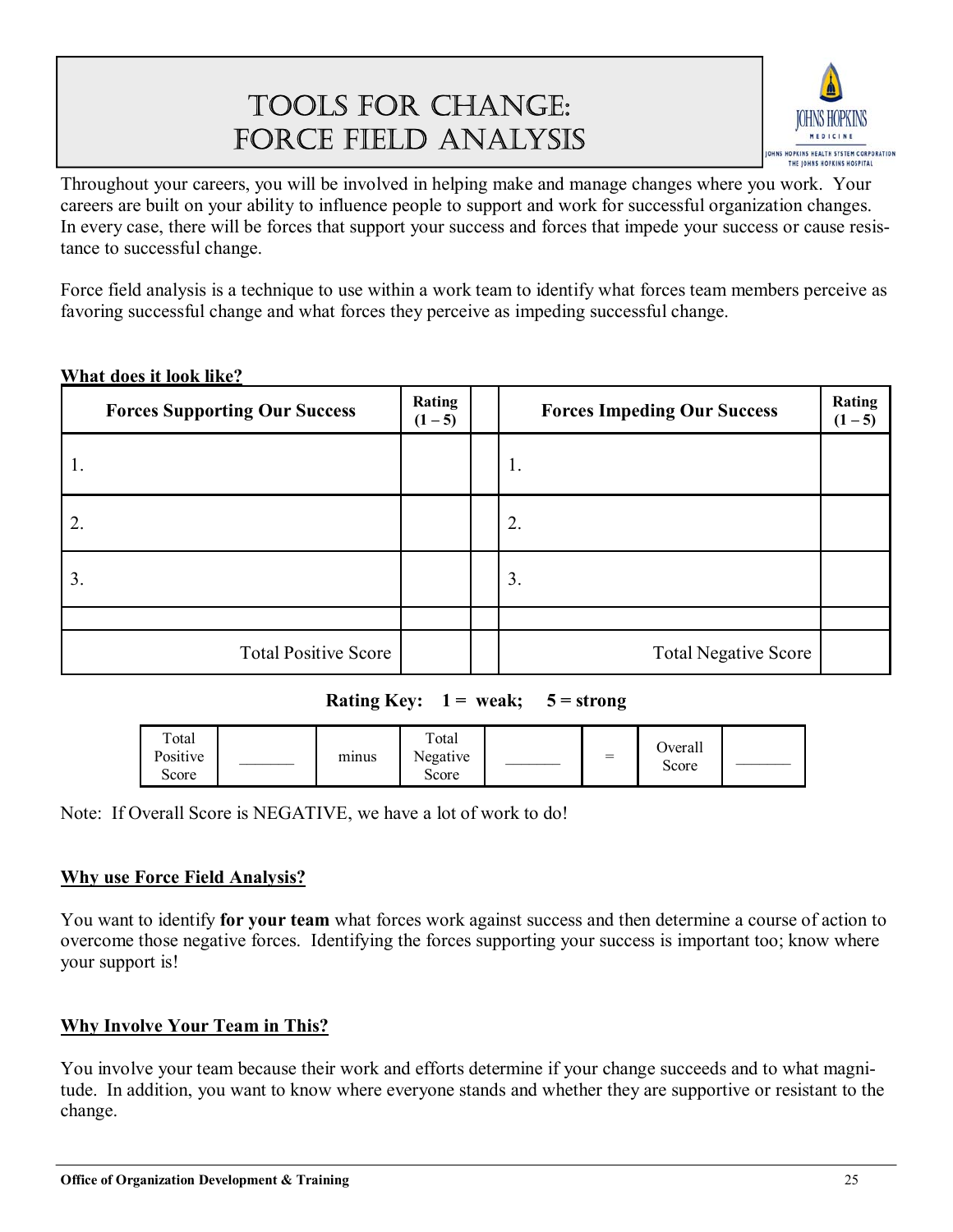| <b>Tools For Change:</b><br><b>Change Success Assessment</b> | Strongly Disagree | Disagree       | Not Sure | Agree                    | Strongly Agree |
|--------------------------------------------------------------|-------------------|----------------|----------|--------------------------|----------------|
| There is a sense of urgency regarding this project.          | 1                 | $\overline{2}$ | 3        | $\overline{4}$           | 5              |
| I understand what is expected of me during this change.      |                   | $\overline{2}$ | 3        | $\overline{4}$           | 5              |
| It appears that senior leadership is behind this project.    | 1                 | $\overline{2}$ | 3        | $\overline{\mathcal{A}}$ | 5              |
| Information regarding this project is well-communicated.     | 1                 | $\overline{2}$ | 3        | $\overline{\mathcal{A}}$ | 5              |
| I think there will be minimal resistance to this change.     | $\mathbf{1}$      | $\overline{2}$ | 3        | $\overline{\mathcal{A}}$ | 5              |
| Past changes have been successful.                           | 1                 | $\overline{2}$ | 3        | $\overline{4}$           | 5              |
| I see the need for this change.                              | 1                 | $\overline{2}$ | 3        | $\mathcal{E}$            | 5              |
| I think this project will be a success.                      | 1                 | 2              | 3        | $\overline{4}$           | 5              |

Comments: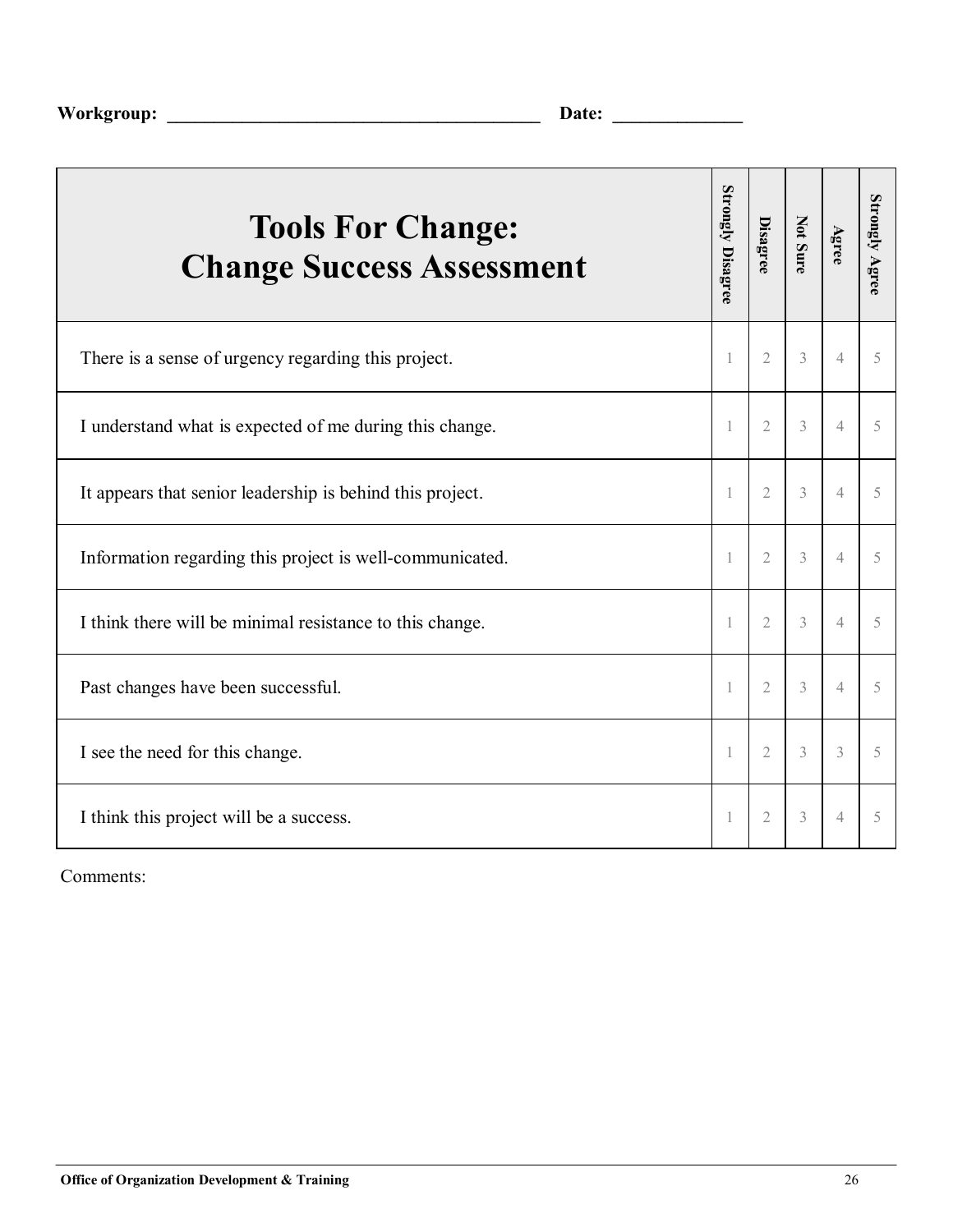





- **Leadership Tips: The Psychological Process of Change**
- **Leadership Tips: Recognition Ideas for Managers**
- **Leadership Tips: Resistance**
- **Leadership Tips: How to Spot Resistance in Organizations**
- **Leadership Tips: Strategies for Leaders to Reduce Resistance to Change**
- **Leadership Tips: Delegation Tips**
- **Tools For Change: Working Through Where You Are Now**
- **Tools For Change: Identifying Your Real & Imagined Fears**
- **Tools For Change: Eliminating Your Fears**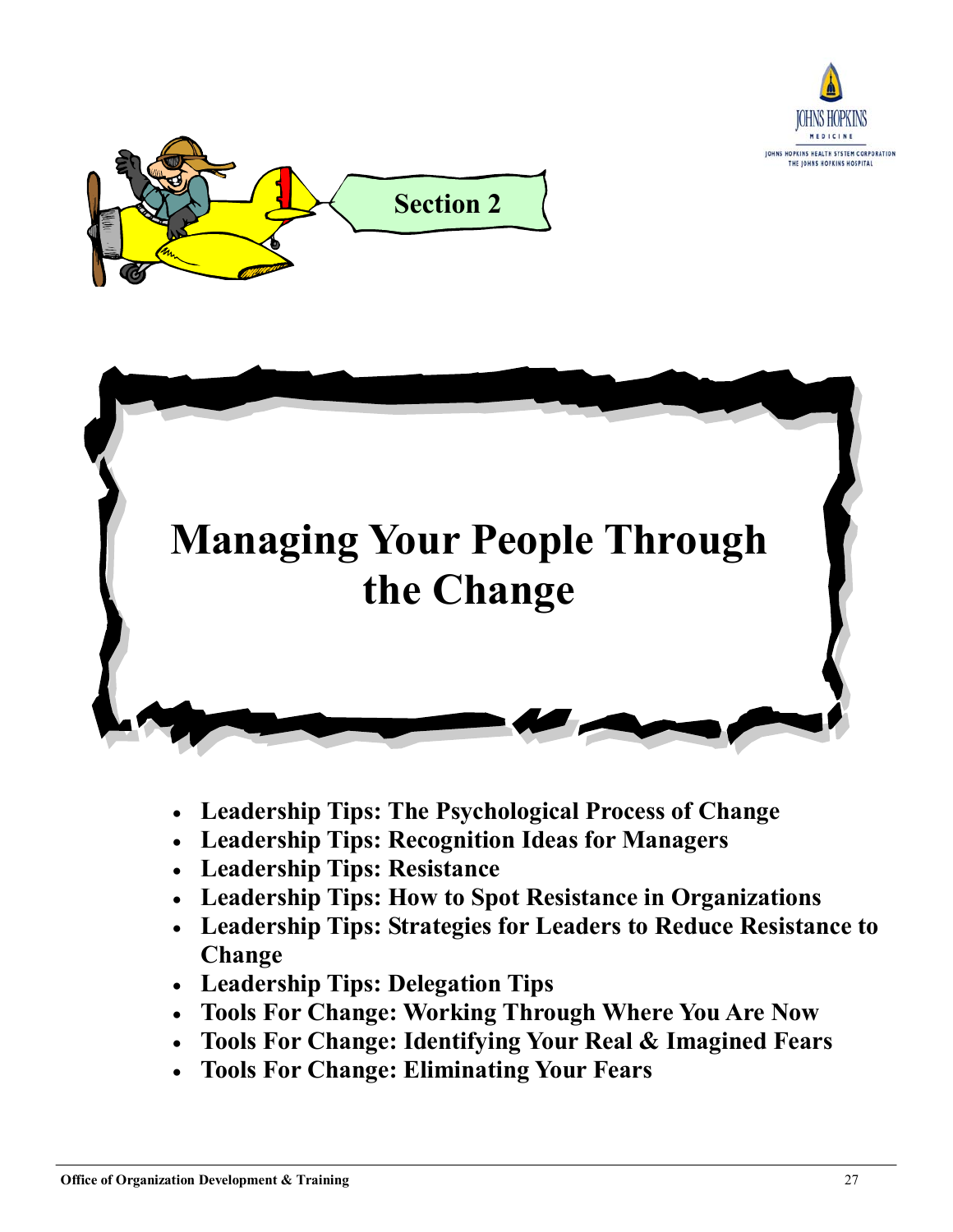# LEADERSHIP TIPS: THE PSYCHOLOGICAL PROCESS OF CHANGE



Every individual goes through the following 4-stage process when dealing with change:

Stage 1: Denial Stage 2: Betrayal Stage 3: Search for Solutions Stage 4: Acceptance

The difference between individuals is the *length of time* it takes for them to go through the change. Some can move through the four stages in a matter of minutes and some take years to move through the same change. In fact, some people will get stuck in a stage. When a person gets stuck in a stage, there is a high probability it will be in the "betrayal" stage. They feel the organization has not only let them down but is working against them. This feeling can lead to anger, resistance, and depression. As you know, this is not good for the employee and those around them.



Ron Pound and Price Pritchett, authors of Business as Unusual, suggest the following tips to move all employees through the change process:

- Take care of the employee
- Provide your employees clear instructions and the direction you want them to go
- Make sure each employee understands their job; provide the necessary training
- Listen! Listen! Listen!
- Get resistance out in the open
- Rebuild morale
- Re-recruit your best employees
- Increase the standards and expectations
- Create a supportive work environment
- Motivate! Motivate! Motivate! Pass out "psychological paychecks" These are the kind that don't involve money but are valuable all the same (thank you notes, verbal compliments, etc.)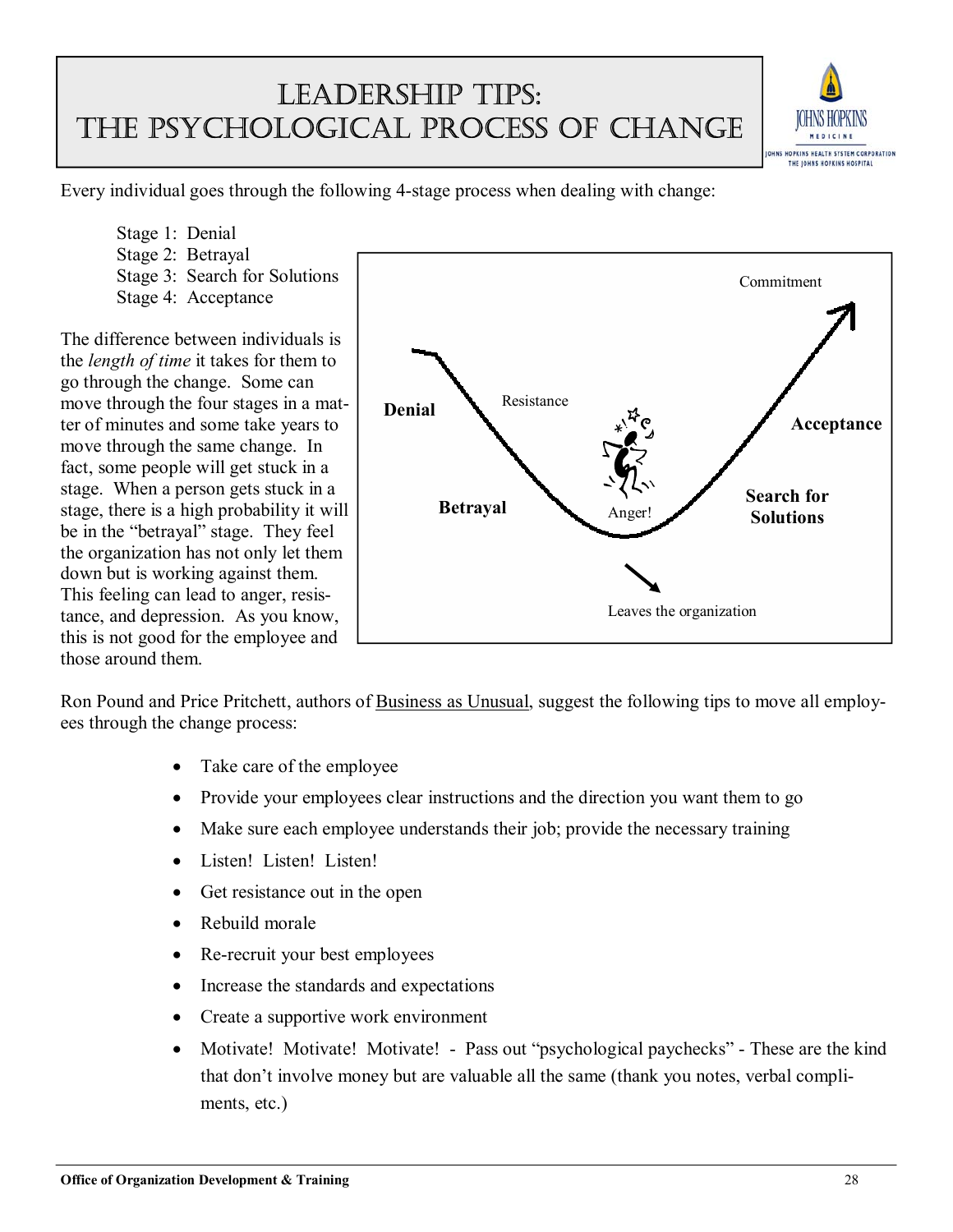# LEADERSHIP TIPS: RECOGNITION IDEAS FOR MANAGERS



**Question:** How do you get anyone to try something different...something new? Answer: You encourage them and recognize their efforts. You don't make the mistake of waiting for your desired outcome to happen.

Encourage and recognize! The following pages identify simple ways for managers to **encourage** desired performance to support change and to recognize desired performance as well.

Here are some great ideas that you can do yourself:

- Have someone in the chain of command deliver the paychecks and give every employee an opportunity to talk one-on-one with management. It gives them the time to voice any concerns they have.
- When paychecks are distributed, write a note on the envelope recognizing an employee's accomplishment.
- Start the day with a brief meeting and review positive things that happened the previous day.
- Write a thank you note for employees who do something outstanding. It means more when people take time to write their thoughts on paper.
- Send thank you notes to the employee's home.
- Buy lunch for an employee as a form of thanks.
- Arrange for the employee to have lunch with organization leadership.
- Give the employee time off for excellence: half or full day; Friday
- Personal phone calls from leadership
- Letters from leadership
- Candy bars
- Have informal chats with employees
- Use charts or posters to show how well an employee or group is performing.
- Send a thank-you note to a spouse for their support during the employee's overtime.
- Make up a special caps, T-shirts, or jacket for your team and give to deserving employees.
- Send each person, who went above-and-beyond the call of duty, a lottery ticket with a note sending, "I never gamble when I count on you."
- Provide lottery tickets when the team achieves an important goal.
- Laugh-a-Day challenge: each employee tries to make coworkers laugh every day with cartoons and jokes. Winners receive T-shirts and books containing the best jokes and cartoons.
- Issue a Laugh-a-Day challenge to the staff to bring in a joke or cartoon every day for a month.
- Throw victory parties for major accomplishments
- Thank people by giving chocolate kisses, balloons or other small items.
- Hold occasional fun contests like Nerf basketball or volleyball, bubble-blowing competitions. Play cooperative games such as charades and treasure hunts.
- Grill Your Boss cookout where managers dress up as chefs and cook hamburgers and hot dogs for all employees.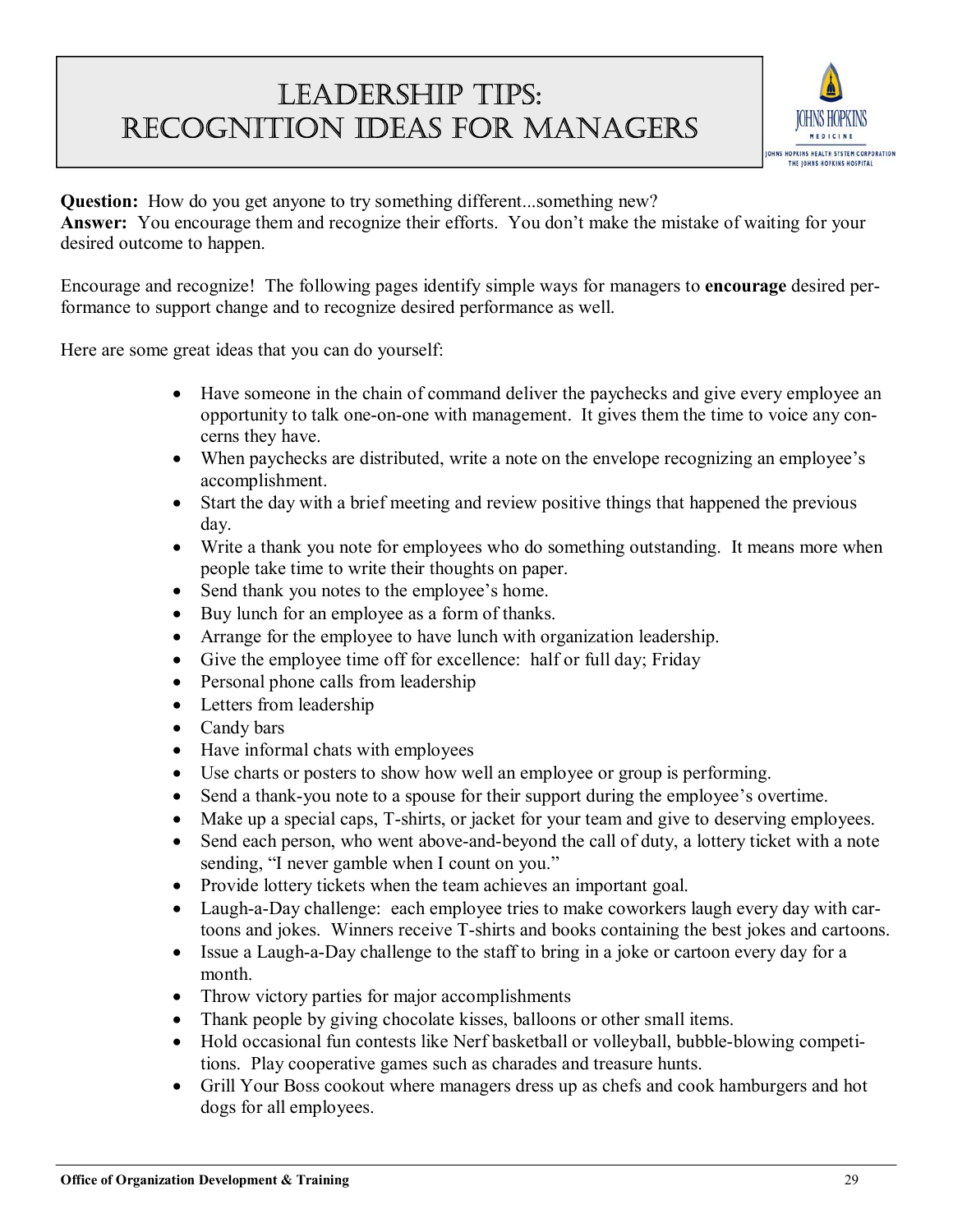# LEADERSHIP TIPS: RECOGNITION IDEAS FOR MANAGERS



- Hire a masseuse to massage employees during stressful days.
- Easy Morale Boosters:
	- $\Box$  Order pizza or a huge submarine sandwich for a communal lunch
	- $\Box$  Designate a bulletin board as a place for employees to post favorite jokes, cartoons, etc.
	- $\Box$  Attach cartoons or humorous anecdotes to the more mundane memos that need to be circulated.
	- $\Box$  Hold betting pools
	- $\Box$  During a lunch break, screen a funny film or television show
	- $\Box$  Bring a Polaroid camera to work. Take candid shots of employees and post the results throughout the office.
	- $\Box$  Make a point to smile and say hello to office mates.
	- $\Box$  Give everyone an opportunity to arrive an hour late or leave an hour early one day a week.
- Take employees to a ball game.
- Staff birthday bashes: once a month celebrate everyone's birthday that falls during that month.
- Develop monthly contests
- Provide picnic baskets to employees who stepped in and solved problems.
- Bring bagels and cream cheese to work
- Serve ice cream



*ìPeople may take a job for more money,*  but they often leave it for more recognition."

 *- Bob Nelson*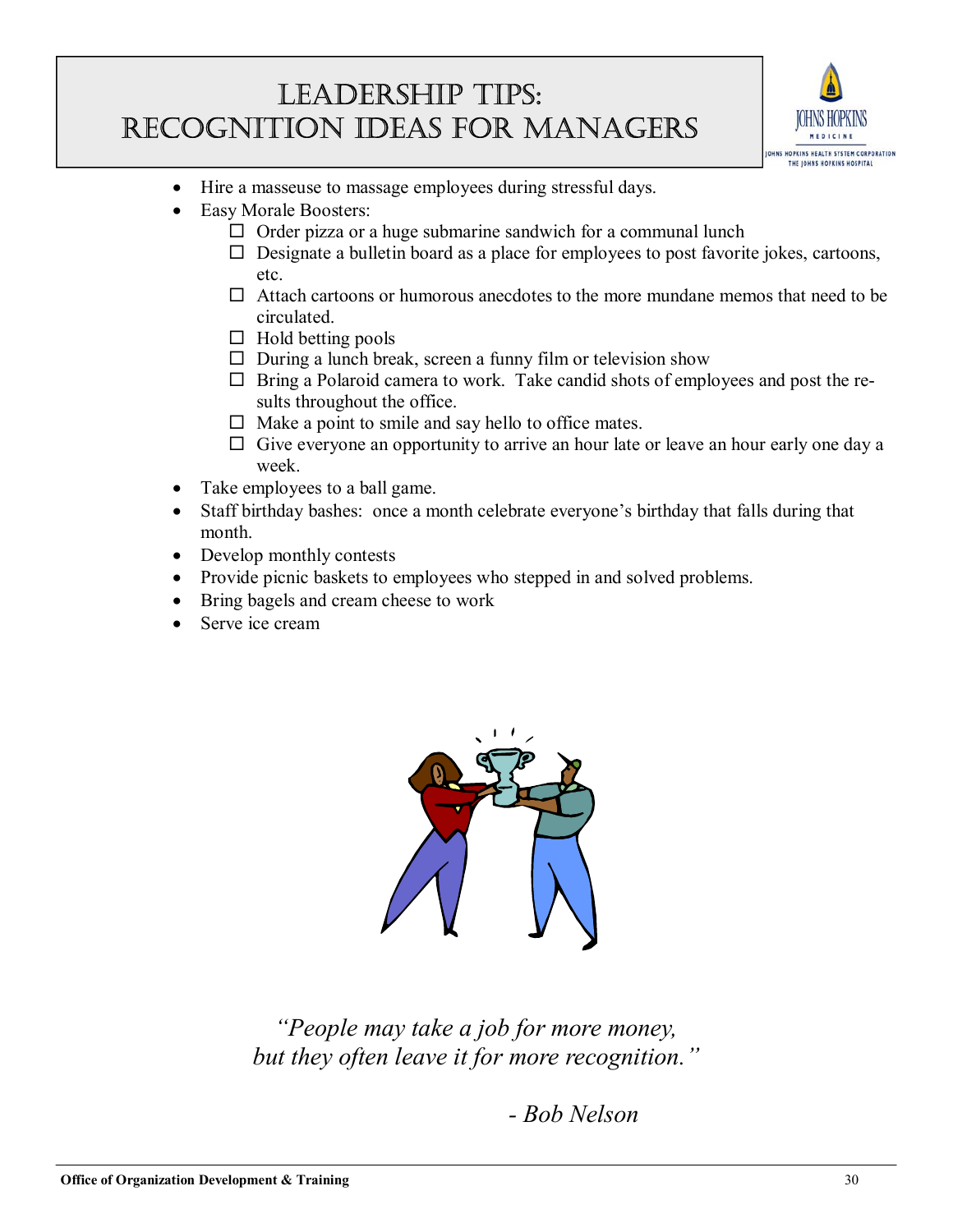# LEADERSHIP TIPS: RESISTANCE



Organizations going through change can experience a multitude of effects that can be detrimental to ongoing operations. These include:

- Deteriorating communication
- Drops in productivity
- Less teamwork
- Less focus on customers and competitors
- Reduction in morale
- Turnover

Many of these result from or result in resistance by employees to accept the change. Most view resistance negatively when it applies to change, however, to the savvy leader it is seen as part of the ongoing process and a metric on what is going well and what isn't. The successful leader uses the guidelines in the next section to improve their probability of success in implementing change.



## **Moving the Masses**

Most organizational change dynamics follow the 20-60-20 model...20% of the employees will move in the direction the leader points out with little question; 20% will dig their heels in no matter how good the change looks to others; and 60% of the people will sit on the fence waiting to see the direction the new change will go and then will follow the masses.

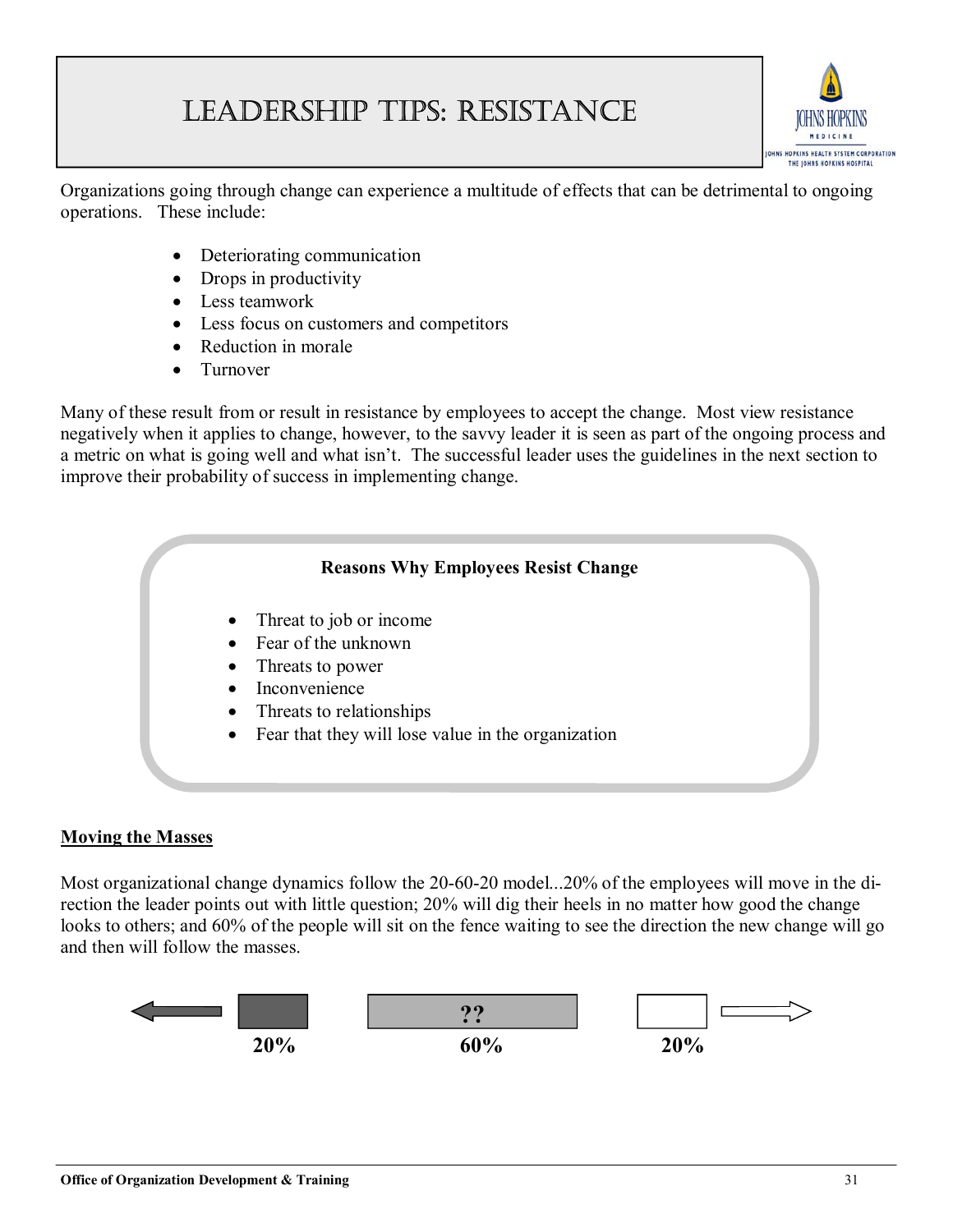# LEADERSHIP TIPS: RESISTANCE



Leaders must focus more on the groups that will move their organizations forward...the 20% moving in the right direction and the 60% in the middle. Too many managers spend too much time with the 20% resisting the change, hoping to change their attitudes. Little do the managers know, these poor attitudes are not just evident at work, they are present throughout all parts of the employee's life and are very difficult to change.



When leaders focus their energy on the two groups that will move their organization forward, they create momentum. With 80% of the people moving in the right direction, most of the resistors will "jump on the bandwagon" so as not to be left behind. Those who are left will more than likely self-select to leave providing the leader with the opportunity to hire new employees who are a better fit in the organization.

| $10\%$                        | $90 + \%$                                   |
|-------------------------------|---------------------------------------------|
|                               | The Cost of Managing Change Poorly          |
| Team size $=$                 | 10 employees                                |
| Length of transition $=$      | 6 months                                    |
| Average salary $=$            | \$30,000                                    |
| Average daily distraction $=$ | 4 hours                                     |
|                               | Total Cost of Lost Productivity = $$75,000$ |
|                               | Or 2.5 employees $(25%)$                    |

*ìIt must be considered that there is nothing more difficult to carry out nor more doubtful of success nor more dangerous to handle than to initiate a new order of things.*"

 *- Machiavelli, 1446-1507*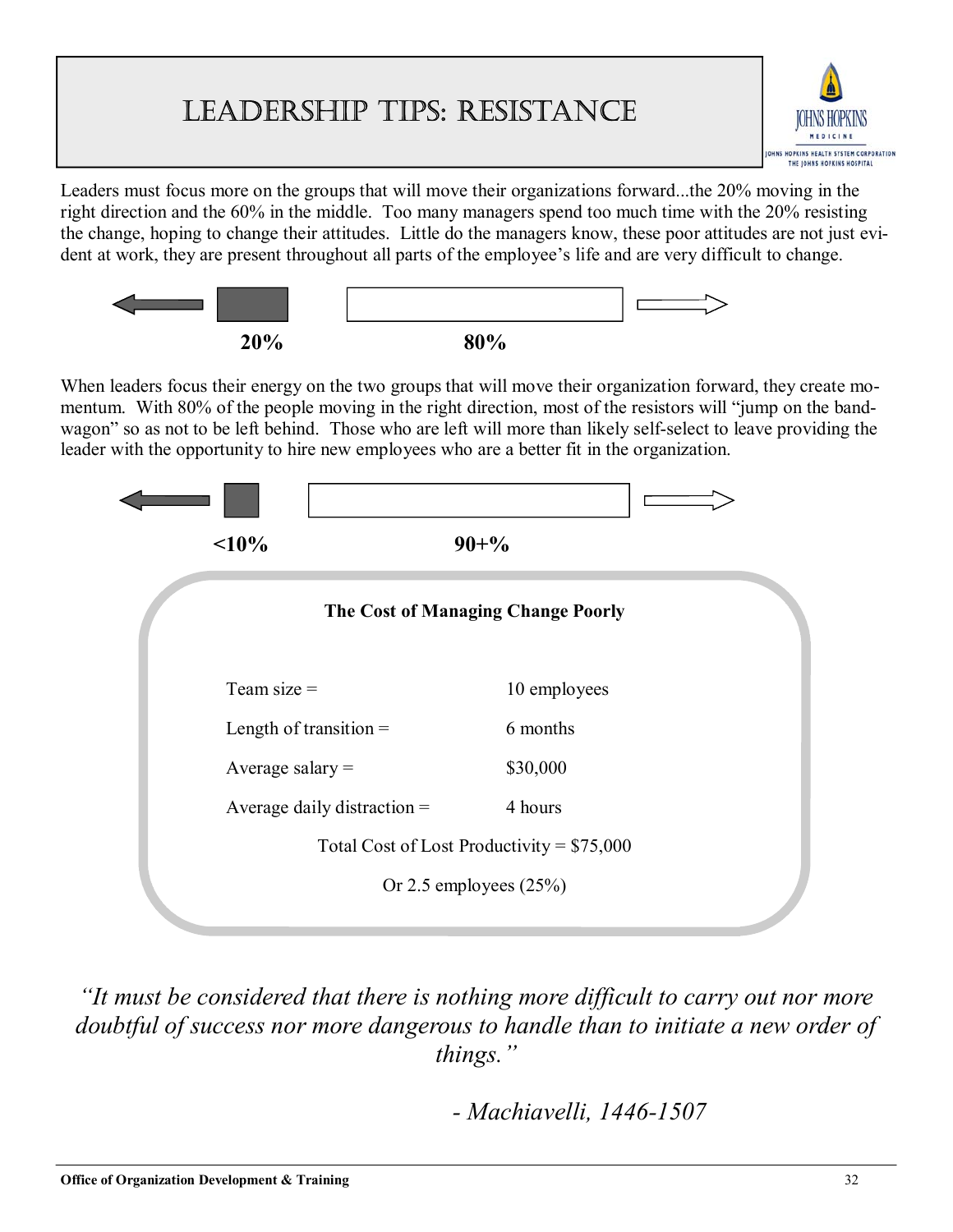# LEADERSHIP TIPS: HOW TO SPOT RESISTANCE IN ORGANIZATIONS



Resistance isn't always obvious. The better you are at spotting resistance in all its guises, the more options you will have as a manager and as an individual for overcoming it. The following are examples of what to look for:

- **Quick Criticism:** Even before people hear all the details, they express their disapproval. It is as if they have been there before and know exactly what to expect.
- **Malicious Compliance:** People smile and appear to go along with the decision. They tell you what you want to hear and do what they want behind the scenes.
- **Sabotage:** People take strong actions that are specifically intended to stop you from proceeding. The positive side of this is that the resistance is so transparent.
- **Easy Agreement:** People truly agree with you in the moment without much criticism. They have swallowed your message whole, only to later realize what the changes mean. Intentions are more "honorable" at the onset than "malicious compliance," although the later actions may look similar.
- **Deflection:** People keep changing the subject. Meetings go from topic to topic without resolution. Like all other forms of resistance, this is a way people protect themselves.
- **Silence:** Silence is a difficult form of resistance to address because it gives you so little to work with. And, since sometimes silence indicates support, it is hard to know what to make of it. As a general guideline, never assume that silence means acceptance. Probing is helpful.
- In-Your-Face-Criticism: No holds barred these people tell you exactly what's on their mind. They are telling you the truth as they see it. Often, they may express what others are afraid to say. Talking with them in private sends a message to others that it is safe to say what is on their minds.

**Always keep three key questions in mind:** 

- **1. Whatís in it for me?**
- 2. What's in it for you?
- **3. What's in it for us?**

*ìResistance is thought transformed into feeling. Change the thought that creates the resistance, and there is no more resistance.*"

 *-Robert Conklin*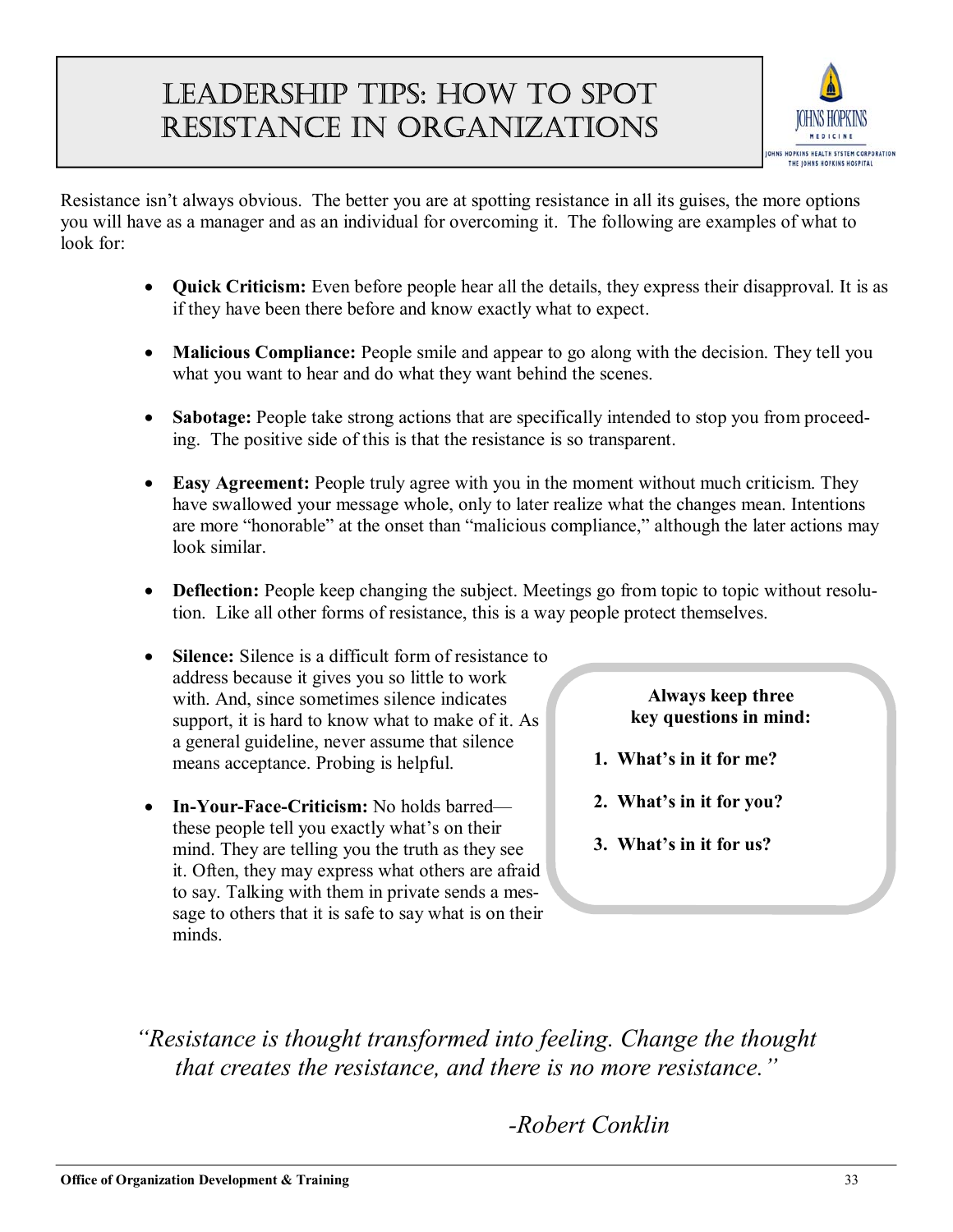# LEADERSHIP TIPS: STRATEGIES FOR LEADERS TO REDUCE RESISTANCE TO CHANGE



Here are strategies and tips to reduce resistance:

- Create and communicate a clear vision of the change.
- Follow a realistic timeline.
- Demonstrate change is a priority.
- Be willing to modify elements of the organizational culture.
- Build trust everyday.
- Create a communication strategy that provides information early and often to employees. Communicate the what, why, whom, when, where, and how.
- Explain what will change and what will not change. Provide the reasons for the change.
- Involve the employees. Seek input as early as possible.
- Tell employees "what's in it for them."
- Provide the resources necessary to get the job done.
- Provide timely training necessary to help employees adapt to the change.
- Acknowledge the potential losses and address the needs of the people losing something.
- Link the old with the new but don't bad-mouth the past.
- Avoid threats. Threats have a negative impact on attitude and morale.
- Develop cascading commitment. Successful change needs employees at every level championing the change.
- Develop new performance measures to reinforce what helps the organization succeed.
- Reward the employees who carry the change.
- Lead by example.
- Pilot the initiative. This serves as a trial-run and an assurance to employees that an unproven concept will not be rolled out.
- Don't be afraid to acknowledge what is still unknown.
- Don't hesitate to acknowledge fears, including your own, when appropriate.
- Acknowledge small wins or successes throughout the change process.
- Be willing to replace key employees who do not have the competencies or skills needed to do the job or choose not to support the change. Be honest to confront them but assure them of your support.



<sup>*'Management must guide the forces of change."</sup>* 

 *- John W. Teets, former chairman, Greyhound*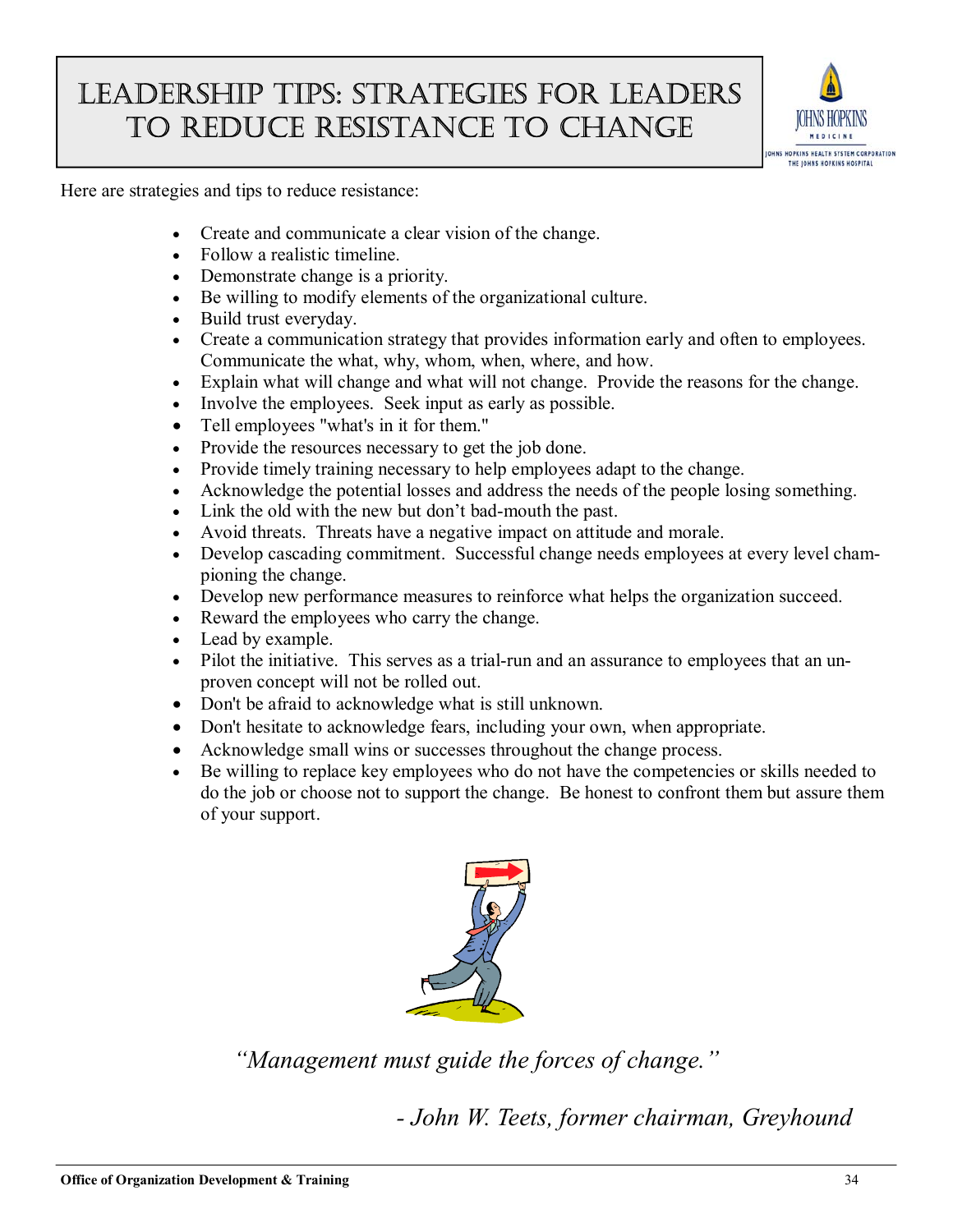# LEADERSHIP TIPS: DELEGATION TIPS



For every major change effort, leaders must delegate necessary tasks to others. In many cases, the more they delegate the greater the chance they have for success. The effectiveness of their delegation will have a direct impact on the final result. Follow these tips to enhance your delegation effectiveness:

- A. Look for ways to involve staff to help you create successful change.
	- Match assignments to the employee's skills.
- B. Prepare for the assignment. Make delegation clear.
	- Describe the desired results and the reason the task needs to be accomplished. Be specific and clear about what success will look like.
	- Whenever possible, when delegating work give the person an entire task to complete and don't micromanage. Many employees will get energized if they think the delegated task is under their complete control. Build pride and ownership and give them a chance to build their skills and confidence.
	- Make sure your employee understands the task by asking an effective, open-ended question such as "Can you explain to me how you would go about handling this task?"
	- Get buy-in from the employee that they are up to the task. If your employee doesn't feel capable, you might consider coaching them.
	- Make your expectations crystal clear and ensure the employee knows what they are accountable for.
	- Identify the measurements/outcome you will use to determine that the project was successfully completed.
- C. Follow-up
	- Support your employee by asking what resources will be needed and provide them. In addition, provide them the authority to get the job done.
	- Empower your employee -- let them do the work, but agree upon checkpoints along the way so both of you will know how it's going.
	- Energize your employee -- when the task is complete, acknowledge your employee's effort and provide accurate and honest feedback.
	- Determine, in advance, how you will thank and reward the staff person for their successful completion of the task or project you delegated.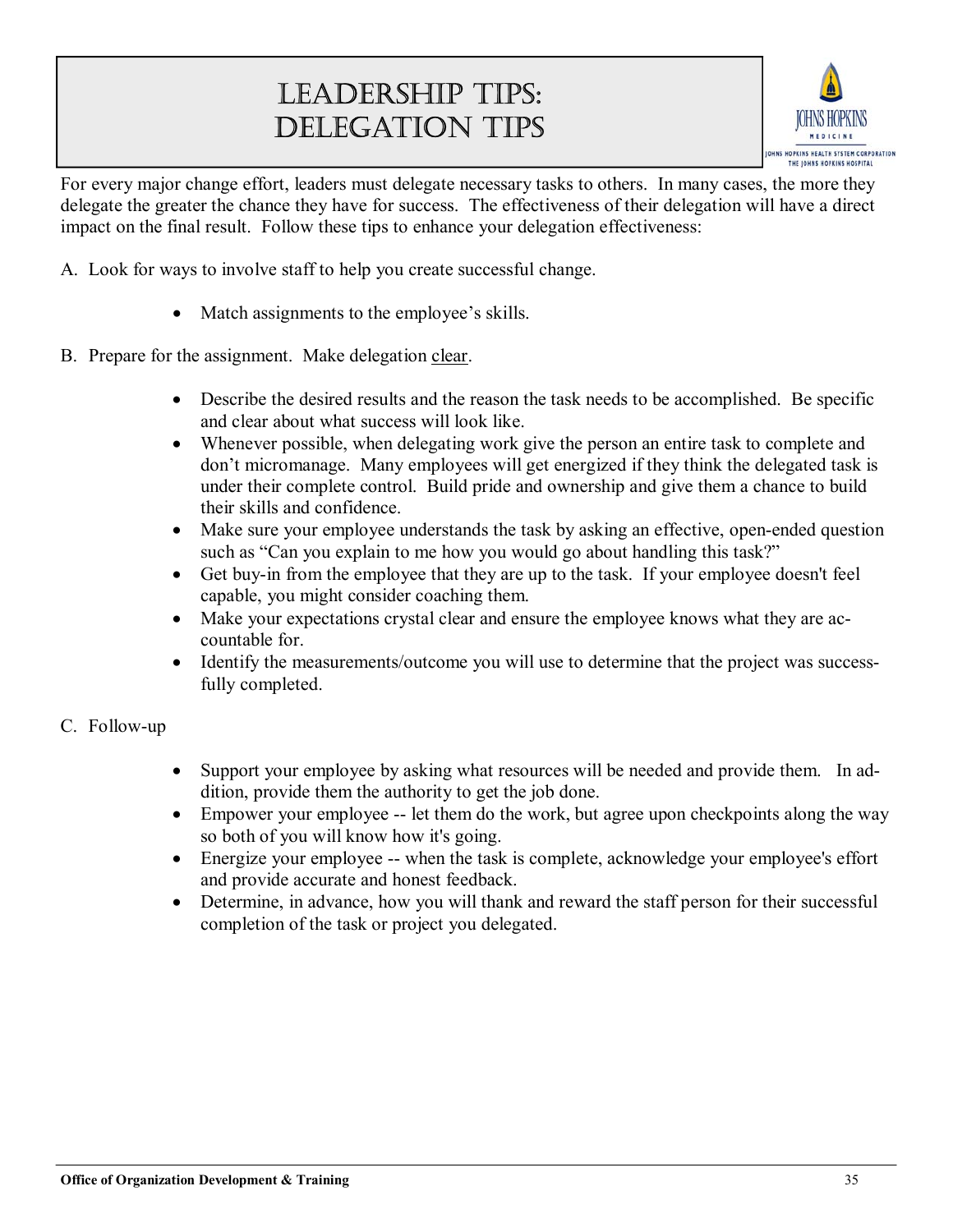# TOOLS FOR CHANGE:WORKING THROUGH WHERE YOU ARE NOW



Let's face it. A major problem when facing change is **feelings**. More specifically, there are feelings of loss (we won't be doing things the old way), and feelings of fear (not understanding what challenges the new way brings or having all of the information). Getting people to talk about their feelings around change serves to diminish **negative** feelings.

Whenever any change happens, it is important to allow yourself to acknowledge your loss, and yet be aware of what you have not lost.

In the table below, write a few words in each quadrant describing the losses you must relinquish, the losses you must replace, acknowledge what you are not losing, and what losses you can rebuild.

| <b>What am I losing?</b>                 | <b>What must I replace?</b> |
|------------------------------------------|-----------------------------|
| The way I've always done the processing. | My sense of safety.         |
| <b>What am I not losing?</b>             | <b>What can I rebuild?</b>  |
| My talents, my skills and my abilities.  | A better way to do my job.  |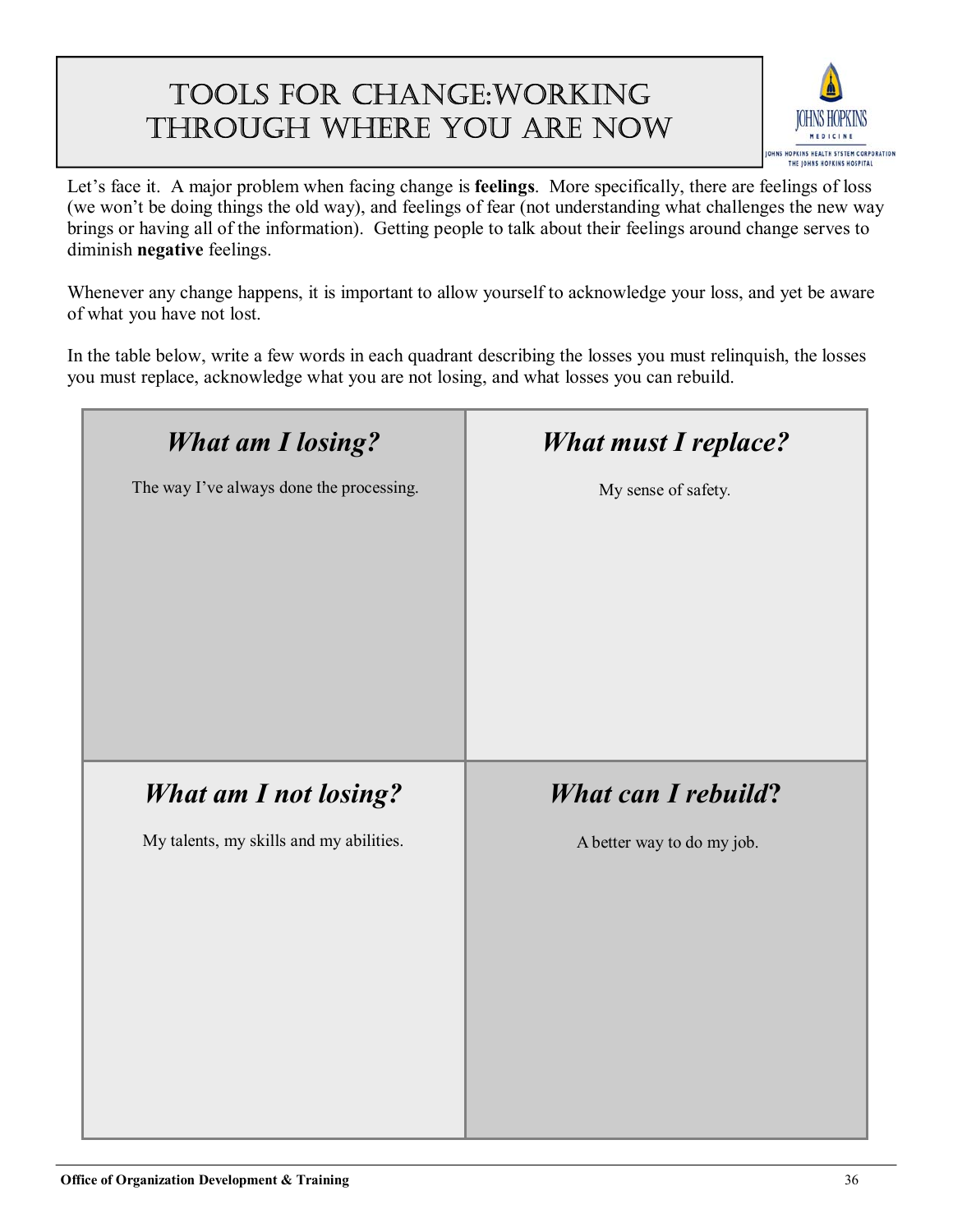### TOOLS FOR CHANGE: IDENTIFYING YOUR REAL & IMAGINED FEARS



**Question:** How do you help defuse someone's emotions around any issue? Answer: Acknowledge the emotion. "You seem angry." (...or upset...or tense...or frustrated)

The answer can be explosive. "YES, I'M ANGRY!" Typically the person will then blurt out an explanation for their current feelings.

In this exercise, people are asked to first identify their fears in their own words and then whether each fear is real or imagined. The fears can be those expressed by an individual or by a group and this exercise can be conducted individually or as a group. If conducted in a group setting, the manager can direct the individual or the group to review each fear and identify ways and benefits to eliminating those fears.

Instructions: In the boxes below, list some of the fears you have about the change you are going through and determine if they are real or imagined. With every imagined fear you can discard, you will improve your perspective and increase your sense of safety.

**Real Fears:** There is evidence (facts, past experience) that suggests you should be afraid.

**Imagined Fears:** Contrary to what you are feeling, there is no evidence to suggest that there is anything of which to be afraid.

| Fears                                                                   | <b>Real or Imagined?</b>                                                                         |
|-------------------------------------------------------------------------|--------------------------------------------------------------------------------------------------|
| Example: My position will become unnecessary and I<br>will lose my job. | Imagined. Even though I will not have to do as much, there<br>will still be plenty for me to do. |
| 1.                                                                      |                                                                                                  |
|                                                                         |                                                                                                  |
| 2.                                                                      |                                                                                                  |
|                                                                         |                                                                                                  |
| 3.                                                                      |                                                                                                  |
|                                                                         |                                                                                                  |
| 4.                                                                      |                                                                                                  |
|                                                                         |                                                                                                  |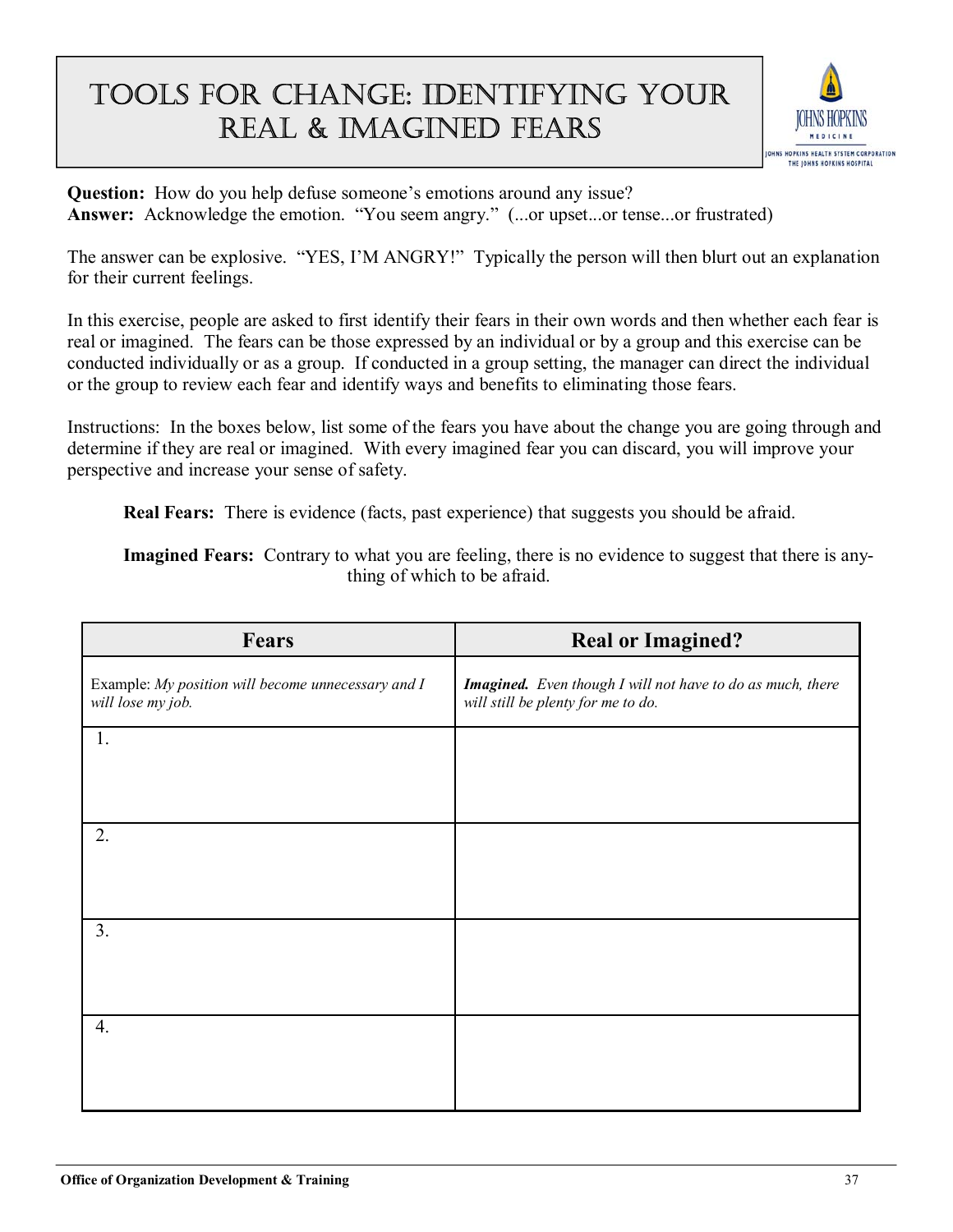### TOOLS FOR CHANGE: ELIMINATING YOUR FEARS



Eliminating your fears is a difficult thing to do. Doing so means you want to begin the process of acceptance and gain some control back in your life. Start eliminating your fears now, one at a time. Choose a fear you listed on the previous page to eliminate and answer the questions below.

**What fear did you choose to eliminate?** (Example: *My position will become unnecessary and I will lose my job.)* 



**Why did you choose this fear to eliminate?** (Example: *This will eliminate the most amount of stress.*)

**How will eliminating this fear help you adapt to/ accept your current situation?** (Example: *When Iím not worrying about losing my job, I can focus on what I need to learn regarding my "new job."*)

**What do you need to do to eliminate this fear? What steps do you need to take?** (Example: *Remind myself that I am a valuable person to the team. I know the ins and outs of the processing work and without me, this change will not be a smooth one.)*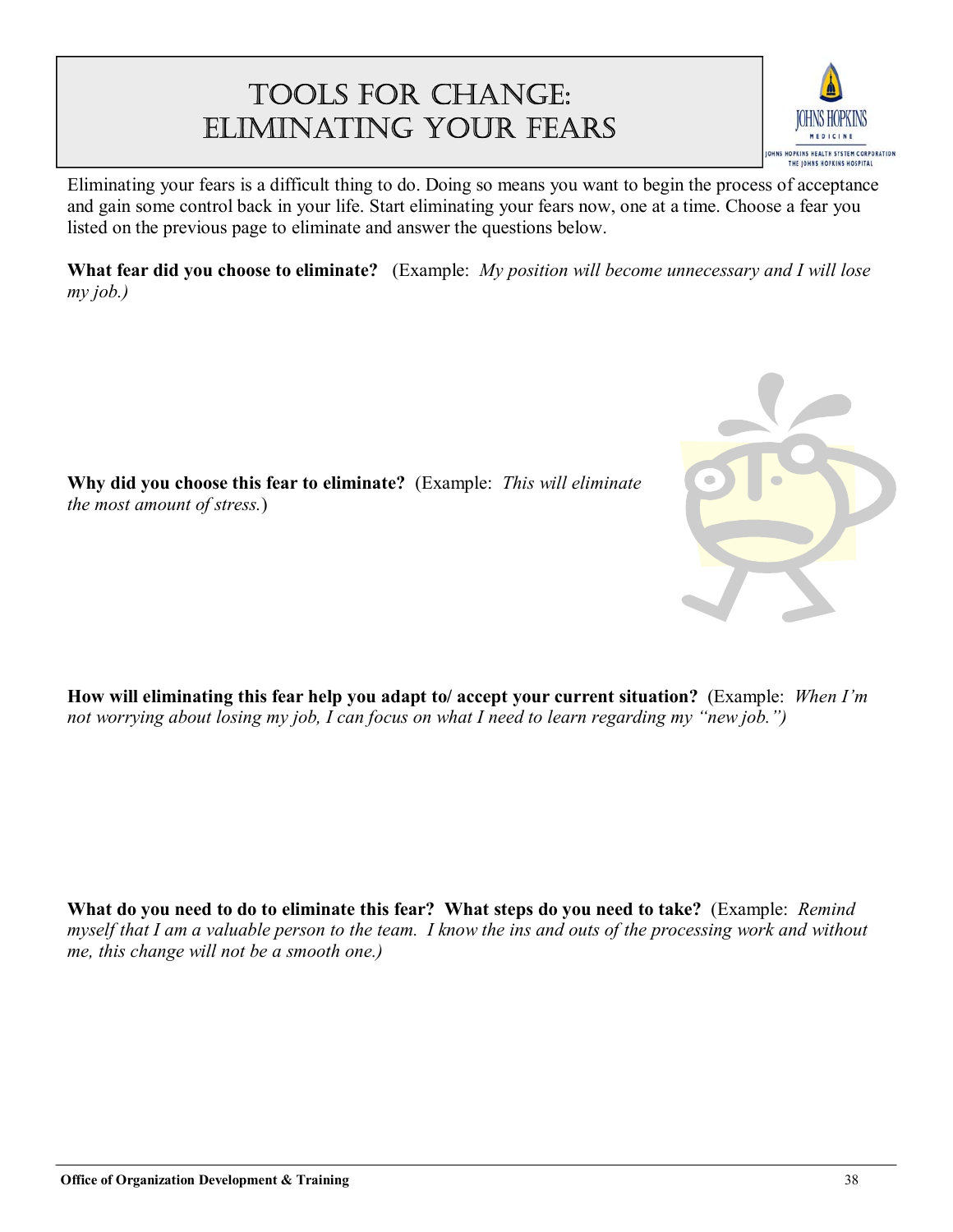





- **Leadership Tips: Critical Success Factors for an Effective Team**
- **Tools for Change: Team Effectiveness Assessment**
- **Tools for Change: Identifying Change Agents**
- **Leadership Tips: Developing Team Operating Guidelines**
- **Tools for Change: Team Charter**
- **Tools for Change: Impact Analysis**
- **Leadership Tips: Managing Team Conflict**
- **Tools for Change: Conflict Style Assessment**
- **Leadership Tips: Resolving Team Conflict**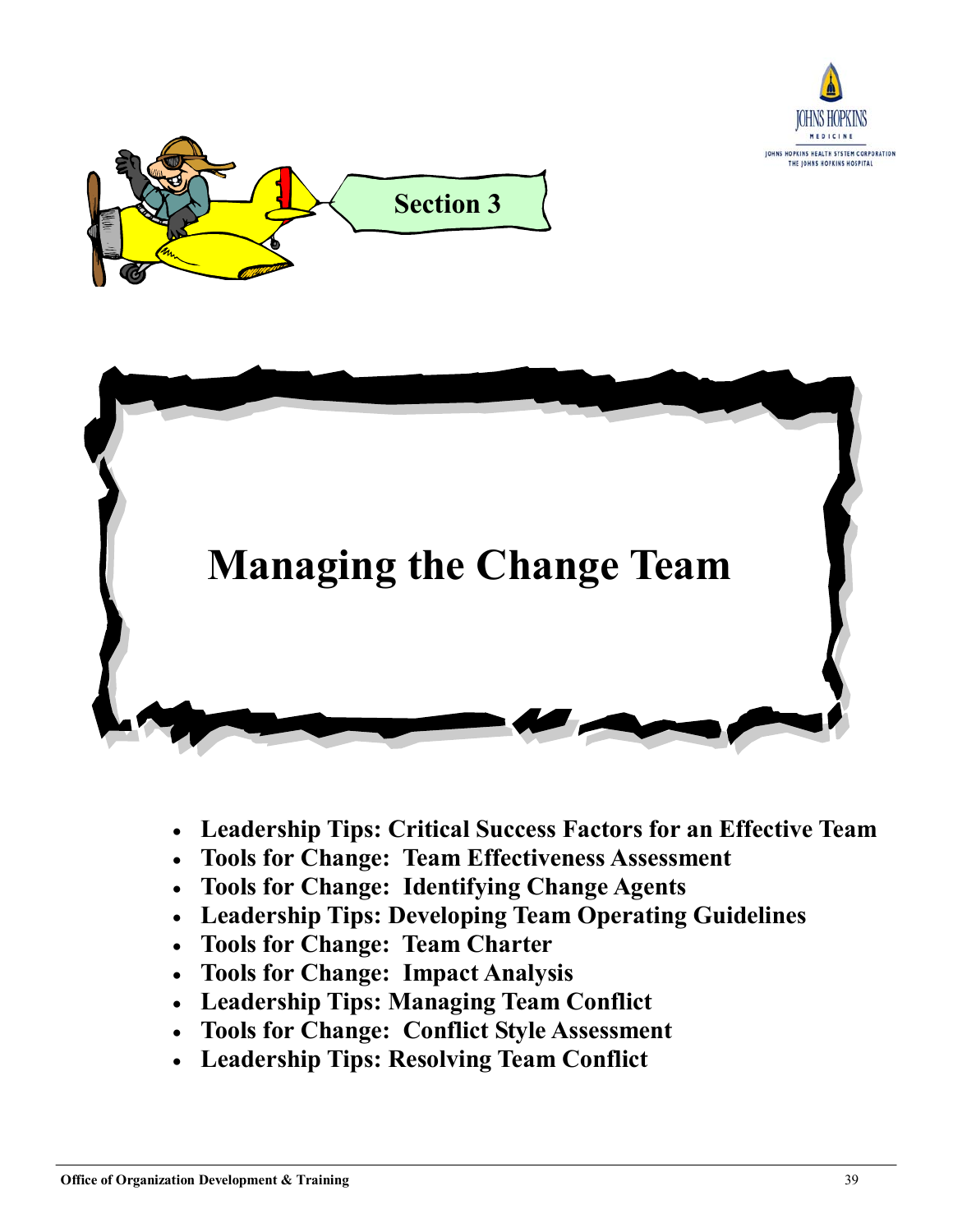### LEADERSHIP TIPS: CRITICAL SUCCESS FACTORS FOR AN EFFECTIVE TEAM



A team consists of a group of individuals working together to achieve a set of common goals. In order for a team to function effectively, several specific criteria must be in place. If any of these elements are missing, the team may become a group of disparate individuals who spend their time debating with each other and having a negative impact of each other's work, rather than behaving as an integrated team that creates additional value through its work together.

In order for a team to achieve the synergistic results expected from effective teamwork, the team must...

#### **1. Have an agreed-upon charter.**

 The team charter is represented through a set of common goals, measures and rules known, understood and agreed by all team members.

#### **2. Have members committed to the goals required.**

 If a task has been allocated 50 hours of work, then the individual assigned to fulfill that task must agree that it can be done in that time frame, and be personally committed to achieving that result. Lack of commitment to the tasks and goals will lead to failure.

#### **3. Have members committed to each other.**

 This means that team members accept each other, and are committed to working together and ensuring each other's success, regardless of how they may feel about each other. For example, if one member's professional expertise is not fully trusted by another team member, then that team member has the responsibility to help – not criticize or pick on  $-$  that person's work to ensure success for both the individual and the team.

#### **4. Have members that are interdependent.**

 That is, they must need each other to be successful. If any one team member can successfully do their job without any support or integration from the other team members, then that person can well argue the team is unimportant to them. For this reason, each person's work must be linked to the work of the other team members and the overall team goals if teamwork is to be achieved.

#### **5. Have both collective and individual accountability.**

The team result must be clearly related to each person's success. If the team fails to achieve its goals, then each team member must have some responsibility for the overall lack of results  $-$  regardless of who did or did not do the work. Similarly, each individual team member's goals must be clearly identified and accepted, and that person must be singularly responsible for those results. The accountability for every team member must be endorsed by the entire project team. This accountability should be tied into both the team and individual performance reviews.

#### **6. Demonstrate acceptable team behavior.**

 There are a number of key personal and interpersonal behaviors that are essential for a team to perform well when it is together. These behaviors are described below.

The team leader and/or team members should use the Team Effectiveness Assessment to assess the critical factors necessary for success as early in the process as practical. If any gaps result, a plan should be developed to resolve those gaps to improve the effectiveness of the team.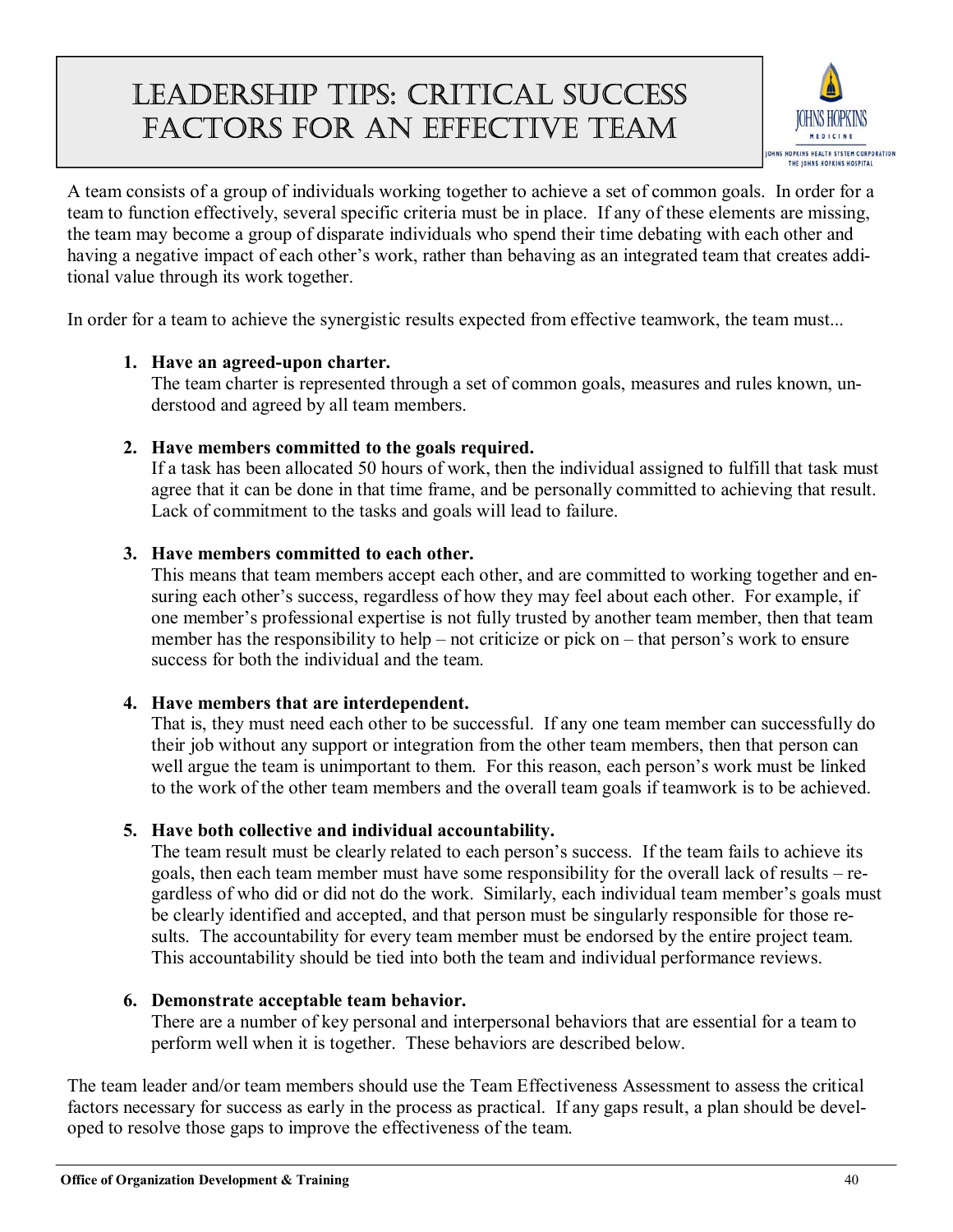### LEADERSHIP TIPS: CRITICAL SUCCESS FACTORS FOR AN EFFECTIVE TEAM



#### **Interpersonal Behaviors Essential for Team Success**

In order for a team to achieve synergistic results, there are some 'rules of conduct' that must be followed. If these rules are violated they can both create disruptive behavior and cause the team to become dysfunctional. For this reason, a team should examine these behaviors, modify or add to them as appropriate for its circumstances, and then monitor its behavior against these behavioral rules. After analyzing their behavior against these rules, team members should give and receive individual and team feedback for continuous improvement.

#### **1.** Team goals are the highest priority – not individual or personal goals.

 A core agreement is that the team goals are of a higher order than individual goals in the team environment. If individuals place their own values, needs or goals above the team goals in a way that causes conflict or inhibits the attainment of the team goals, the team has the responsibility to confront this behavior. Commitment to the team goal over personal agendas is critical to team success.

#### **2.** Check your job at the door – no 'positional' behavior.

As a team member, each individual represents the team's interest and brings the highest level of personal knowledge and expertise to that team. This means that 'positional' behavior is not accepted. Each team member's job or position outside of the team is secondary while that person is functioning as a team member.

#### **3.** Decisions are based on what's right – not who's right.

 Position, status, deference to experience or historical experience, seniority or authority are unacceptable reasons for a team to make a decision based on any individual's recommendation. If the team is using consensus decision-making, it must look at each circumstance uniquely, get the best decision from all parties, build the best understanding based on all the information available, and then make the best decisions based on the information and analyses – not based on who made the recommendation.

#### **4. Everyone has the responsibility to both contribute and listen to the contributions of others – there is no inequality on the team.**

 Teams are based on mutual commitment and respect. These criteria require that everyone make a contribution. They also require that every contribution be heard. If some members of the team are shut out  $-$  either by their own actions or the actions of others  $-$  their potential is reduced by their lack of contribution.

#### **5.** Contribute with flexibility – no fixed positions.

If any team members arrive with a point of view or perspective that is fixed  $-$  inflexible and not subject to change – then synergy is virtually impossible. Team acceptance of one person's position without any modification or additional value misses the opportunity for synergy. Rejection of any possible modifications creates conflict, or lack of commitment to the decisions by the individual whose idea was rejected or modified. Fixed positions are among the worst problems that teams can face because they typically end in ongoing conflict between two team members, with others standing by and watching the scenario play out.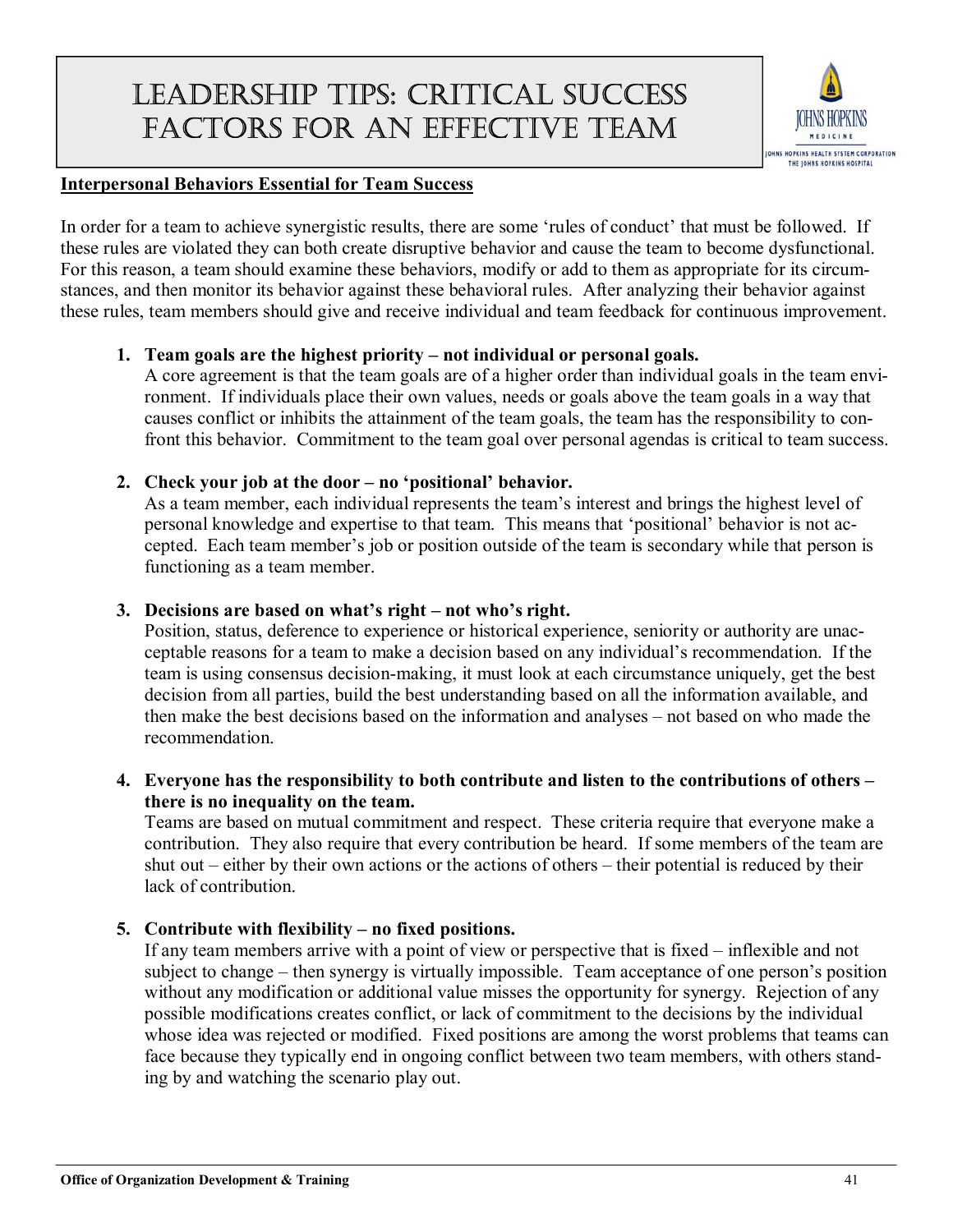### LEADERSHIP TIPS: CRITICAL SUCCESS FACTORS FOR AN EFFECTIVE TEAM



#### **6.** Consensus prevails – the 'right of infinite refusal' is not acceptable.

 Individual positions are solicited when the team begins to study or deliberate. As the discussion ensues, positions should be melded through sharing and analysis. As conclusions draw near, every team member must move toward consensus while they continue to shape and influence the decisions being made. If the team is moving in one direction but one individual continues to remain steadfast in a particular position based on personal preference, then that person is exercising the fright of infinite refusal.' Unchecked, this can block a team forever, and is unacceptable. The right of infinite refusal is relinquished through team membership and the group process.

#### **7. Decisions are based on facts and analysis – not opinion management.**

Ideas, thoughts, data, information and analysis all contribute to the decision-making process. The final decision, however is based on the data available as analyzed by the team. Unsubstantiated personal preference based on opinions are subordinated to fact-based decision-making processes.

#### **8.** Decisions are made in real time, not during "off-line."

 Everyone participates in the team process, and both decisions and commitments made at the meeting are expected to be upheld by all team members. If any team members have reservations or issues, they are responsible for bringing them up at the meeting, or accepting the team decisions without further off-line discussions after the meeting.

#### **9. Perfection can be the enemy of the good – the 80/20 rule prevails.**

 There are very few things that can only be done one way. Similarly, there are very few things that require perfection for implementation or success. The team should be careful not to get stuck in seeking the perfect solution. The "80/20" rule enables the team to move forward rapidly. An 80 percent solution well implemented will have a far greater impact than the continued search for the holy grail without any action.

#### 10. The team should strive for consensus – not unanimity.

 Consensus is sufficient agreement by all the member of the team that everyone can endorse and support through implementation. It may not be the single most preferred decision by every team member, but it is acceptable to all the members. If the team allows one member to exercise the right of infinite refusal, consensus has been reinterpreted as unanimity and the team can become hopelessly deadlocked. All team members are responsible for both contributing and for retaining the personal flexibility to let go of personal preferences if the team decision will indeed solve the problem or achieve the desired goal.

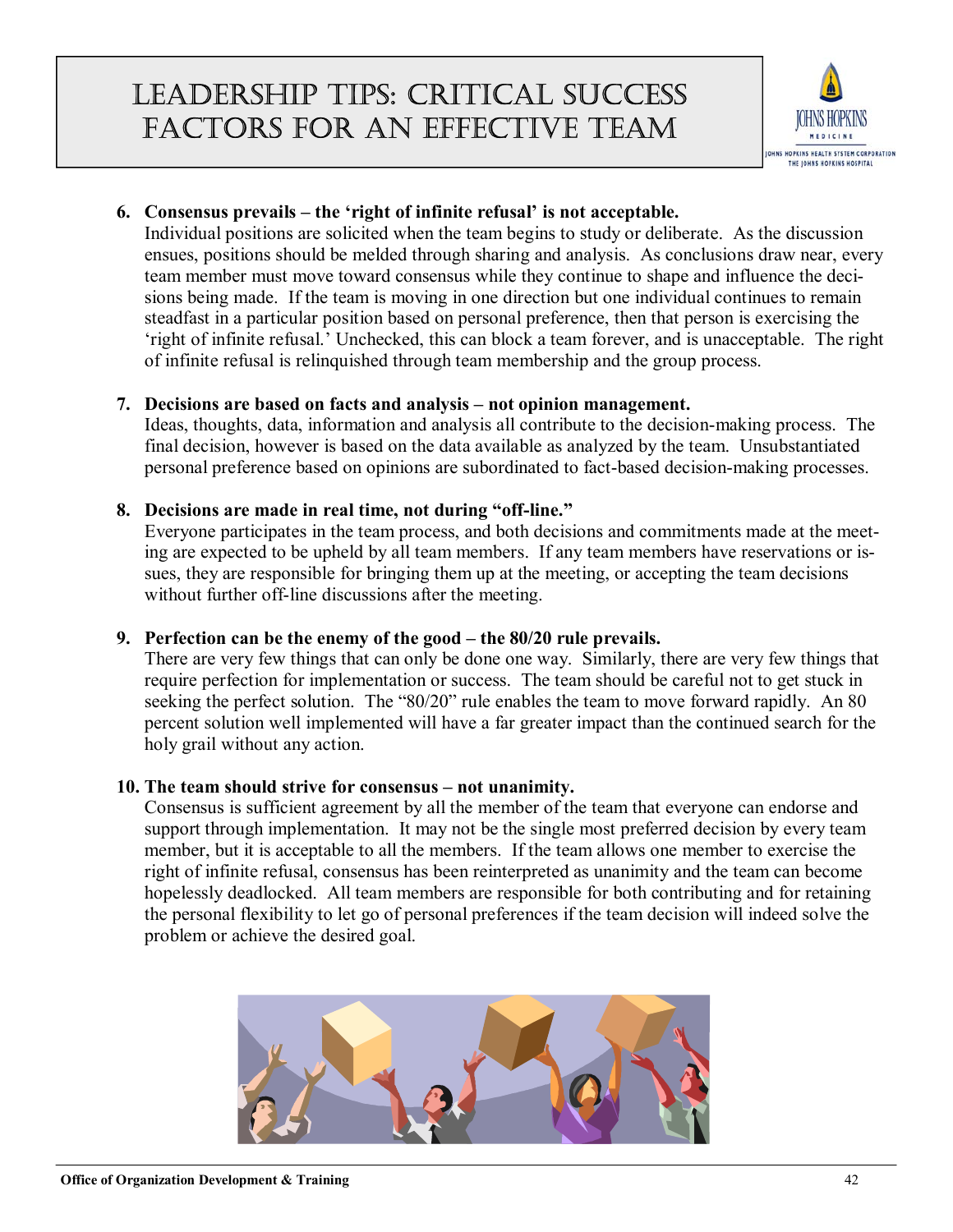### **Tools for Change: Team Effectiveness Assessment**

**Directions:** Use this assessment to assess your team's strengths and weaknesses. This can be used at any time, but the sooner the better. This can be completed by the leader and/or by all team members. Once completed, develop action steps to using the SMART goal guidelines.

|                   | Hiring decisions are made very selectively resulting in employees who stay and  <br>who are highly productive. |  |  |  |
|-------------------|----------------------------------------------------------------------------------------------------------------|--|--|--|
| <b>Capability</b> | We have the right mix of knowledge, skills, and abilities for achieving the<br>team's goals.                   |  |  |  |
|                   | Team members carry out their roles and responsibilities.                                                       |  |  |  |
|                   | The team uses its skills and abilities to effectively work together to accomplish  <br>its goals.              |  |  |  |

|         | Our team has a common goal that is understood by each team member.                   |  | $\overline{2}$ |   |  |
|---------|--------------------------------------------------------------------------------------|--|----------------|---|--|
|         | Every team member understands the vision of the team leader.                         |  |                |   |  |
|         | All goals are written using the SMART guidelines.                                    |  | $\overline{2}$ | 3 |  |
| Clarity | The leader clearly communicates performance expectations and expected out-<br>comes. |  | $\overline{2}$ | 3 |  |
|         | Each team member understands their role and responsibilities.                        |  | $\overline{2}$ |   |  |
|         | The work of each team member is aligned with the team's goals.                       |  |                |   |  |

|       | Team members encourage, support, and reinforce one another to develop inno-<br>vative ideas. |  |  |  |
|-------|----------------------------------------------------------------------------------------------|--|--|--|
| eativ | The leader promotes training and education to stimulate thinking.                            |  |  |  |
|       | The team is willing to try new methods and approaches to work.                               |  |  |  |

**Strongly Disagree** 

Strongly Disagree

**Disagree** 

**Not Sure Agree** 

Not Sure

**Strongly Agree** 

Strongly Agree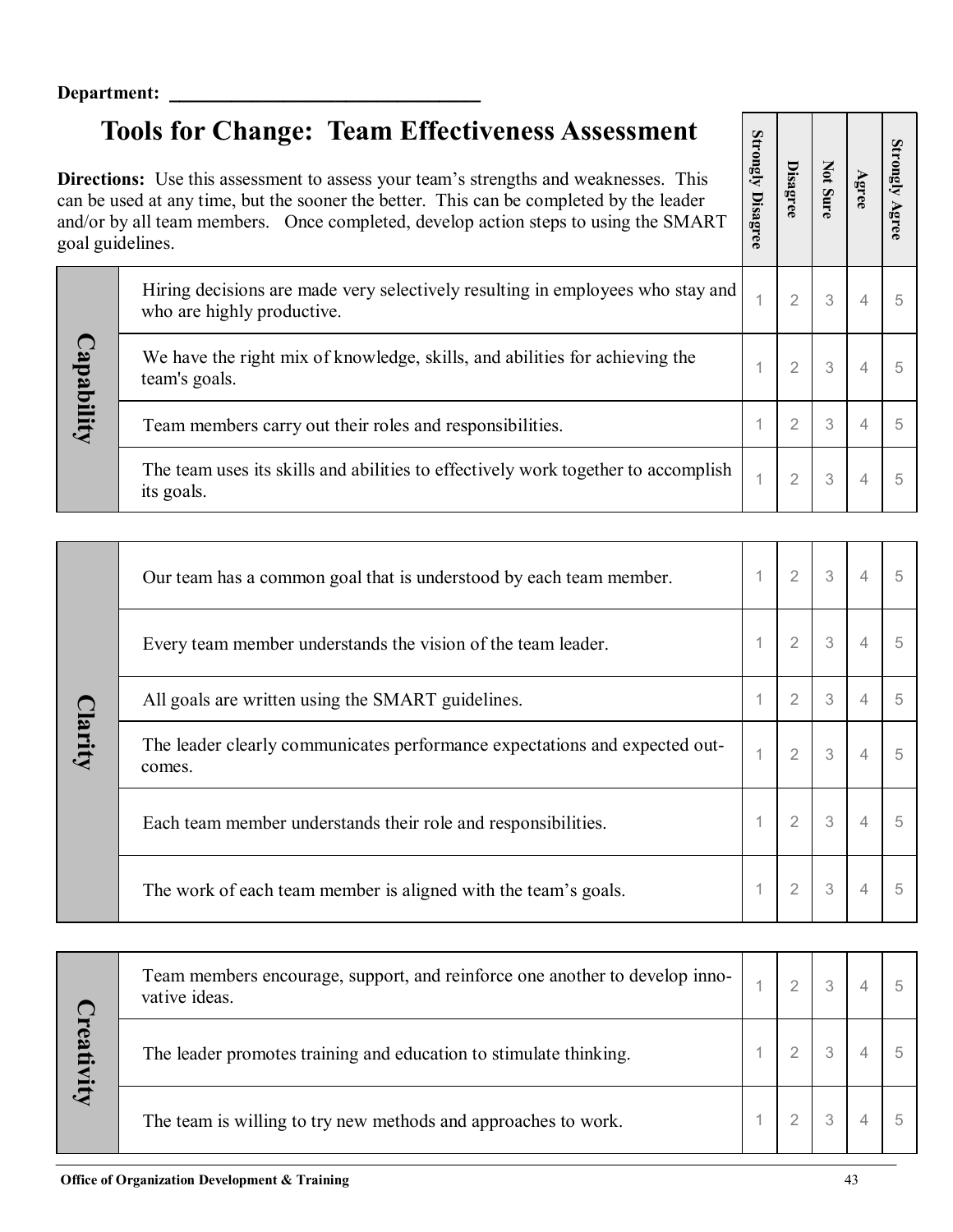|               |                                                                                                 |                                                                                         | Strongly Disagree | Disagree       | Not Sure       | Agree          | Strongly Agree |
|---------------|-------------------------------------------------------------------------------------------------|-----------------------------------------------------------------------------------------|-------------------|----------------|----------------|----------------|----------------|
|               |                                                                                                 | Team members understand the roles and responsibilities of others.                       |                   | $\overline{2}$ | 3              | $\overline{4}$ | 5              |
|               | <b>Collaboration</b>                                                                            | The team works well together.                                                           | -1                | $\overline{2}$ | 3              | $\overline{4}$ | 5              |
|               |                                                                                                 | Team members address problems effectively.                                              |                   | $\overline{2}$ | 3              | $\overline{4}$ | 5              |
|               |                                                                                                 | Team members make decisions effectively.                                                |                   | $\overline{2}$ | 3              | $\overline{4}$ | 5              |
|               |                                                                                                 | The team shares ideas and information with one another.                                 | -1                | $\mathfrak{2}$ | 3              | $\overline{4}$ | 5              |
|               |                                                                                                 | Our team has regular meetings to share information.                                     | -1                | $\mathfrak{2}$ | 3              | $\overline{4}$ | 5              |
|               |                                                                                                 | The team has established methods for members to receive honest performance<br>feedback. | -1                | $\overline{2}$ | $\mathfrak{Z}$ | $\overline{4}$ | 5              |
| Communication | The team examines team and individual errors and weaknesses without making<br>personal attacks. |                                                                                         | $\mathfrak{2}$    | 3              | $\overline{4}$ | 5              |                |
|               | Our team has effective methods of dealing with conflict.                                        |                                                                                         | $\mathfrak{2}$    | 3              | $\overline{4}$ | 5              |                |
|               | The team shares ideas and information with those outside of the team.                           | -1                                                                                      | $\overline{2}$    | 3              | $\overline{4}$ | 5              |                |
|               |                                                                                                 | Team members effectively listen to one another.                                         |                   | $\overline{2}$ | 3              | $\overline{4}$ | 5              |
|               |                                                                                                 | Team members follow through on their job responsibilities.                              |                   | $\mathfrak{2}$ | 3              | $\overline{4}$ | 5              |
|               |                                                                                                 | Team members follow through on their commitments to others.                             | -1                | 2              | 3              | $\overline{4}$ | 5              |
|               | Commitment                                                                                      | Team members feel mutually responsible for achieving the team's goals.                  | -1                | $\overline{2}$ | 3              | $\overline{4}$ |                |
|               |                                                                                                 | The team actively looks for ways to improve its performance.                            |                   | $\mathfrak{2}$ | 3              | $\overline{4}$ | 5              |
|               | mprovement<br>Continuous                                                                        | The team treats mistakes as a source of learning.                                       |                   | $\overline{2}$ | 3              | $\overline{4}$ | 5              |
|               |                                                                                                 | Training and education is important to this team.                                       |                   | $\overline{2}$ | 3              | $\overline{4}$ | 5              |
|               |                                                                                                 | The team frequently measures and evaluates its performance.                             |                   | $\overline{2}$ | 3              | $\overline{4}$ | 5              |
|               | Office of Organization Development & Training<br>44                                             |                                                                                         |                   |                |                |                |                |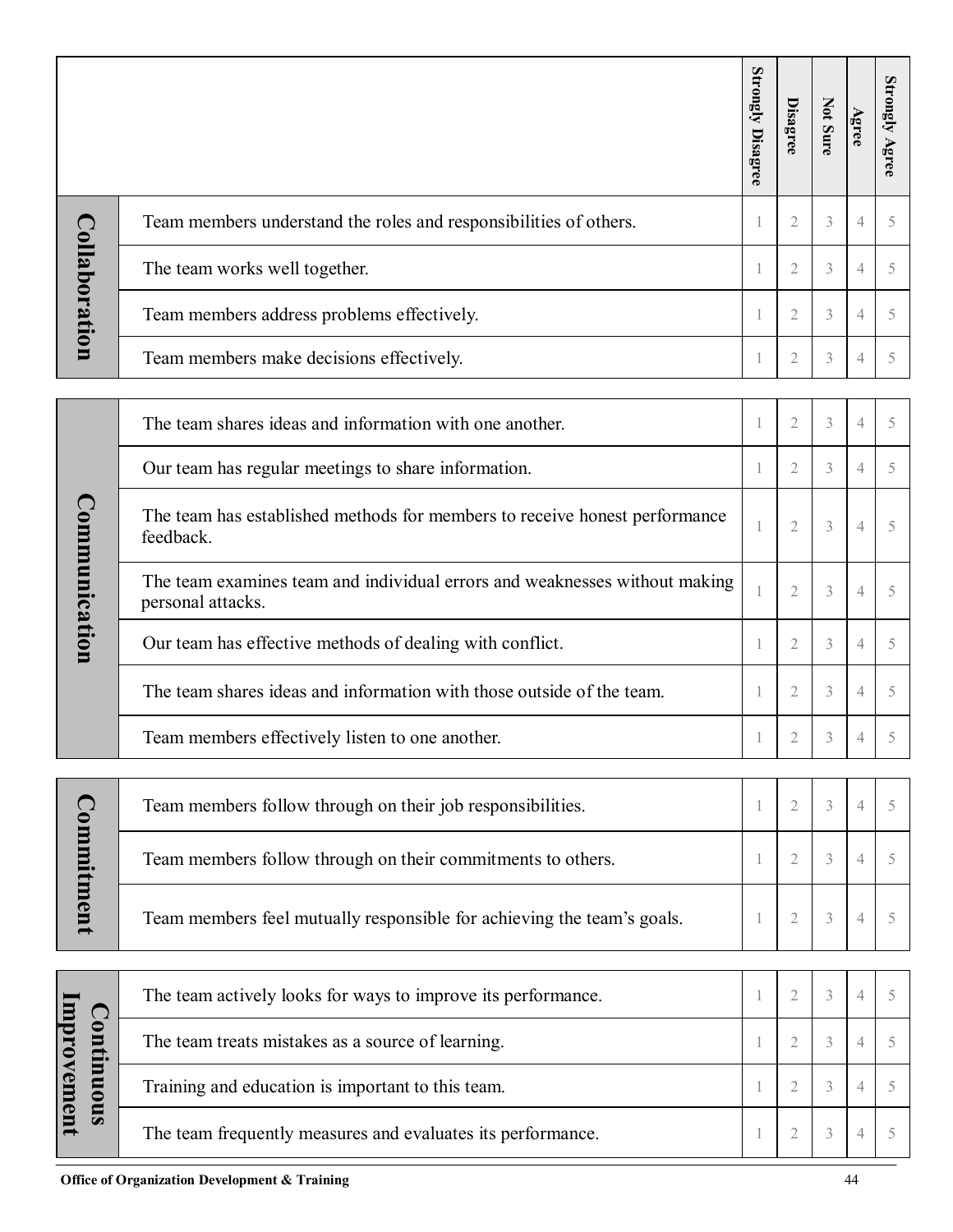#### **Action Steps**

Develop your action steps for improving your Team Effectiveness Assessment by using the SMART criteria.

- **S** Specific
- **M** Measurable
- **A** Attainable
- **R** Results-Oriented
- **T** Time-Oriented

**1.** 



**3.** 

**4.** 

**5.** 

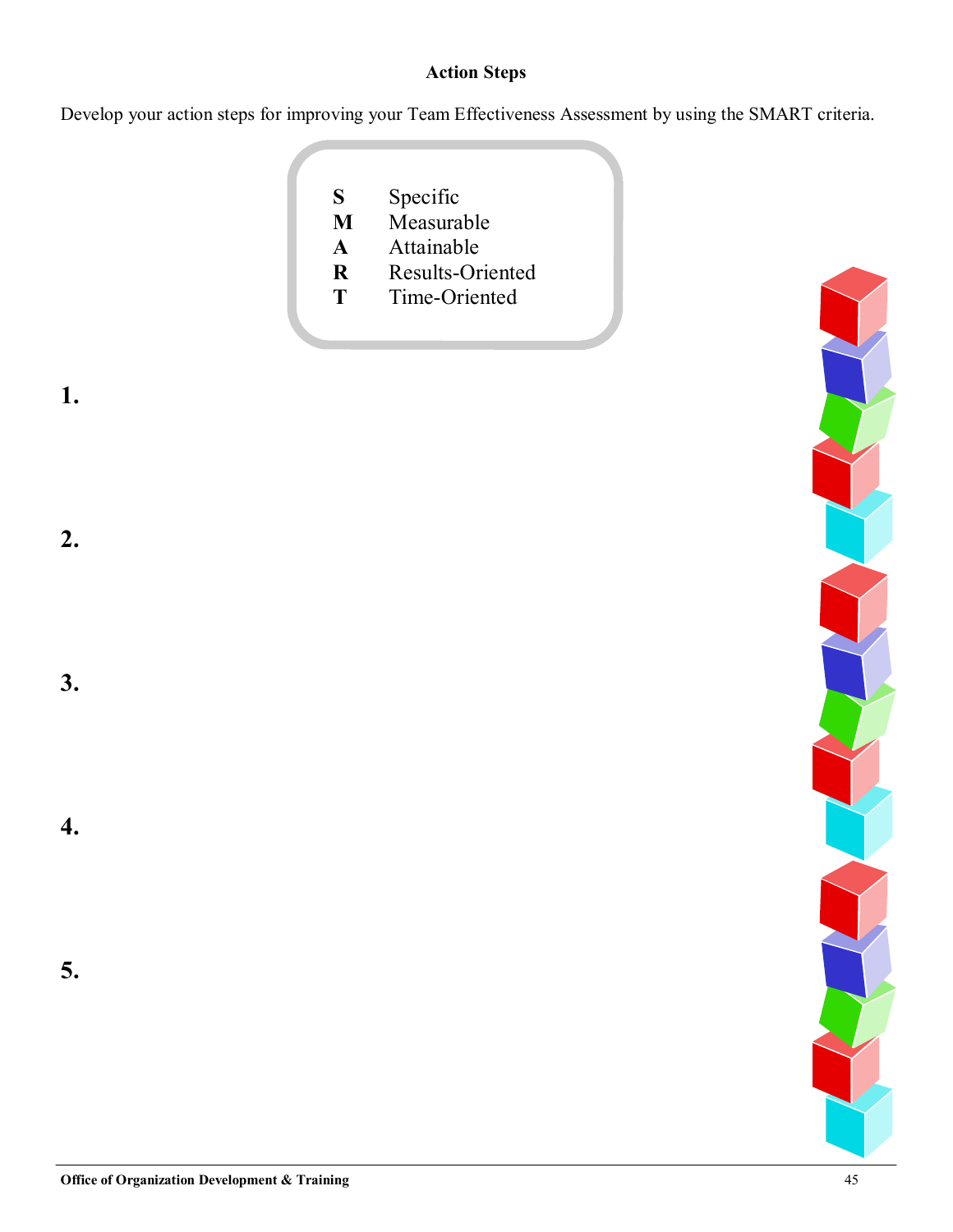### TOOLS FOR CHANGE: IDENTIFYING CHANGE AGENTS (ASSESSING CHANGE AGENT CANDI-DATES, TEAM MEMBERS OR YOURSELF)



To be successful in creating change, you and your team members must demonstrate those characteristics of change agents. Selecting the right change agents is a huge step towards being successful. Use this tool to assess change agent candidates, team members, or yourself on the characteristics below. For yourself or current team members, list the areas for development and action steps on the next page.

Rate each characteristic on a scale of 1 to 5. Use the following rating descriptions in determining your assessment:

1—Has great difficulty in exhibiting this characteristic

3—Often exhibits this characteristic, but not always (80% of the time)

5—Is an exemplary employee in this characteristic

| Characteristic             | <b>Description</b>                                                                                                   | <b>Rating</b> |
|----------------------------|----------------------------------------------------------------------------------------------------------------------|---------------|
| <b>Positive</b>            | Views disruptions as the natural result of a changing world<br>$\bullet$                                             |               |
| Views life as challenging  | Finds opportunities in times of change<br>Believes there are important lessons to be learned from chal-<br>$\bullet$ | 2             |
| and opportunity filled     | lenges                                                                                                               | 3             |
|                            | Sees life as generally rewarding<br>Has a "can-do" attitude                                                          | 4             |
|                            | High self-esteem                                                                                                     | 5             |
| <b>Focused</b>             | Strong sense of purpose<br>$\bullet$                                                                                 |               |
| Clear vision of what is to | Able to set goals and prioritize actions<br>Uses personal objectives to drive daily actions<br>$\bullet$             |               |
| be achieved                | Uses a strong vision that serves both as a source of purpose and                                                     | 3             |
|                            | guidance during times of change                                                                                      | 4             |
|                            |                                                                                                                      | 5             |
| <b>Flexible</b>            | Believes change is a manageable process                                                                              | 1             |
| Adapts during times of     | Has a high tolerance for ambiguity<br>Recovers quickly from adversity or disappointment                              | 2             |
| uncertainty                | Feels empowered during change<br>$\bullet$                                                                           | 3             |
|                            | Recognizes one's own strengths and weaknesses and knows<br>when to accept internal and external limits               |               |
|                            | Is open-minded                                                                                                       | 5             |
|                            | Displays patience, understanding, and humor when dealing with<br>change                                              |               |
|                            | Values the ideas of others                                                                                           |               |
|                            | Is a good team player                                                                                                |               |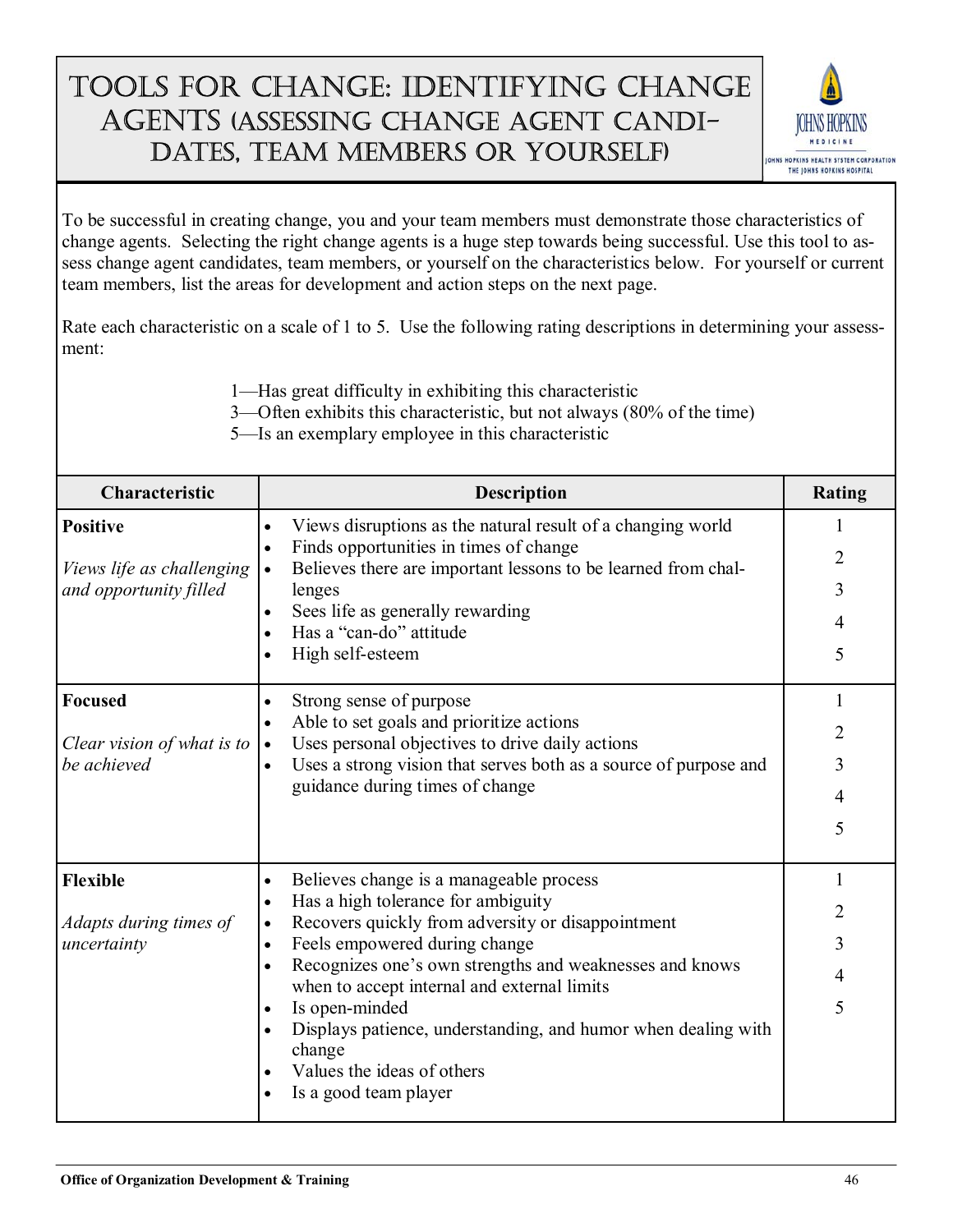### TOOLS FOR CHANGE: IDENTIFYING CHANGE AGENTS (ASSESSING CHANGE AGENT CANDI-DATES, TEAM MEMBERS OR YOURSELF)



| Characteristic                                                             | <b>Description</b>                                                                                       | Rating |
|----------------------------------------------------------------------------|----------------------------------------------------------------------------------------------------------|--------|
| Organized                                                                  | Sorts information quickly                                                                                |        |
| Applies structures to help $\bullet$                                       | Builds structure in chaos<br>Is a good planner                                                           |        |
| manage ambiguity                                                           | Sets and, when necessary, renegotiates priorities during change                                          |        |
|                                                                            | Manages multiple tasks successfully<br>Manages stress well                                               |        |
|                                                                            | Recognizes when to ask for help                                                                          |        |
| <b>Proactive</b>                                                           | Actively engages change                                                                                  |        |
| Engages change instead                                                     | Takes reasonable risks<br>Uses resources to creatively reframe a changing situation, im-                 |        |
| of evading it<br>provise new approaches, and maneuver to gain an advantage |                                                                                                          |        |
|                                                                            | Is able to generalize important lessons from change-related ex-<br>periences to other similar situations |        |
|                                                                            | Influences others and resolves conflicts                                                                 |        |

| <b>Area of Development</b> | <b>Action Plan</b> |
|----------------------------|--------------------|
|                            |                    |
|                            |                    |
|                            |                    |
|                            |                    |
|                            |                    |
|                            |                    |
|                            |                    |
|                            |                    |
|                            |                    |
|                            |                    |
|                            |                    |
|                            |                    |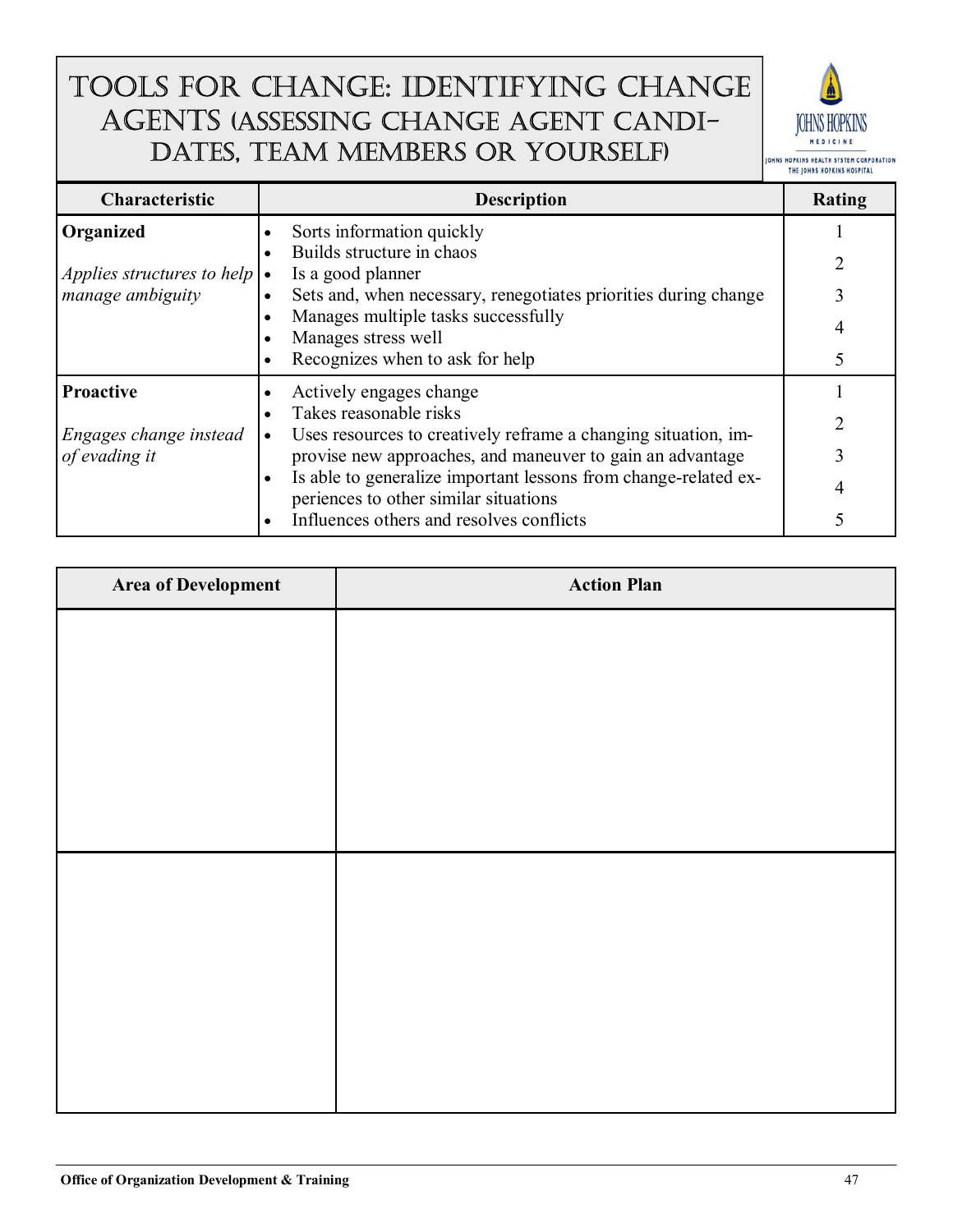### LEADERSHIP TIPS: DEVELOPING TEAM OPERATING GUIDELINES



A team could spend days identifying every conceivable set of circumstances it might encounter or situation it might face and determine how it should behave under those circumstances. That is not the intent of operating guidelines nor is it an appropriate use of the team's time.

Rather, the team should identify the regular functions that it will perform most commonly, and then establish the guidelines that will guide it in those functions. Some of the more common areas for which guidelines are typically created are as follows:

#### **1. Setting goals**

- Who sets the team goals?
- How does the team deal with conflicting goal priorities?
- How does the team change its goals?
- How does the team respond to changing requirements that come from outside the team?

#### **2. Defining roles and responsibilities**

- How are responsibilities agreed upon?
- How are roles defined?
- How does the group address an individual who is unwilling or unable to perform a role designated by the team?
- What are the defined roles of the team leader and facilitator?

#### **3. Communications**

- How will the team ensure internal communications?
- How will the team ensure external communications?

#### **4. Team meetings**

- What are acceptable purposes for team meetings?
- How often will the team meet? When? Where? For how long?
- Does it have some standing agenda items?
- Who can call a team meeting? How?
- What are the legitimate topics for team meetings? Who sets the agenda and how is it set and prioritized?
- How does the team manage task and process at the meeting  $-$  ensuring task focus on the agenda but full process appropriate to the topic under discussion?
- How will the team address consistent lateness or absentee behavior among team members?
- How will the team ensure that absentees are informed of the outcomes of team meetings?
- What is the follow-up system for commitments made at team meetings?

#### **Nine Basic Values of Successful Changers:**

- 1. Commitment
- 2. Creativity
- 3. Focus
- 4. Responsibility
- 5. Truthfulness
- 6. Discipline
- 7. Courage
- 8. Humor
- 9. Perspective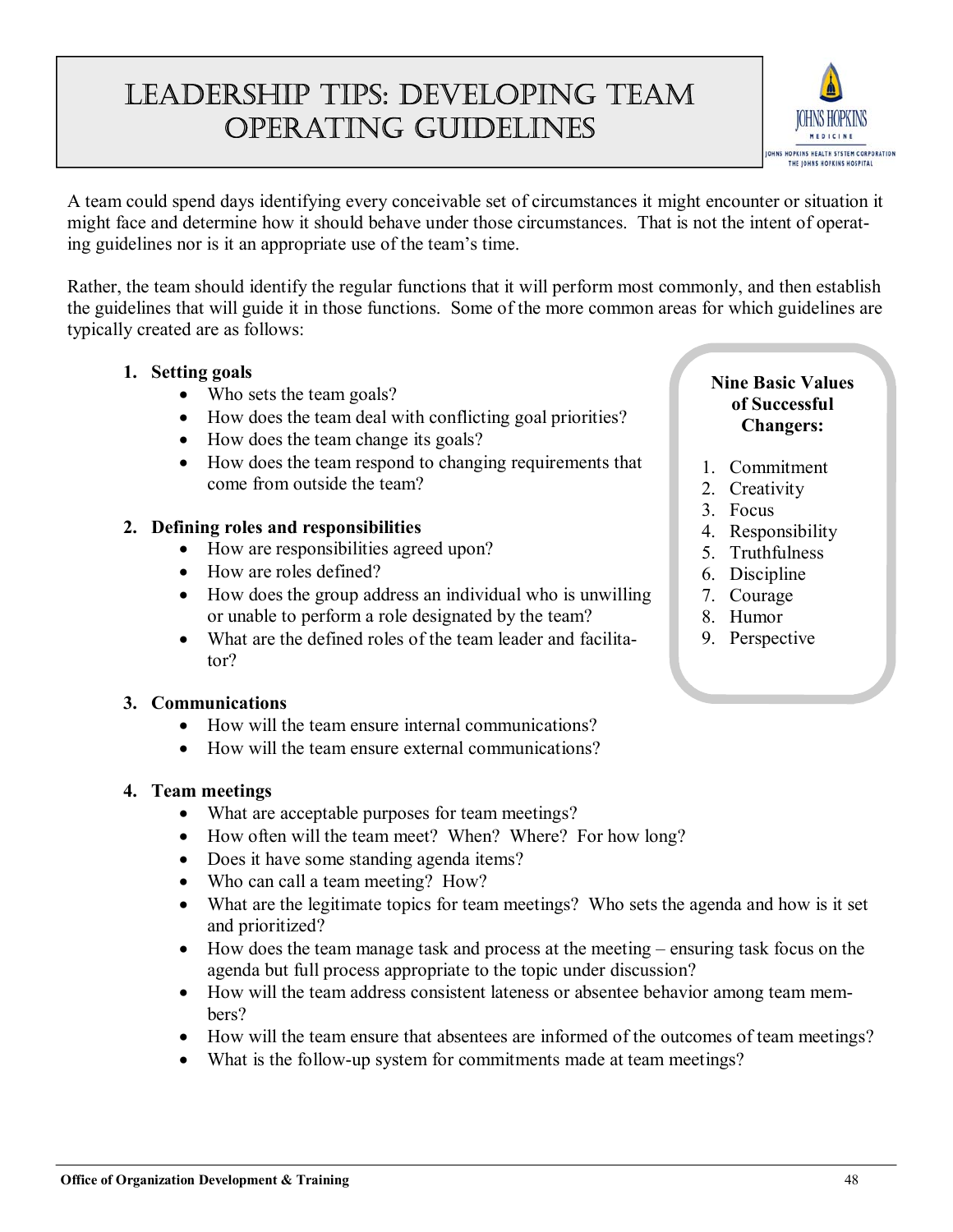### LEADERSHIP TIPS: DEVELOPING TEAM OPERATING GUIDELINES



#### **5. Team Decision Making**

- What is the primary decision making process?
- What is the fallback decision making process?

#### **6. Measuring Team Performance**

- What are the key measures  $-\$  task and process  $-\$  that the team needs to assess?
- How will it assess these measures? How will it gather data? In what format? Created by whom? How often?
- How will the team determine when corrective action is required?
- What is the process for agreeing on and taking corrective action?

#### **7. Issue Resolution**

- What are the types of issues that require team versus individual resolution?
- What is the process of issue resolution among team members?
- What is the process of issue resolution with individuals or groups outside the team? For customers/clients? For suppliers?

#### **8. Managing Change**

- What are the categories and scope of change that require team attention?
- What is the change management process?

#### **9. Addressing Inappropriate Interpersonal Behavior**

- What are desired and inappropriate team behaviors?
- What are inappropriate individual behaviors among team members?
- What are inappropriate behaviors outside the team that require a team response?
- How will such behavior be identified and brought to the team?
- How will such behavior be addressed to ensure resolution while maintaining a strong and cohesive team?

#### **10. Avoiding GroupThink**

- How will the team institute preventative measures to avoid groupthink?
- How will the team recognize when it is being influenced by groupthink?
- How will the team address groupthink when it does exist?

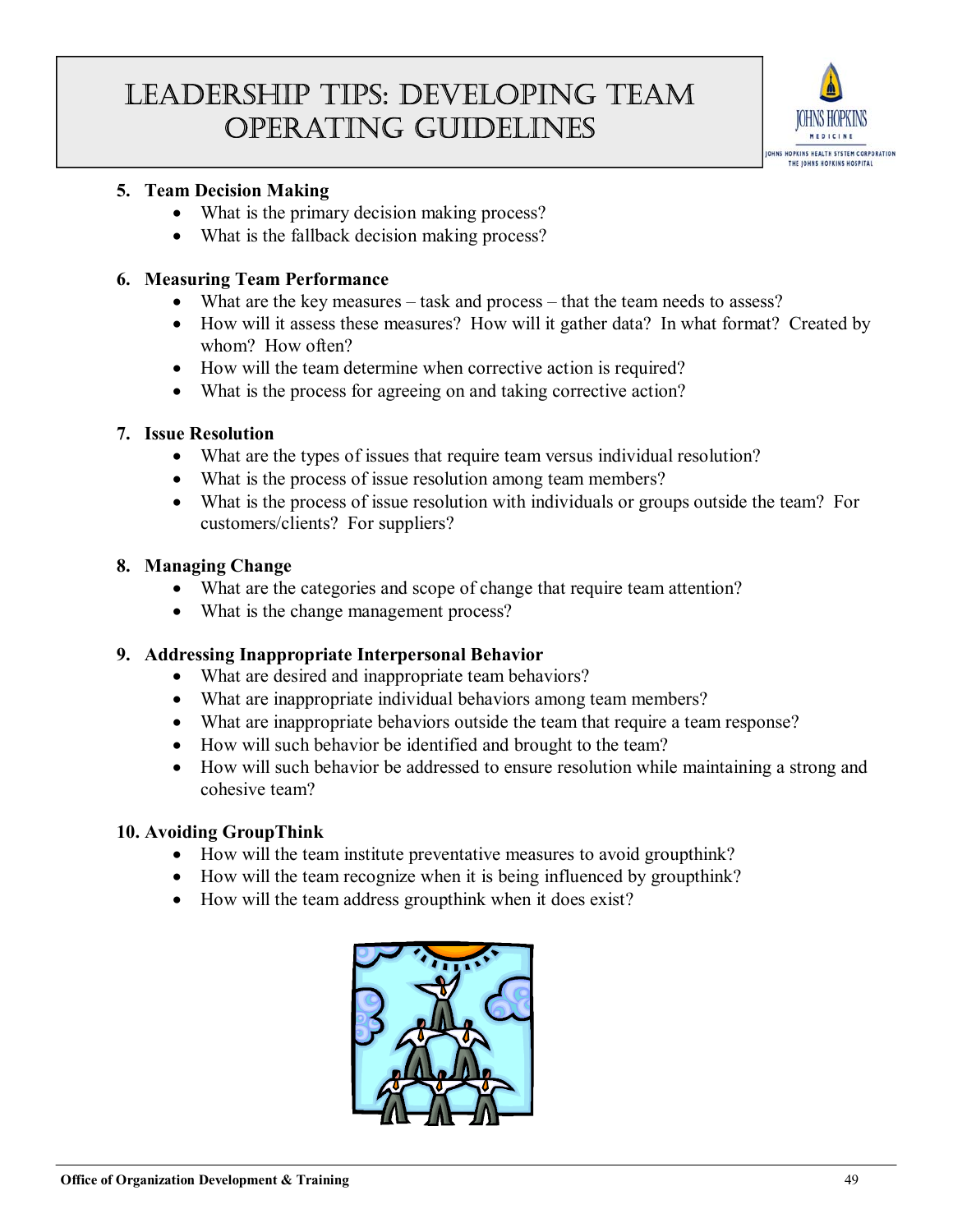# TOOLS FOR CHANGE: TEAM CHARTER



Use the Team Charter to set boundaries and identify key information and goals for the team members. Here is where you establish your major goals and how they will be measured. In addition, the process of completing the Team Charter lays out the boundaries for the team and the time table for the project.

| <b>Team Sponsor:</b>         |                |
|------------------------------|----------------|
| <b>Scope of Work:</b>        |                |
|                              |                |
|                              |                |
| <b>Team Authority:</b>       |                |
|                              |                |
| <b>Resource Limitations:</b> |                |
|                              |                |
| <b>Time Table:</b>           |                |
| Goal                         | <b>Measure</b> |
|                              |                |
|                              |                |
|                              |                |
|                              |                |
|                              |                |
|                              |                |
|                              |                |
|                              |                |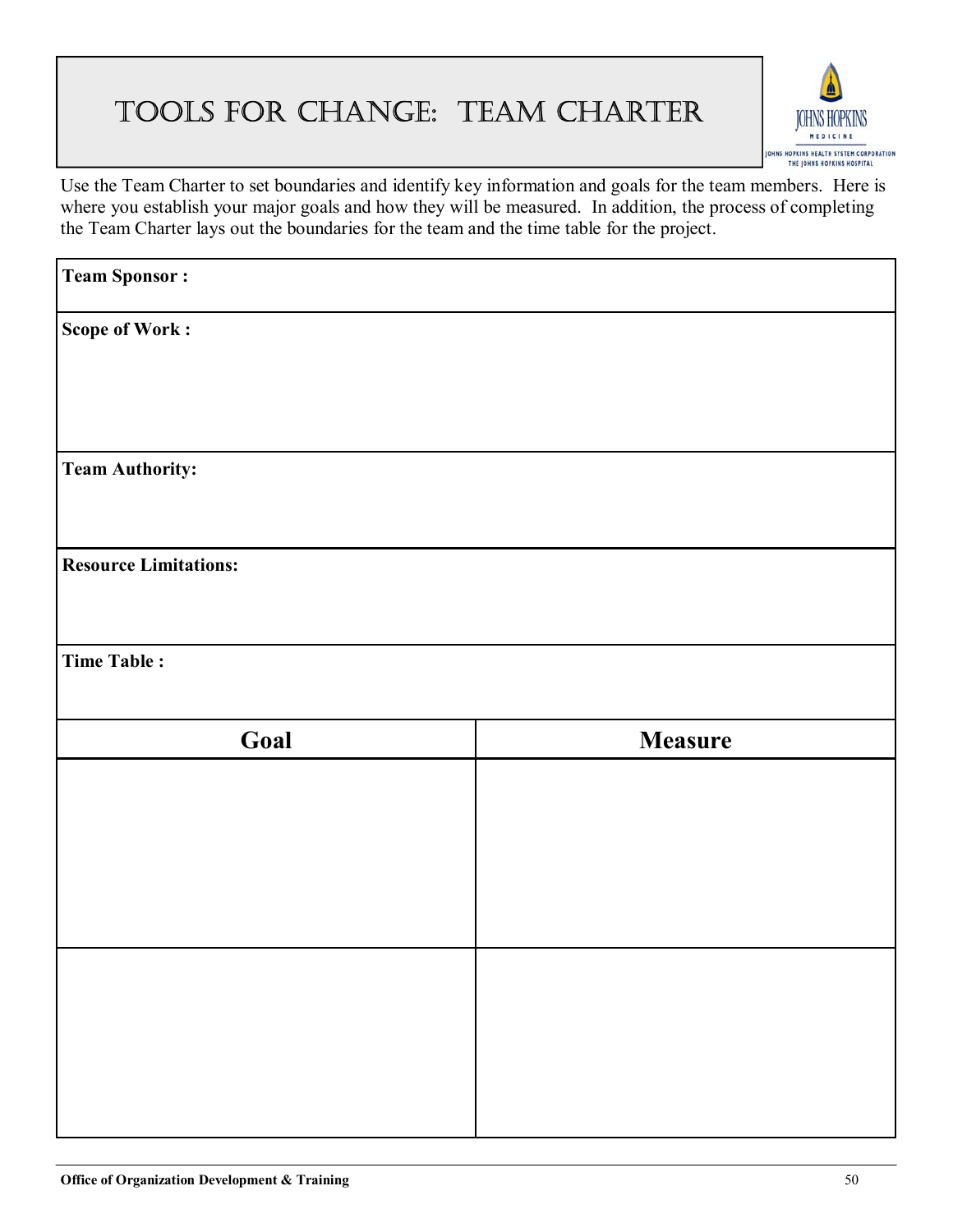# TOOLS FOR CHANGE: TEAM CHARTER



| Goal | <b>Measure</b> | THE JOHNS HOPKINS HOSPITAL |
|------|----------------|----------------------------|
|      |                |                            |
|      |                |                            |
|      |                |                            |
|      |                |                            |
|      |                |                            |
|      |                |                            |
|      |                |                            |
|      |                |                            |
|      |                |                            |
|      |                |                            |
|      |                |                            |
|      |                |                            |
|      |                |                            |
|      |                |                            |
|      |                |                            |
|      |                |                            |
|      |                |                            |
|      |                |                            |
|      |                |                            |
|      |                |                            |
|      |                |                            |
|      |                |                            |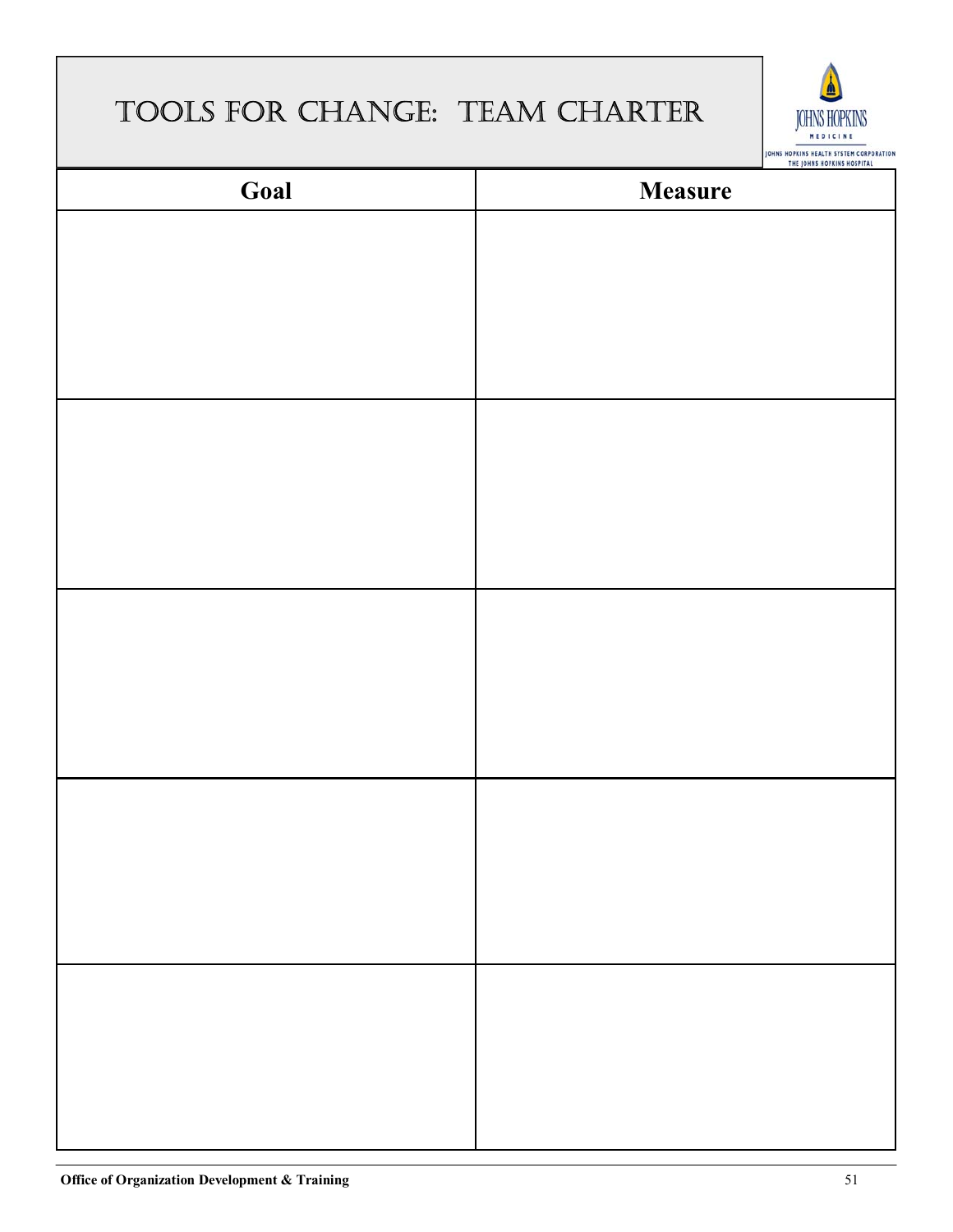# TOOLS FOR CHANGE: IMPACT ANALYSIS



It can be overwhelming in times of change to know which project is most important. This impact analysis can help you identify the impact that each project/task will have as well as the degree of difficulty to complete each project/task. Using this knowledge you can then prioritize those projects and begin them in a way that will enable you some quick successes.

| <b>High</b><br>Impact | I. High Impact / Easy to Do                                                                                                                                                                                            | II. High Impact / Hard to Do                                                                                                               |
|-----------------------|------------------------------------------------------------------------------------------------------------------------------------------------------------------------------------------------------------------------|--------------------------------------------------------------------------------------------------------------------------------------------|
|                       | Start with these projects for quick<br>successes.                                                                                                                                                                      | Start these projects next. Realize<br>these projects will take a little<br>longer but will be well worth it in<br>the end.                 |
| Low<br>Impact         | III. Low Impact / Easy to Do<br>Start these projects after you ac-<br>complished the ones that will have<br>a high impact. You may choose to<br>not even do these projects since<br>they won't have much of an impact. | IV. Low Impact / Hard to Do<br>Don't even try these. They will just<br>frustrate you and your team because<br>of the degree of difficulty. |
|                       | <b>Not Difficult</b>                                                                                                                                                                                                   | Very Difficult                                                                                                                             |

An example of this matrix is on the following page.

To use this matrix, first list all the projects/tasks or changes that you need to accomplish. Don't worry about prioritizing at this point, just do a "brain dump" and list everything you need to do. After all the projects are listed, you will want to determine the impact and the degree of difficulty of each project. Use the following sections to help you.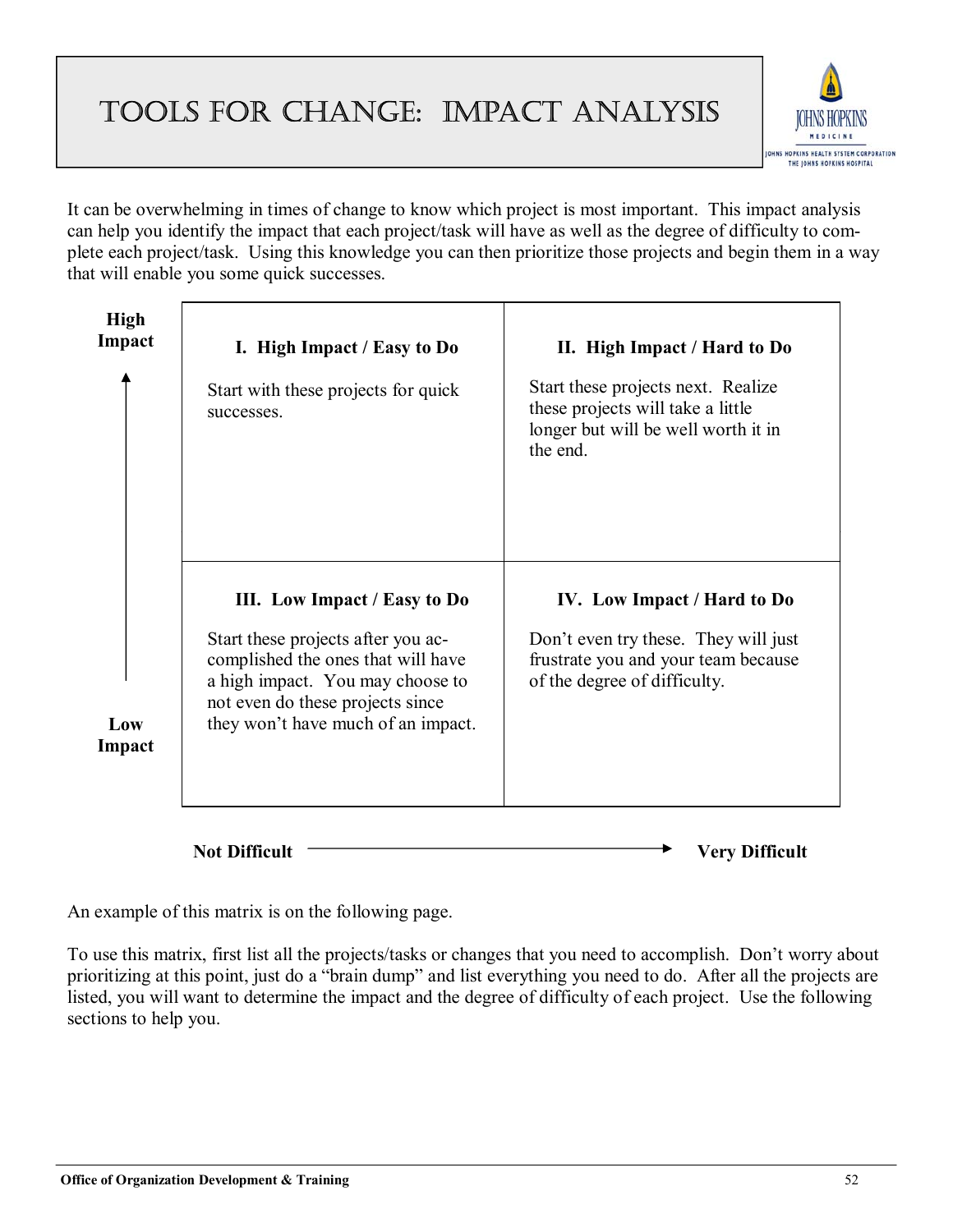## TOOLS FOR CHANGE: IMPACT ANALYSIS



| <b>High Impact</b> | Strategic Planning for<br>Senior Leadership                             | Business case simulations                                         |
|--------------------|-------------------------------------------------------------------------|-------------------------------------------------------------------|
|                    | Recognize employees who<br>have taken the lead on a diffi-<br>cult task | Analyze organization<br>policies                                  |
|                    | Combine redundant forms $\bullet$                                       | Develop a measurement to<br>gauge success of your ini-<br>tiative |
|                    | Schedule monthly change<br>٠<br>meetings                                | Customized kick-off meetings<br>$\bullet$                         |
| <b>Low Impact</b>  | Review monthly minutes                                                  |                                                                   |

**Not Difficult Very Difficult**

#### **Determining Impact**

Look at the list of projects you need to accomplish. Consider these questions when placing this project on the impact continuum.

- Will it have significant impact on your unit?
- Will it significantly change the way you do business?
- How many people on your unit will the change impact?
- Will it impact other units (other people, groups)? How many?
- Will it positively or negatively impact patients? If it will have a negative impact, is it something that must be done?

#### **Determining Difficulty**

Again look at the list of projects you need to accomplish and consider the following questions as you determine the degree of difficulty.

- How long will this project take?
- How many people will it take to accomplish this project?
- Are all the people from the same unit or will it take people from several units / departments to accomplish this project?
- Do you currently have the non-people resources you need to complete this project?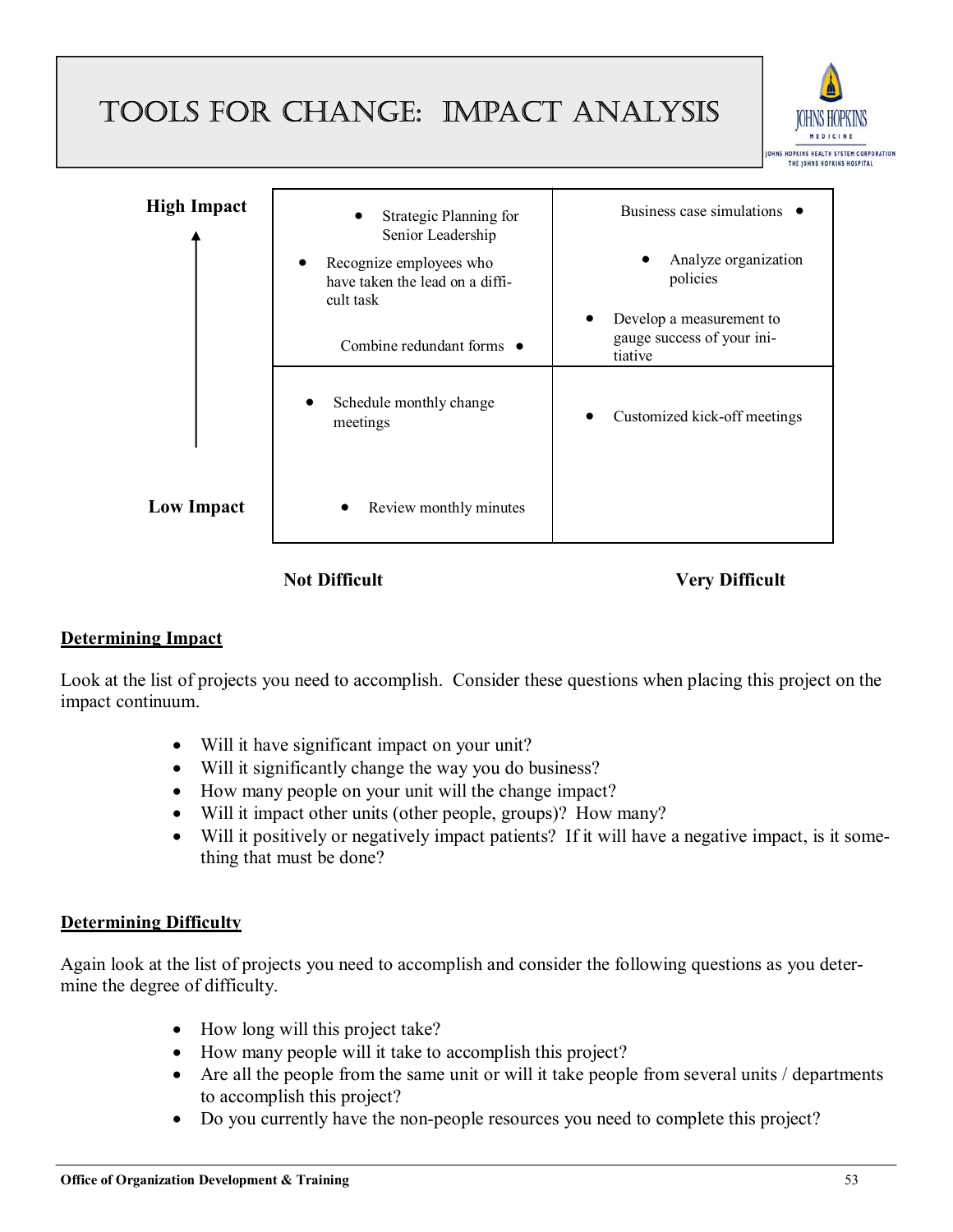### LEADERSHIP TIPS: MANAGING CONFLICT WITHIN YOUR TEAM



Conflict is a daily reality for all team members. Team members' needs and values inevitably come into conflict with the needs and values of others. Some of the conflicts are minor and can be managed easily while others have a greater intensity and require a strategy for effective resolution. The ability to resolve team conflict is the most important skill that managers and team members can develop. Evidence suggests conflict can improve the quality of decision making by allowing different points of view to be examined.

#### **An Overview of Conflict Management Styles**

Conflict occurs when the needs, wants, or values of team members clash. As a result, team members will react to the conflict using one of the five basic styles. Depending on the situation, you may use different styles at different times.

- 1. **Competition:** Competition is characterized by the need to win at all costs. It is a win-lose situation with the need to dominate. Appropriate when  $\ldots$ 
	- a quick decision is needed and there is not time to debate the issues.
	- a difficult or unpopular course of action must be taken.
	- you know for certain that your position is correct and to do something else could be costly for the organization.

#### **Constructive Outcomes from Properly Managed Conflict**

- New approaches or solutions
- Long-standing problems brought out in the open
- Clarified thoughts and feelings
- Stimulation of interest and creativity
- Stretched personal capabilities
- 2. **Collaboration:** Collaboration is characterized by a desire to satisfy all team members in a winwin situation. Appropriate when . . .
	- issues are interdependent and an integrative solution is needed.
	- you are seeking to learn or understand another position.
	- you are seeking to find an innovative solution to a complex problem.
	- you are seeking buy-in or commitment from others.
	- you want to build rapport or improve a difficult relationship.



Con-flict (kan flikt')

To strike to be antagonistic, incompatible; a fight or war; sharp disagreement, as of interests or ideas; emotional disturbance.

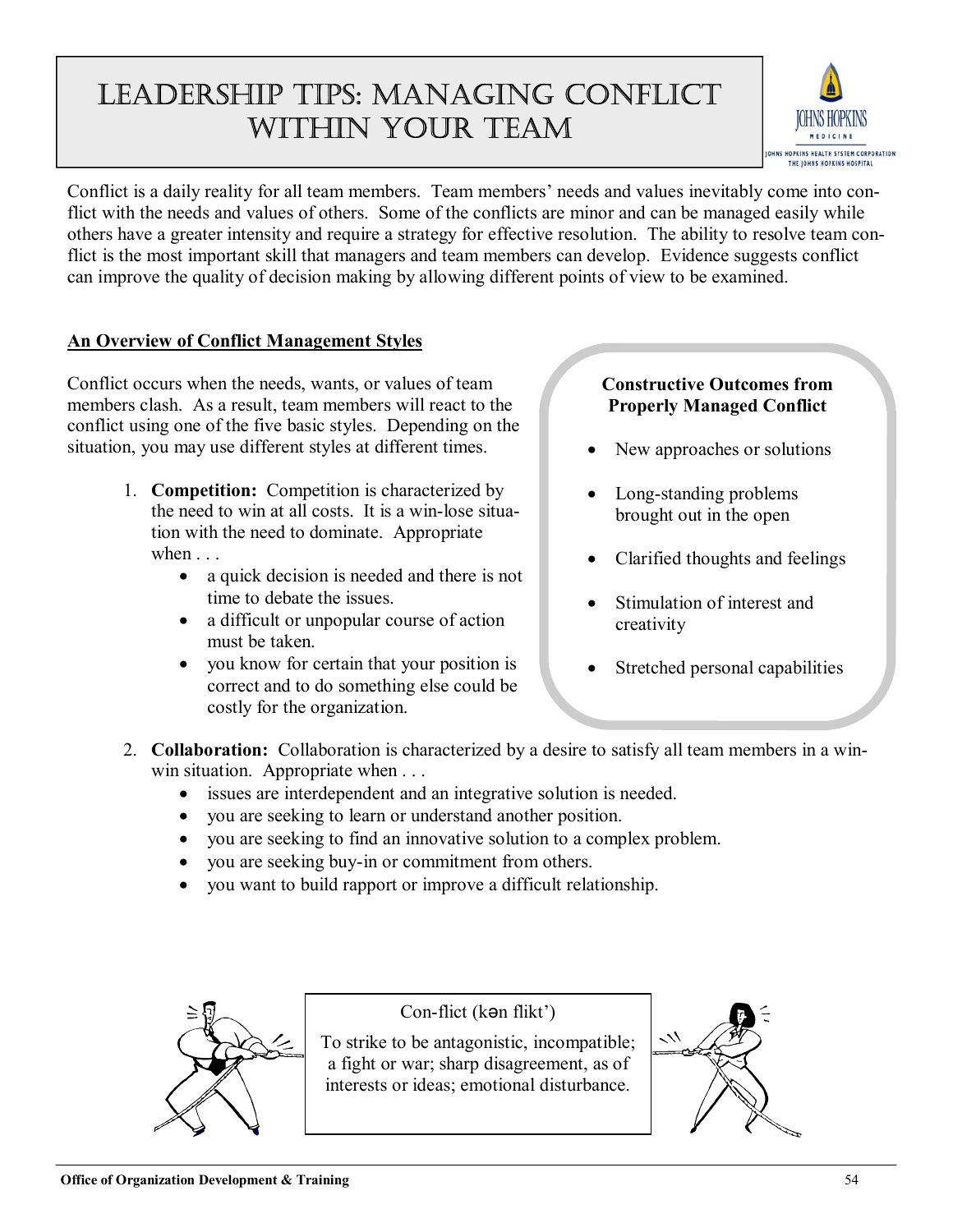### LEADERSHIP TIPS: MANAGING CONFLICT WITHIN YOUR TEAM



- 3. **Avoidance:** Avoidance is characterized by attempts to distract attention from the issue or ignore it completely. Appropriate when . . .
	- the issue is trivial and it makes sense to leave it alone.
	- tensions between parties are such that the dangers of engaging in conflict outweigh the benefits.
	- you need to delay in making a decision or taking action until you have had time to gather more information.
	- you are in a position of little power, or in a situation over which you have little control.
- 4. **Accommodation:** Accommodation is characterized by the desire to please others at the expense of a person's own needs. Appropriate when . . .
	- you realize that you are wrong about something, or when you want to allow another position to be heard.
	- you are allowing to experiment and learn from the other person's mistakes as part of their development.
	- you are building favors that will pay off when the issue is of greater importance to you.
	- you are attempting to preserve harmony and avoid disruptions.
- 5. **Compromise:** Compromise is described by meeting the conflict at midpoint. Both parties in a dispute achieve moderate but incomplete satisfaction. Appropriate when . . .
	- issues are not critical enough to warrant the time or energy you would use in competing or collaborating.
	- both parties involved are equally powerful and equally committed to opposing views.
	- one is seeking a temporary solution to buy the time needed to find the best course of action.
	- time pressure makes it prudent to find an expedient solution that at least somewhat satisfies both parties.



*ìChange means movement. Movement means friction. Only in the frictionless vacuum of a nonexistent abstract world can movement or change occur without that abrasive friction of conflict.*"

 *- Saul Alinsky*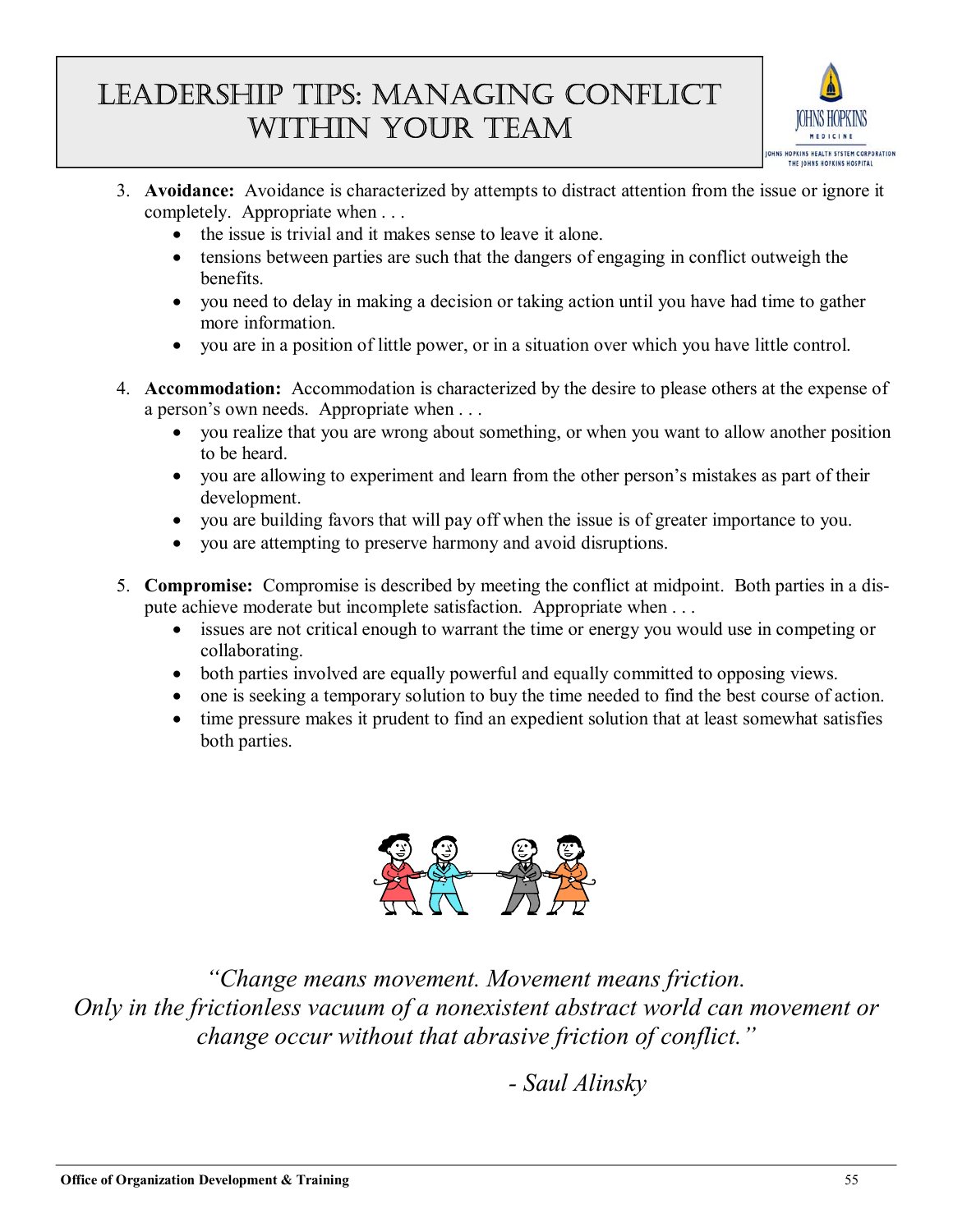

**Directions:** The following questions are a inexpensive (i.e. FREE!) way of assessing your conflict resolution style. If you can afford it, the Thomas-Kilmann Instrument is the best way of finding out your conflict resolution style and it also has a lot of good information.

#### Situation 1a

You and a colleague are jointly responsible for developing a presentation. She has a very difficult way of approaching the project, waiting until the last minute, leaving much more to "see what the situation brings." You prefer to attend to details, practice the presentation several times, etc., but your meetings are being canceled due to conflicts in his/her schedule. When the presentation day arrives, everything is a disaster! Equipment is set up wrong, handouts are missing, and in the middle of the presentation, s/he digresses with a story that uses up time you needed to make some key points. As you are leaving, s/he says, "Well, this could have gone better. But I think people liked it.

Circle the behavioral response you would most likely use in this conflict.

- A. You are a little angry and declare that the entire presentation was a failure and inform your colleague what they did wrong. Then you go directly to your immediate supervisor and tell them of the disastrous presentation. You refuse to work with him/her ever again.
- B. You nod in agreement with your colleague, while inside you wish you had the nerve to tell him/her that you think it could have gone much better and that you are concerned about working with him/her again in the future.
- C. You busy yourself with clean up and leave quickly, saying you have another appointment. You try to escape seeing that colleague whenever possible in the future.
- D. You voice your disagreement, but acknowledge the fact that if you work together again, s/ he will likely handle it in a similar fashion. Therefore, you would split any future responsibilities exactly in half.
- E. You disagree with your colleague, telling him/her you are worried about how other people in the department perceive your ability to handle responsibility. You discuss his/her busy schedule and agree that on your next project together, you'll swap child care to help him/her deal with stress and get things done on time.

#### Situation 1b

You and a colleague are responsible for developing a presentation. S/he has a very different style of approaching the project, planning everything done to the last detail and insisting that everything be written down on index cards. You prefer to have a general idea of how the presentation will go, but want to leave room for audience participation, including a question and answer period. The request for this presentation came only two weeks ago, and with three children at home, it has been difficult for you to squeeze in meetings with your colleague on top of the regular work day. Yesterday you had to miss a meeting because your babysitter canceled at the last minute. When the presentation day arrives, there are some equipment mix-ups and several handouts are missing, but the audience doesn't seem to mind. Towards the end, one attendee asks a particularly thought-provoking question, which necessitates a fairly lengthy response from you. Before you know it, it's time to finish up—where did the time go? You leave the presentation feeling that, al-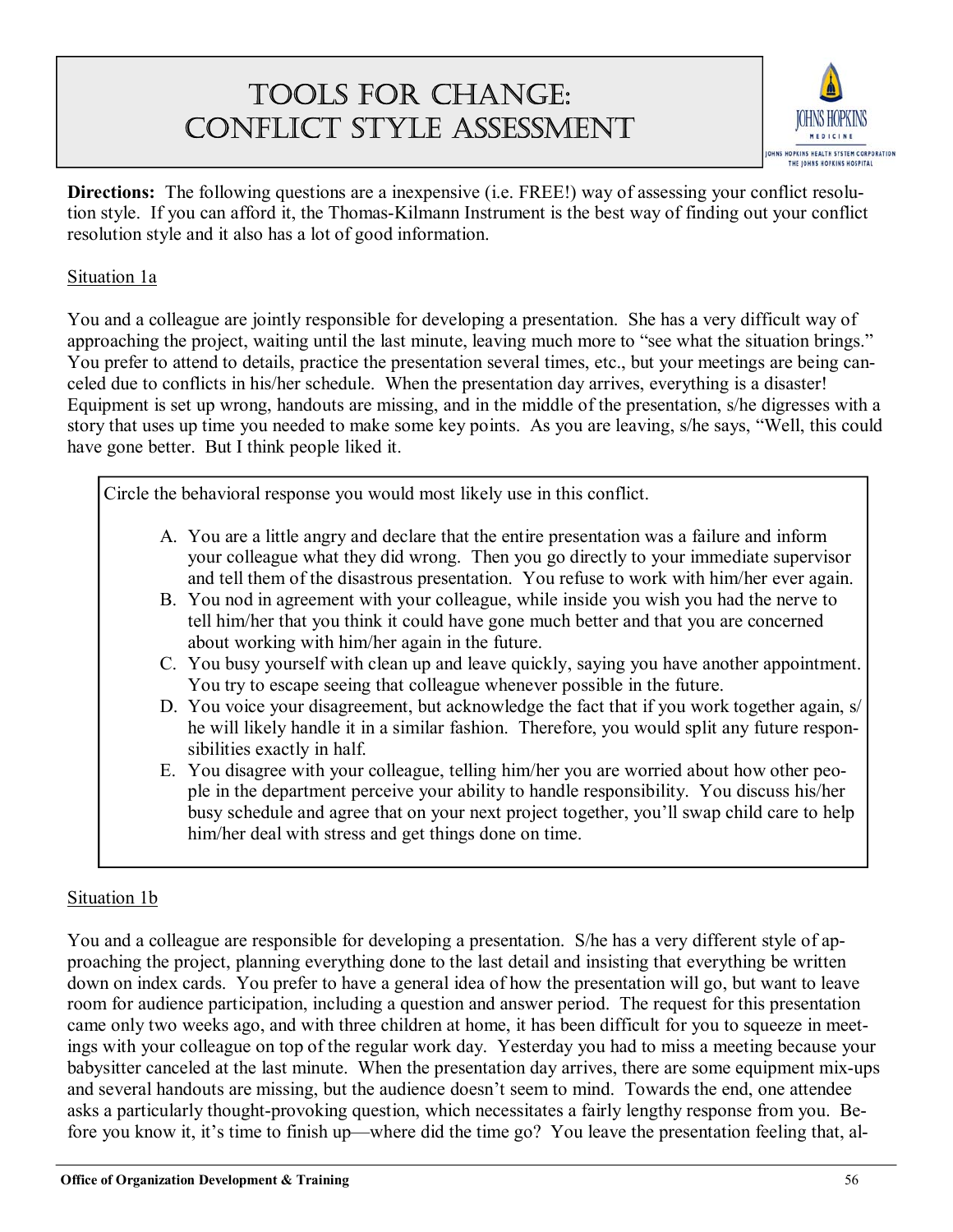

though everything didnít go exactly as planned, there was genuine interest in the material and appreciation of your knowledge. As you are leaving, you say to your colleague, "Well, this could have gone better. But I think people liked it." S/he stares at you, shocked. "This was a disaster," says, "I can't believe you wasted so much time on that last question. They'll never come back again.

Circle the behavioral response you would most likely use in this conflict.

- A. You feel your blood rising and say: "The only part of the presentation they didn't like was yours. Well, you won't have to work with me again, anyway." That same day, you go to your immediate supervisor and demand to be removed from future projects with this colleague. Who needs to work with such a control freak?
- B. You shake your head, feigning agreement with your colleague, while inside you wish you had the nerve to tell him/her that you really thought the presentation went okay. Furthermore, you thought it was totally appropriate to spend so much time answering audience questions.
- C. You busy yourself with clean up and leave quickly, saying you have another appointment. You try to escape seeing that colleague whenever possible in the future.
- D. You assert your disagreement with your colleague. You suggest that in the future, you split the presentation exactly in half. S/he can control the first half of the agenda, while you take the second. This will ensure him/her all the time needed to get his/her points in, in whatever manner s/he chooses.
- E. You assert your disagreement with your colleague and indicate your interest in maintaining a healthy work relationship with him/her. You learn that s/he is concerned about others' perceptions of his/her ability to handle a heavy workload, especially since s/he has made incredible efforts at improving his/her organizational skills. You emphasize, telling him/her about your child care dilemmas. You agree to try to be more organized next time, and s/he offers to help by swapping child care in the future. You both tell your supervisor that you need more lead time for future presentations.

#### Situation 2a

You have Johnny Jones as a student in your class this semester, and he is not doing very well. He is often late and unprepared, and he doesn't seem especially interested in class. You arrange a meeting with his father. Mr. Jones initially pleased to hear of your concerns, later becomes defensive. His voice growing louder, he says that you make unreasonable expectations of your students. Kids Johnny's age have other things on their minds, he contends. You are at fault for not being more flexible or helpful when Johnny has struggled.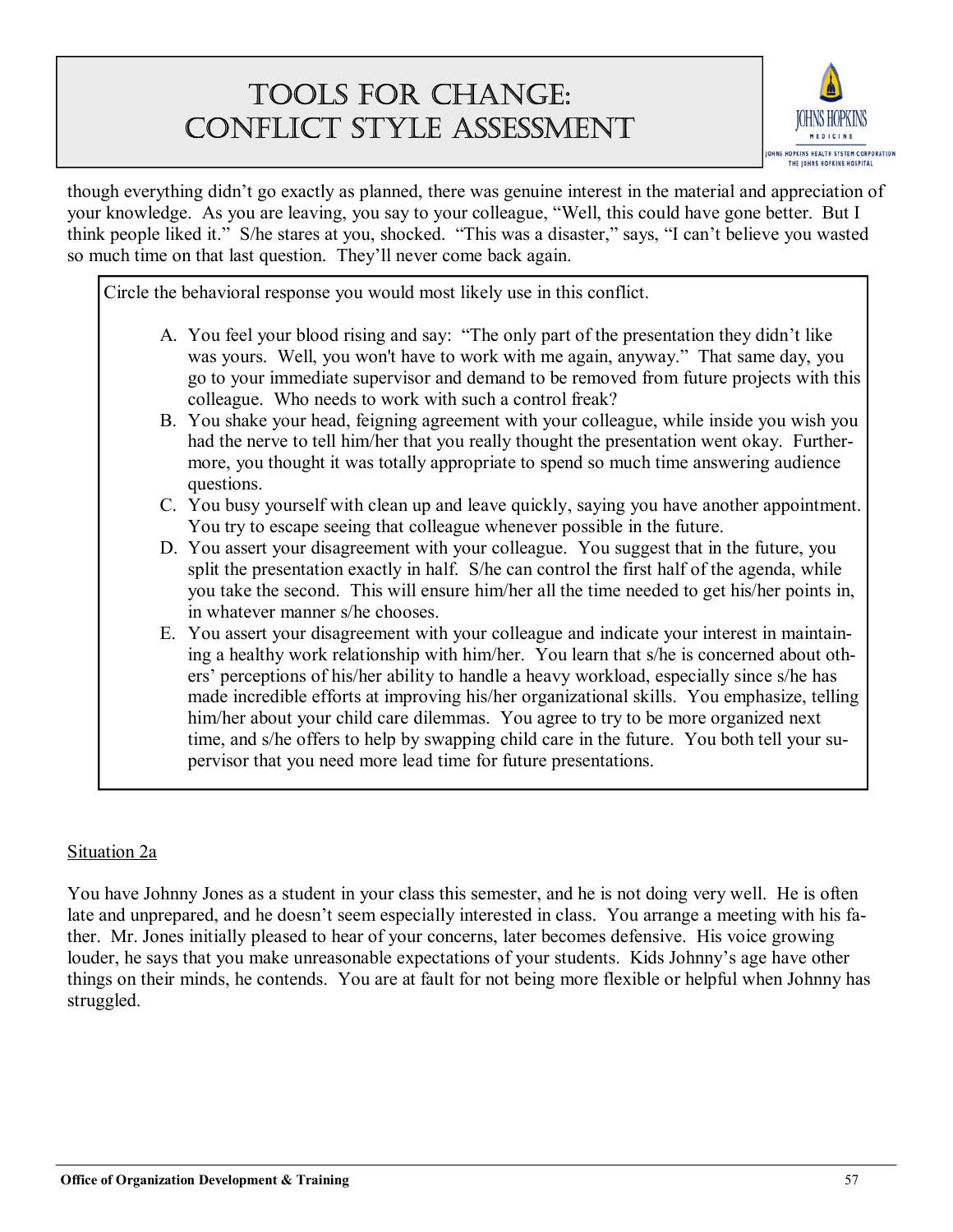

Circle the behavioral response you would most likely use in this conflict.

- A. You tell Mr. Jones that you are not being unreasonable. Other kids in the class manage to get their work done, despite outside interests. Rules are rules, and you can't make exceptions for one student. If Johnny doesn't get his act together, you will have no choice but to fail him.
- B. You listen to Mr. Jones rant and rave for half an hour, which makes you late for an important meeting. At the end of the conversation, you tell Mr. Jones that you will "see what you can do,î but after you leave, you still have no idea how to help Johnny do better in class.
- C. You cut your conversation with Mr. Jones short, saying you have to get to a meeting soon. You tell him you will have to talk about it at another time but do not schedule anything with him or make any definite plans for dealing with Johnny in the future.
- D. You assert that you do not feel you are being unreasonable. Mr. Jones agrees to get Johnny to school on time and make sure he is completing all of his homework assignments. Several weeks later, you find Johnny is abiding by the rules, but only doing the bare minimum with no real enthusiasm for learning. You feel compelled to agree when his father says, "You can lead a horse to water, but you can't make him drink."
- E. You arrange a meeting in person with both Johnny and his father. At the meeting, you and Johnny come to an agreement that if, with his father's guidance, he can make it to school on time and complete his homework assignments to the best of his ability, you will work out a more interesting reading list for the class. You will even include publications with articles about some of Johnny's favorite activities, such as mountain biking and skateboarding. You make sure both Johnny and Mr. Jones are aware that a lifelong enjoyment of reading and open lines of communication are far more important to you than simply enforcing the rules.

#### Situation 2b

Your son Johnny is a student in Ms. Smith's sophomore English class, and you know he is not doing very well. You are a divorced single parent with sole custody of Johnny. You usually work third shift and sometimes don't come home from work until after Johnny has left for school in the morning. When he comes home from school, you are usually still asleep. He is frequently on his own and has to cook his own meals, but you can't afford to leave your job. You are actually a little proud of how self-sufficient Johnny has become over the last few years, especially when he helps out by going to the grocery store or cleaning the apartment. Recently Johnny brought home a note from Ms. Smith, which said he is in danger of failing, due to tardiness, incomplete assignments, and a bad attitude in class. You appreciate her concerns, but when you meet with her, you feel a growing resentment over her lack of flexibility and helpfulness. She doesn't have any idea how much of a struggle it has been for you to raise Johnny alone or for Johnny to grow up in a broken home. She offers only criticisms of Johnny, who is really a great kid. When she asks your opinion, you volunteer that you think she is placing unreasonable expectation on her students. She takes offense at this comment and says, "If Johnny wants to succeed in the real world, he's going to have to meet high expectations. The other kids are able to get their work done and participate in extracurricular activities. Johnny is just going to have to keep up."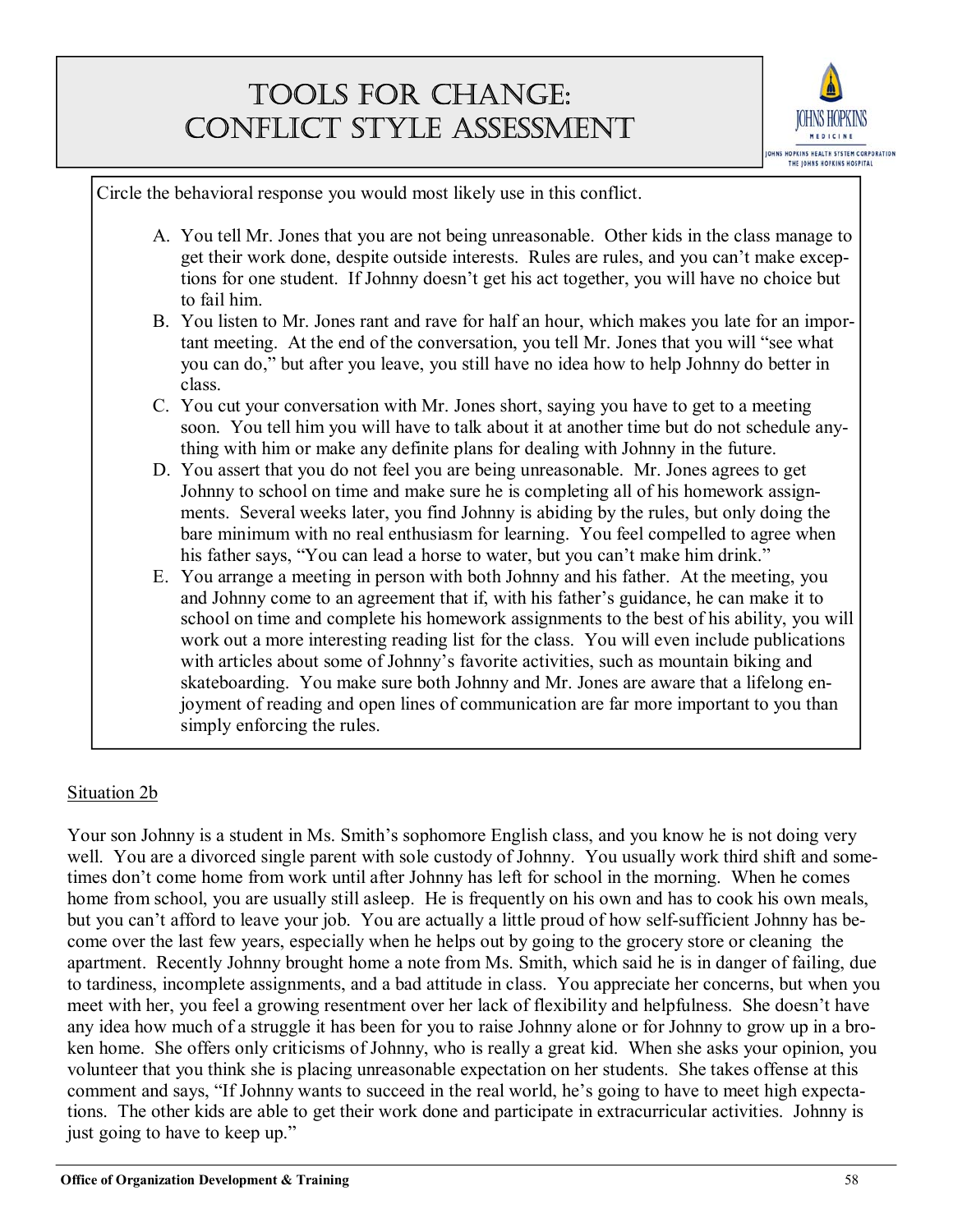

Circle the behavioral response you would most likely use in this conflict.

- A. You yell that Johnny has been out in the real world more than most of the other kids in the class. What he needs is a better teacher who understands kids. You leave the meeting angry and go directly to the principal's office, where you insist that Johnny by transferred to another English class.
- B. You listen to the teacher, nodding your head in agreement, but you are convinced that she needs a better grasp of the situation. You are afraid that if you voice any further disagreement, Johnny's grade will suffer, so you leave the meeting resigned that there is nothing to be done.
- C. You cut your meeting with the teacher short, saying you have to get to work. You tell her you'll have to talk about it later, but you don't schedule anything or make plans for the future.
- D. You disagree with Ms. Smith, but promise you will make sure Johnny gets to school on time and completes all his homework. You can't however, make him love school. As long as he's not talking out of turn or smart mouthing the teacher, there's not much you can do about his attitude.
- E. You assert your disagreement and ask if you can arrange a meeting that includes Johnny, since his needs are an important factor. At the next meeting, you allow Johnny to explain the difficulties he has getting to school on time and getting his work done. You make arrangements to have a tutor help him twice a week, until you can get moved from third to first shift. You learn that Ms. Smith is more concerned with helping Johnny to enjoy reading than with enforcing rules, and you successfully encourage her to add some bicycling and skateboarding periodicals to her reading list, to motivate Johnny to read more.

#### Situation 3a

You are an administrator who feels overloaded with projects and paperwork. You work hard to keep things balanced, trying to provide your secretary with clear information and adequate lead time. But you are often unavailable, tied up in meetings. You recently gave him a report to type that you need today, as part of a large project to be done with other administrators. But when you arrived at the office this morning, you saw the report sitting on his desk, in a stack of work to be done, not looking anywhere near completion. Shortly before 10:00 a.m., he tells you he has a 2:00 dental appointment.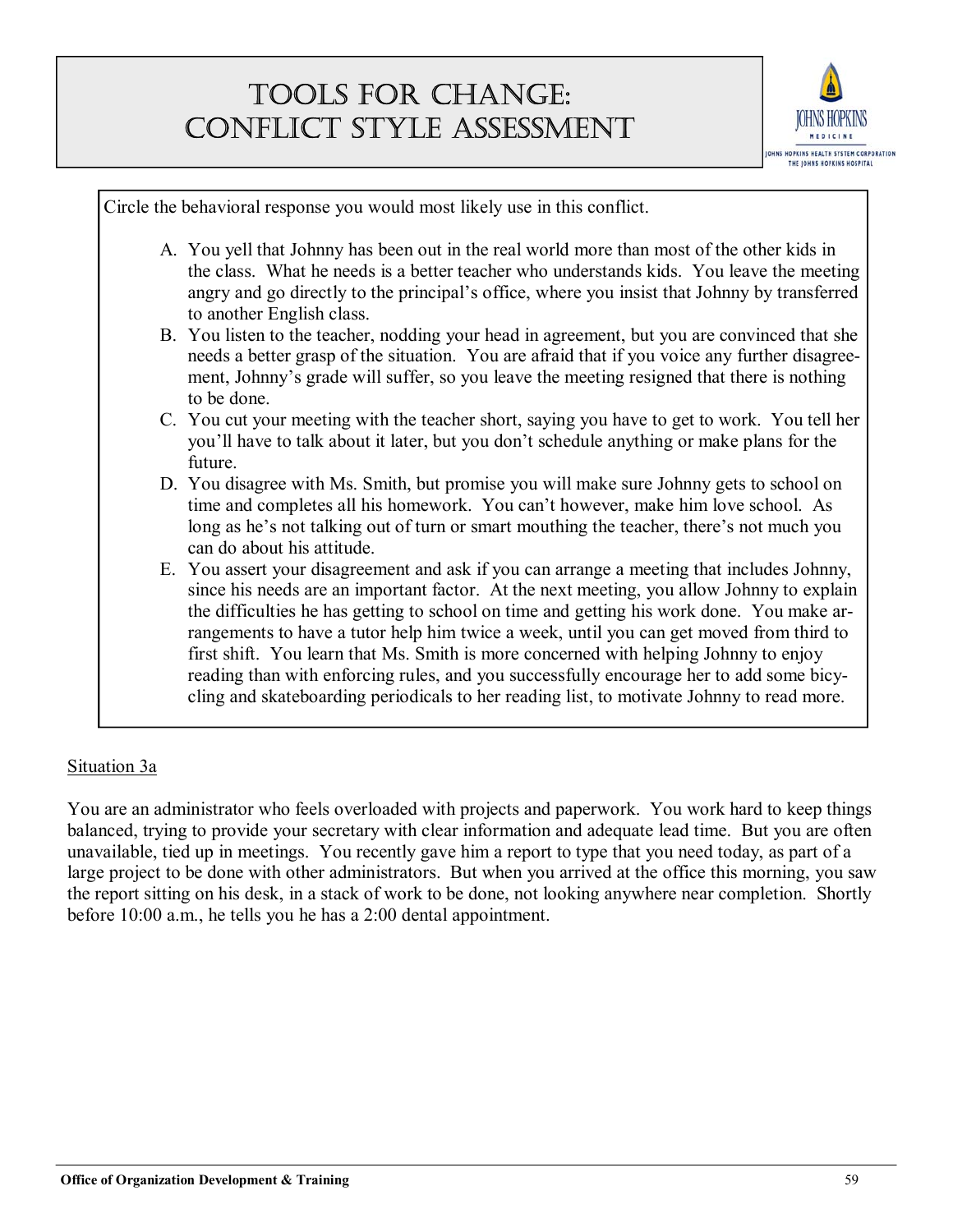

Circle the behavioral response you would most likely use in this conflict.

- A. You take the report from his pile and announce you are taking over the project. At the meeting, you present what you can, then approach your supervisor about having your secretary transferred to another department. The day after the meeting, you blame him for your poor performance and threaten him with the loss of his job. At this stage, you donít want to hear any more of his excuses.
- B. You take the report from his pile and with a sigh of resignation, tell him he is no longer responsible for it. You spend the next four hours in your office, completing the report yourself, even though it means missing two other meetings and canceling lunch with a colleague.
- C. You shrug your shoulders and shut yourself in the office all morning. At noon, you decide to make an excuse not to attend the administrators' meeting. You ask your secretary to file the report when he is finished with it, but you don't ever read it.
- D. You ask your secretary about the status of the report. When he responds that he has worked on part of it, but it's not yet finished, you agree to complete a portion of it yourself, so he can make his dental appointment. You are still concerned about his completing future projects on time.
- E. You ask your secretary to take a break over coffee to go over the dayís agenda. You learn he is confused about completing the report, because you have also given him some statistics to run by the end of the day. You learn, too, that the dental appointment is an emergency to correct a broken filling. You agree to devise a system for assigning priorities to future deadlines. In the meantime, you give him permission to give top priority to the administrator's report, so it will be finished by the time he needs to leave for his denal appointment.

#### Situation 3b

You are the secretary to an overworked administrator. She is often unavailable, due to a heavy meeting schedule, but you try to keep up and meet all of her deadlines. She recently gave you a report to prepare for an administrators' meeting today, but you have a stack of statistics to compile by the end of the day. To make matters worse, you broke a filling in your tooth yesterday, and you can't get in to see the dentist until 2:00. You leave a memo on your boss' desk to that effect. As the morning wears on, you find the pain from the tooth evermore distracting, but you keep plugging away at the statistics, knowing that you also need to complete the report by the end of the day. Later that morning, your boss spies the incomplete report on your desk and takes it without saying anything, leaving right away for a meeting. When she returns at noon, she announces you'll have to cancel your dental appointment in order to finish the report.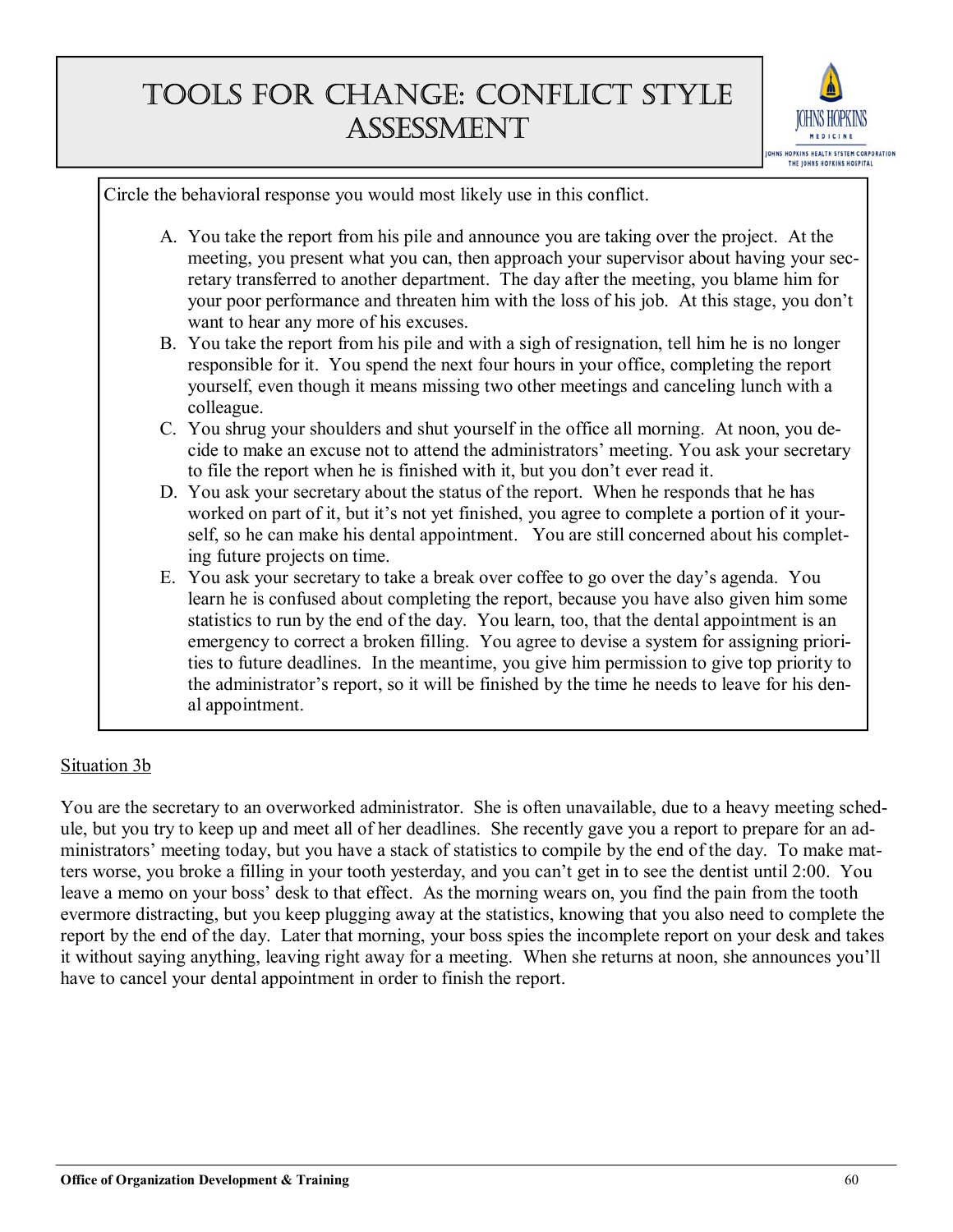

Circle the behavioral response you would most likely use in this conflict.

- A. You refuse to cancel the appointment and tell her she's impossible to work for. You tell her you have to go to the men's room, but actually you go to your supervisor's office and complain that your boss is denying you important medical leave. You threaten to file a grievance with you union, unless something is done about your boss. The best solution would be to transfer to a more reasonable administrator.
- B. Even though your tooth is throbbing, and you don't think it's fair that your boss took the report away without asking, you cancel the appointment and stay until the report is finished.
- C. You wait until your boss is at lunch, then take the rest of the day off sick, calling in a temp to finish the report.
- D. You call your dentist's office and get your appointment postponed until later in the day, so you can complete the report. You are rushing around so much that you never find out why your boss took the report away from you in the first place.
- E. You tell your boss you could both use a break to go over the list of assignments for the day. You learn that not only did she forget that she gave you the statistics to complete, but she didn't read all of your memo about the dental appointment and had no idea it was an emergency. She's really concerned about getting the administrators' report done, which is why she took it off your desk in the first place; she thought she could finish it herself, but her noon meeting ran late. Together you come up with a system for prioritizing your future workload. You offer to move your dental appointment to later that afternoon, so that both the report and the statistics can be completed on time.

**Go to the next page to interpret your results.**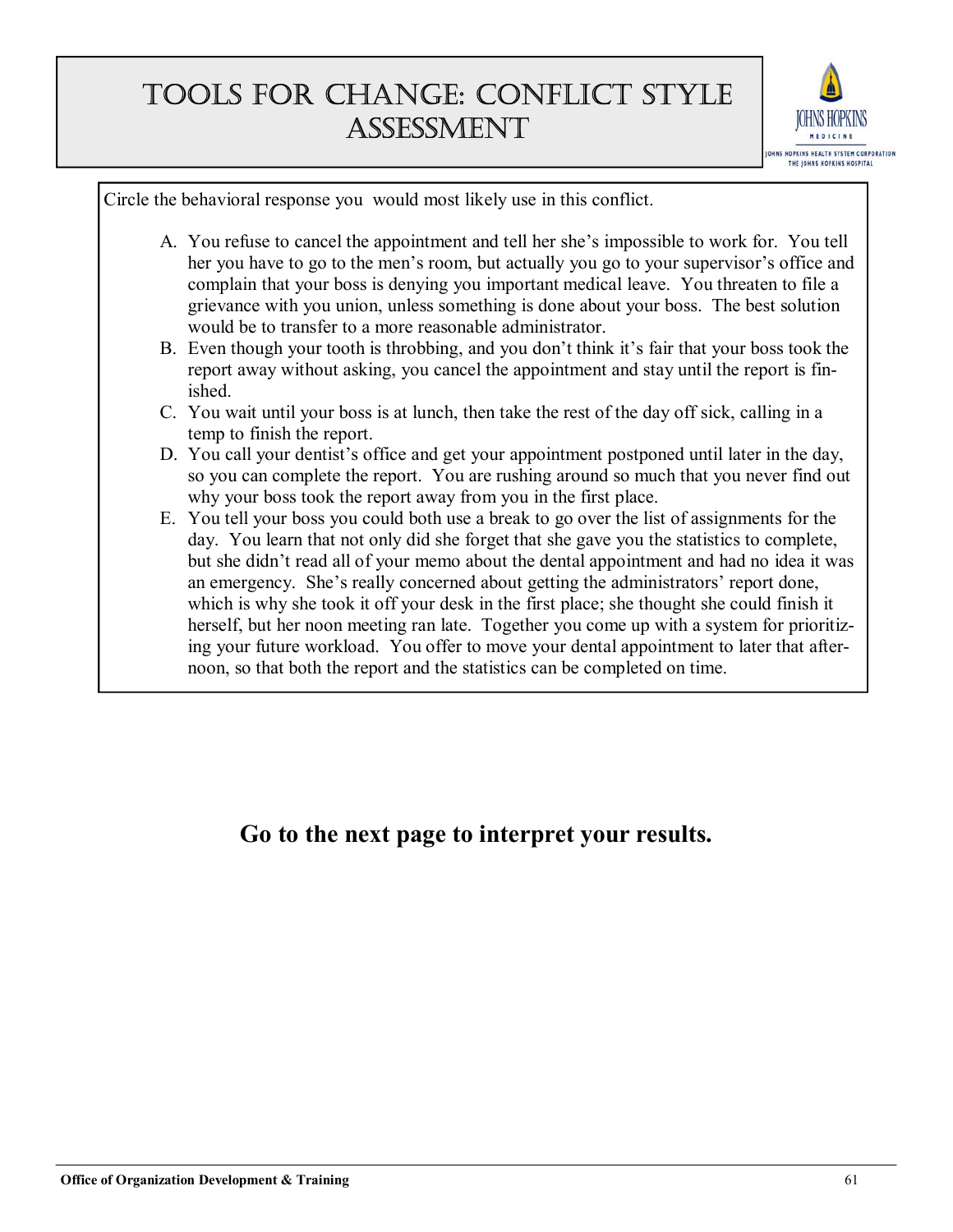

#### Conflict Styles Key

Use the key below to assess your personal conflict style. Bear in mind that each different type of situation may evoke a different conflict style. This assessment may help you realize what kind of situations provoke conflict styles that are less productive and allow you to think about alternative responses.

Every time you answered A, you are using a competing conflict style. You move directly to meet your needs in the situation, with less regard for the needs of others. This conflict style is often characterized by aggressive communication and little listening. (Win/Loss)

Every time you answered B, you are using an accommodating conflict style. You yield to the needs of the other person or group, feeling that they are more important in the situation. Often characterized by submissive communication, accommodating conflict styles generally do not allow the other person to be aware of your concerns. (Lose/Win)

Every time you answered C, you are using an avoidance conflict style. You avoid bringing up possible differences, or perhaps deny that a conflict even exists. There is often limited communication or avoidance of contact, the issue fester unresolved. (Lose/Lose)

Every time you answered D, you are using compromising conflict style. You assert your position, but are willing to trade off possible solutions through negotiation with the other party. Communication is assertive and respectful, though limited by presenting positions. (Win Some/Lose Some)

Every time you answered E, you are using a collaborating conflict style. You assert your needs and interests clearly and specifically, while hearing and respecting those of the other person. You try to consider the big picture and maximize relationships, as well as substantive issues.  $(Win\hat{W}in^1)$ 

<sup>1</sup> In this situation, the outcome may not necessarily be Win/Win. What is important is the agreement to engage in a process to try to resolve the conflict, in which underlying issues from all parties can be explored. The Win/Win aspect is derived from the fact that each participant's interests or needs (rather than just positions) are discussed. That in its own right makes no one a loser.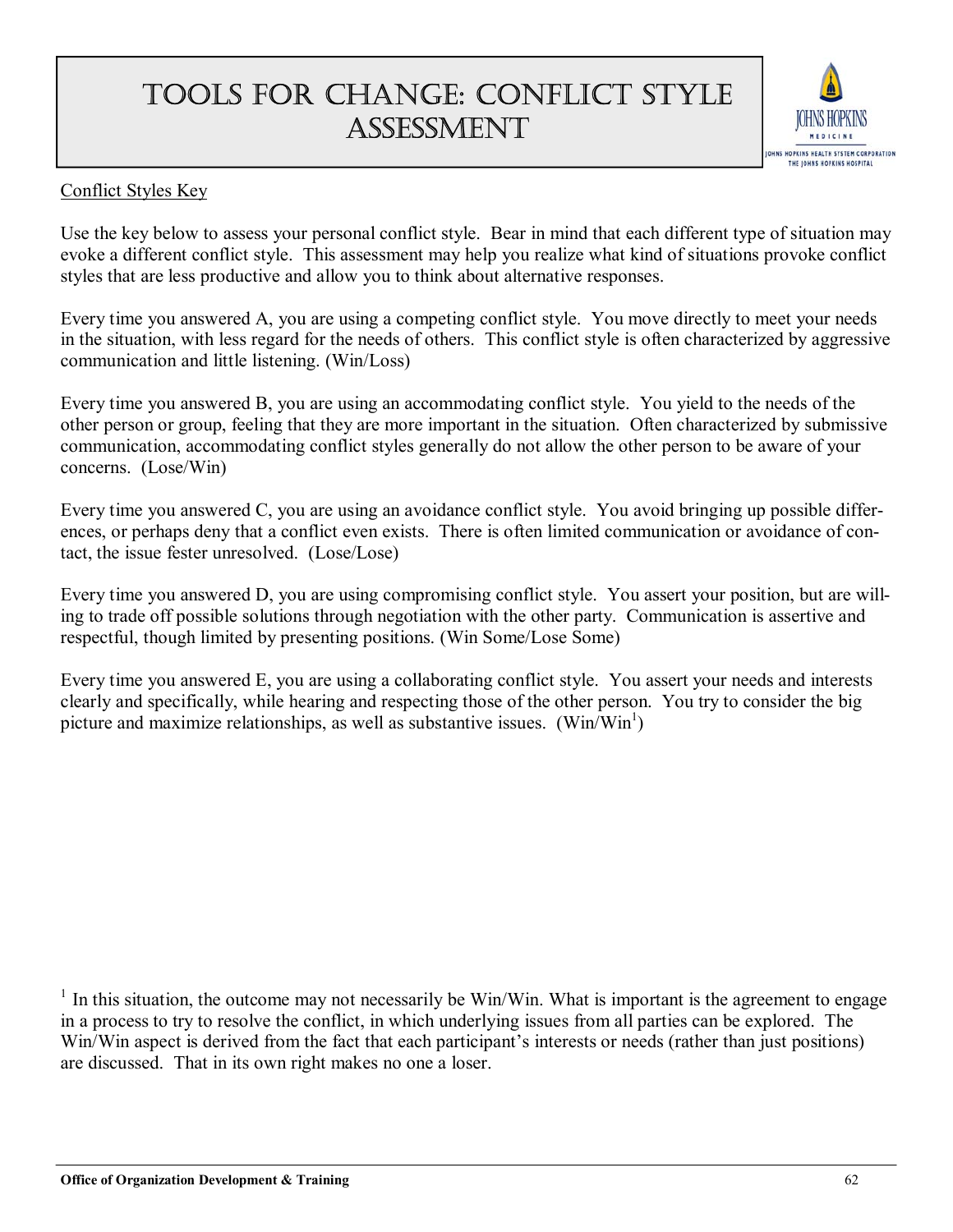### LEADERSHIP TIPS: RESOLVING CONFLICT WITHIN YOUR TEAM



The following eight steps comprise a problem-solving approach to conflict resolution.

#### □ **Establish Ground Rules**

*Have team members agree on the ground rules for the meeting (e.g., One person speaks at a time, we will listen with an open mind, etc. ).* 

#### □ **Identify the Problem**

*In this second step, it is important that team members clearly identify the problem that they want to resolve. Working on an ill defined problem can be a waste of time and team resources.* 

- What is the actual problem?
- What is the impact of the problem on the team?
- What impact does the team have on the problem?
- Has anyone tried to solve the problem before?
- Why weren't the previous attempts successful?
- What did work?

#### □ **Identify the Future State**

*In the third step, it is important that team members describe the outcome or the situation as they would like to see it. If the team's statement of the desired future state can be identified by both quantitative and qualitative information, it will be easier to reach the goal.* 

#### □ Identify forces driving toward change and forces restraining change.

*Once the desired future state has been defined, the forces that are working for change (driving forces) and those working against change (restraining forces) must be identified.* 

#### □ Analyze forces that can be changed.

*Once the targeted change and the driving and restraining forces have been identified, identify which forces are more easily changeable.* 

#### $\Box$  Create an Action Plan

*In step six, the team must design an action plan that will affect the forces working either for or against the conflict resolution. The plan should include identifying team members who will be accountable for following through with the problem solving.* 

- Develop a detailed plan: who, what, when, where, how.
- Develop the sequence of steps and time lines.
- Identify the needed resources: human, material, financial.

#### $\Box$  Implement

*Put your plan into action.* 

#### $\Box$  **Evaluate**

*In this final step, team members must evaluate the effectiveness of their plan. The objective is*  to determine if the plan has achieved the desired team outcome. If the team's actions did not *product the desired results, they should reevaluate so that other action can be considered.*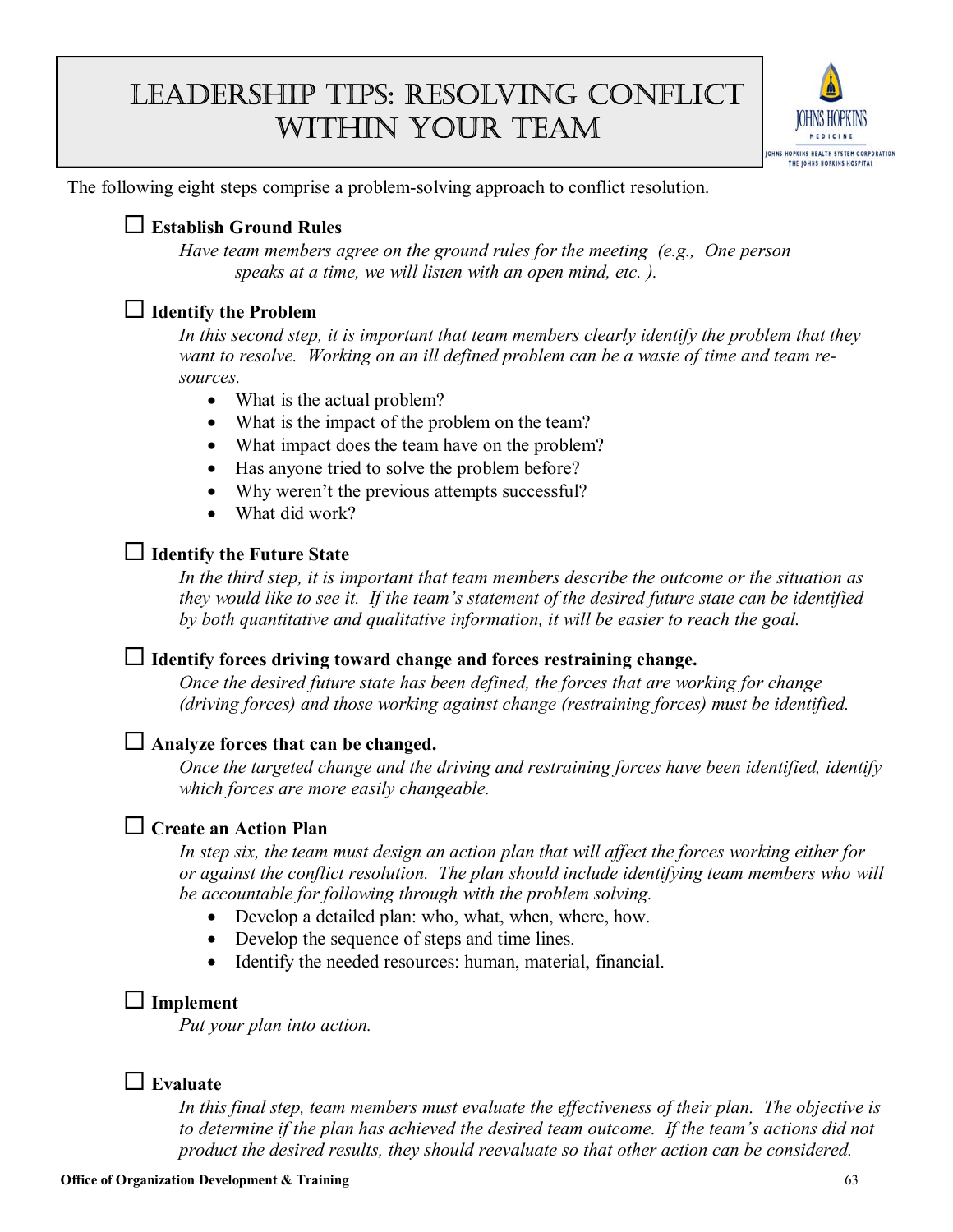### LEADERSHIP TIPS: RESOLVING CONFLICT WITHIN YOUR TEAM



#### **More Conflict Resolution Tips**

- Always use "I" messages. "You" messages are guaranteed to make the situation worse.
- Use an even, conversational tone. Maintain a neutral expression and a neutral tone. Show confidence.
- Use *active listening* until you really understand the other person's needs, wants and feelings. If *you* listen, the other person will be more likely to listen to *you*.
	- $\Box$  Don't interrupt.
	- $\Box$  Acknowledge the person's viewpoint. Empathy builds relationships.
	- $\Box$  Paraphrase: Restate what you've heard to avoid misunderstanding.
- Indicate your willingness to help resolve the problem. You must have a concern for mutual gain/strategic concern: Understand that helping others meet their interests can help you meet your interests.
- Do not label, accuse, or insult the other person. No zapping (name-calling, put downs, using words like "never," "always," "but," and "you should have").
- Treat the other person as you would want to be treated—with respect, courtesy and appreciation. Remember that, like you, they have deep needs for such things as security, a sense of belonging, recognition and control. Be soft on people and tough on the problem.
- Agree not to accuse the other person of past wrongdoing—stay in the present and future.

#### **Afraid of confronting someone? There is something you can do!**

- Think "power with," not "power over"—it will guarantee your attitude will be one that invites resolution.
- Realize that what's happening now isn't meeting your interests. It's worth trying something new.
- Plan your discussion.
- Keep your goal in mind. Have notes on hand, if needed.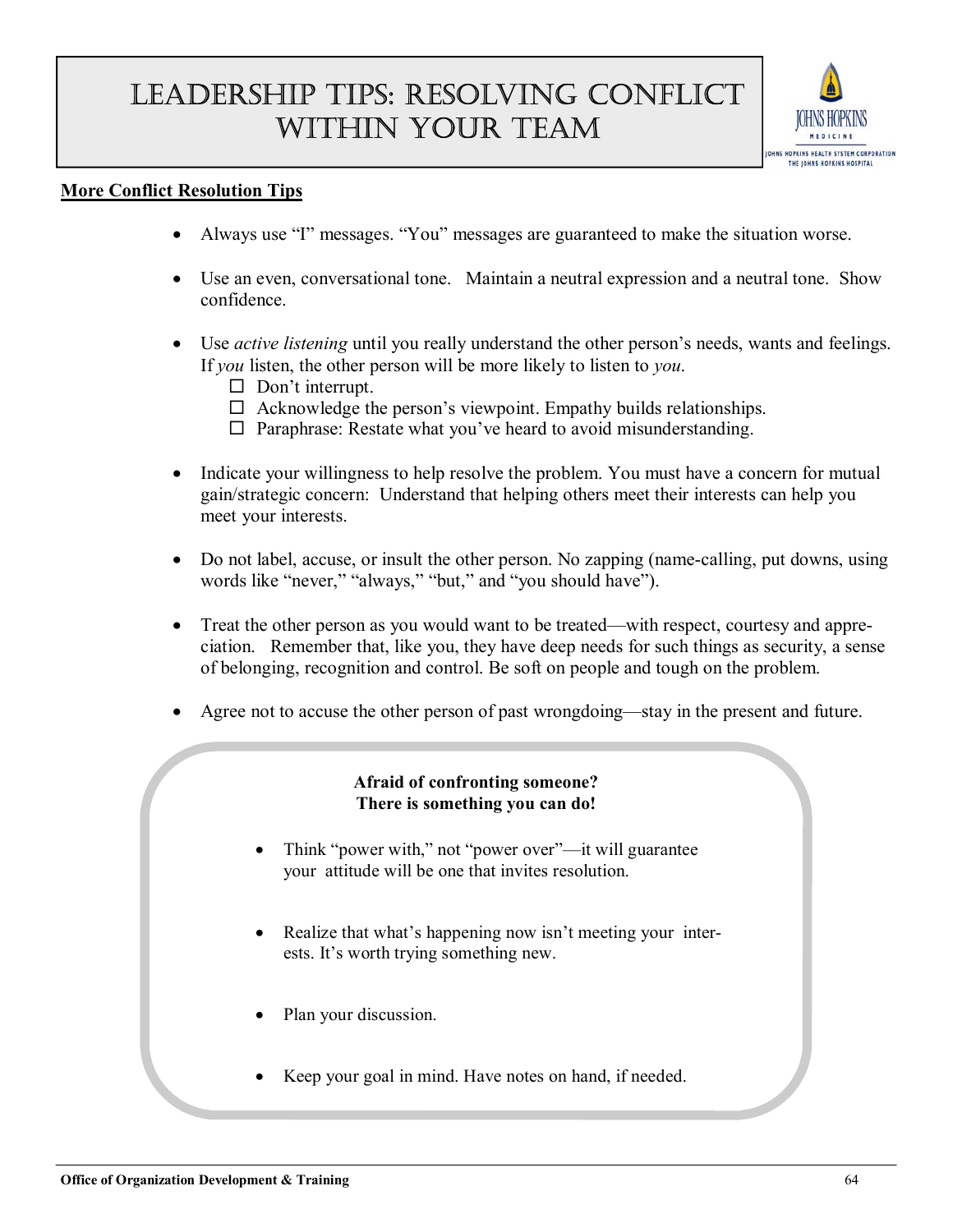





• **Leadership Tips: Getting Yourself Through the Process**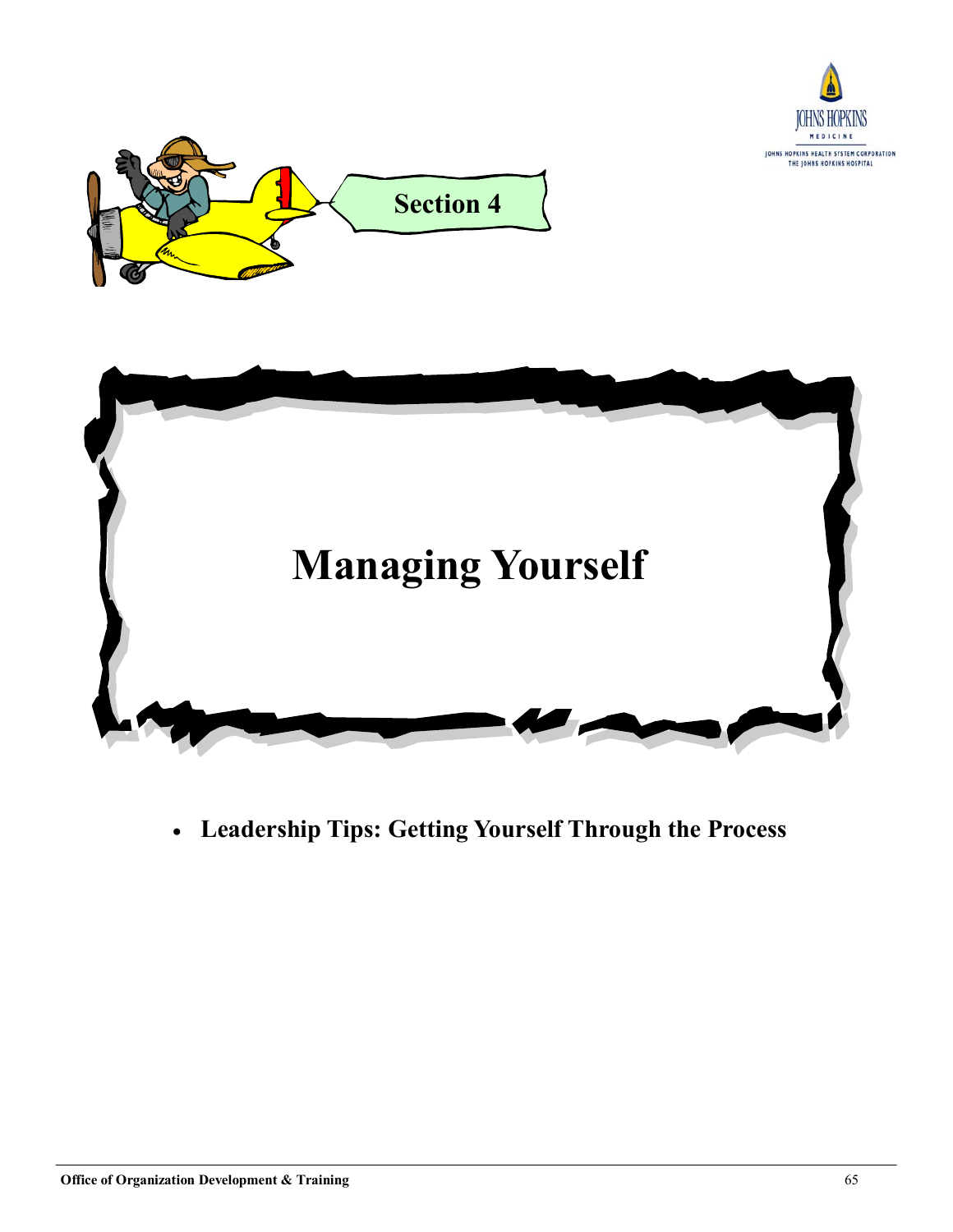### LEADERSHIP TIPS: GETTING YOURSELF THROUGH THE PROCESS



According to Pritchett and Associates, authors of numerous change management books, to increase your chance of successfully enduring a change, a person should work on their abilities in the following areas:

- Flexibility
- **Innovativeness**
- Risk Tolerance
- Stress Tolerance

**Increasing Flexibility:** Challenge yourself and your general approach to your work. What would you do differently?

#### $\Box$  Change Your Vocabulary

- Eliminate words such as "should," "shouldn't," "right," and "wrong" and replace them with words like "meets objectives" and "solves problems."
- Much can be done when you change the way you speak.

#### " **Change Your Focus**

- Focus only on the things that concern you...don't waste time complaining about things that don't matter to you.
- Create a clear picture of the future and stay focused on short-term goals and objectives.
- Find small wins—yours and others—and celebrate those victories.

#### □ Forget Perfect

- Expect things to change.
- Plan and focus on the short-term.
- Realize that it is impossible to control things to be perfect in the future.
- Don't be afraid of making mistakes...that is how you will get to the answer quicker.

#### □ Do the Right Things

- Multi-task...do more than one thing at a time.
- Take advantage of informal and impromptu methods of communication with employees.
- Expect changes in direction and that some avenues will not reach completion.
- Focus on finding the "new" right way to do the things.

#### **Five Basic Attitudes of Successful Changers**

- 1. I am eager to learn something in every situation.
- 2. I am grateful for what I have and where I am.
- 3. I have a clear picture of how I want this change to turn out.
- 4. It is important to me to continually take action toward my positive outcome.
- 5. I have something to learn from and offer this experience.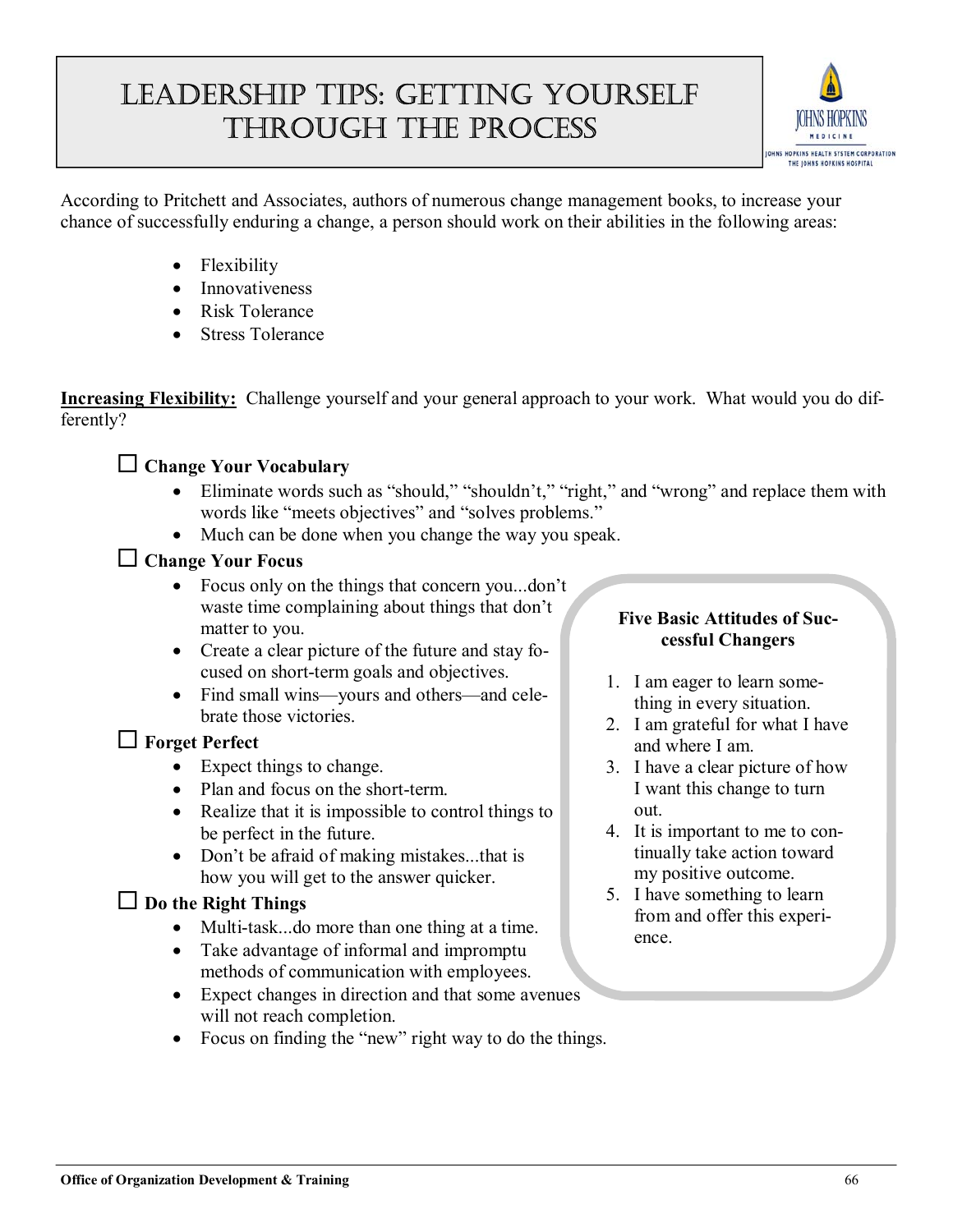### LEADERSHIP TIPS: GETTING YOURSELF THROUGH THE PROCESS



#### **Increasing Your Innovativeness:** Expand your influence involve others. What would you do differently?

#### **Try to "Brainstorm"**

- Ask others for their input.
- Gather as many new ideas and approaches as possible.

#### $\Box$  Think in Terms of "Options"

- Realize there are many "correct answers" and don't be afraid to use new approaches to solve problems.
- Work with people who think differently than you do to develop new ideas.
- Always have an alternative plan ready.

#### □ Evaluate Your Priorities

• During times of change, realize things (tasks, procedures, and responsibilities) are going to be in a state of flux.

#### **Four Fundamental Beliefs of Successful Changers**

- 1. I believe that change is a normal and necessary part of life.
- 2. I believe that I must take responsibility for what has happened, what is happening, and how I feel.
- 3. I believe that change can be an adventure and a challenge that ultimately brings out the best in me.
- 4. I believe that I can handle whatever happens in my life.

• Continually improving is more important than finalizing the formal procedures or structure too quickly.

#### □ Recheck Your Assumptions

• Spend time reevaluating your initial assumptions to determine if they have led you to improving your procedures, customer service, etc. Is it worth it?

#### $\Box$  Encourage Others to Do the Same

- Usually, no one person has the time and creativity to develop all of the solutions.
- Good leaders can stimulate others through their enthusiasm and unlock their capabilities.
- Get others involved and keep them thinking by providing or circulating books, articles, etc.

|                                           | <b>Increasing Your Risk Tolerance:</b> Go against your own grain! Think and act outside the box of yourself and |  |
|-------------------------------------------|-----------------------------------------------------------------------------------------------------------------|--|
| your work. What would you do differently? |                                                                                                                 |  |

#### $\Box$  Stop Being Agreeable

• To develop the best ideas, conflict is necessary.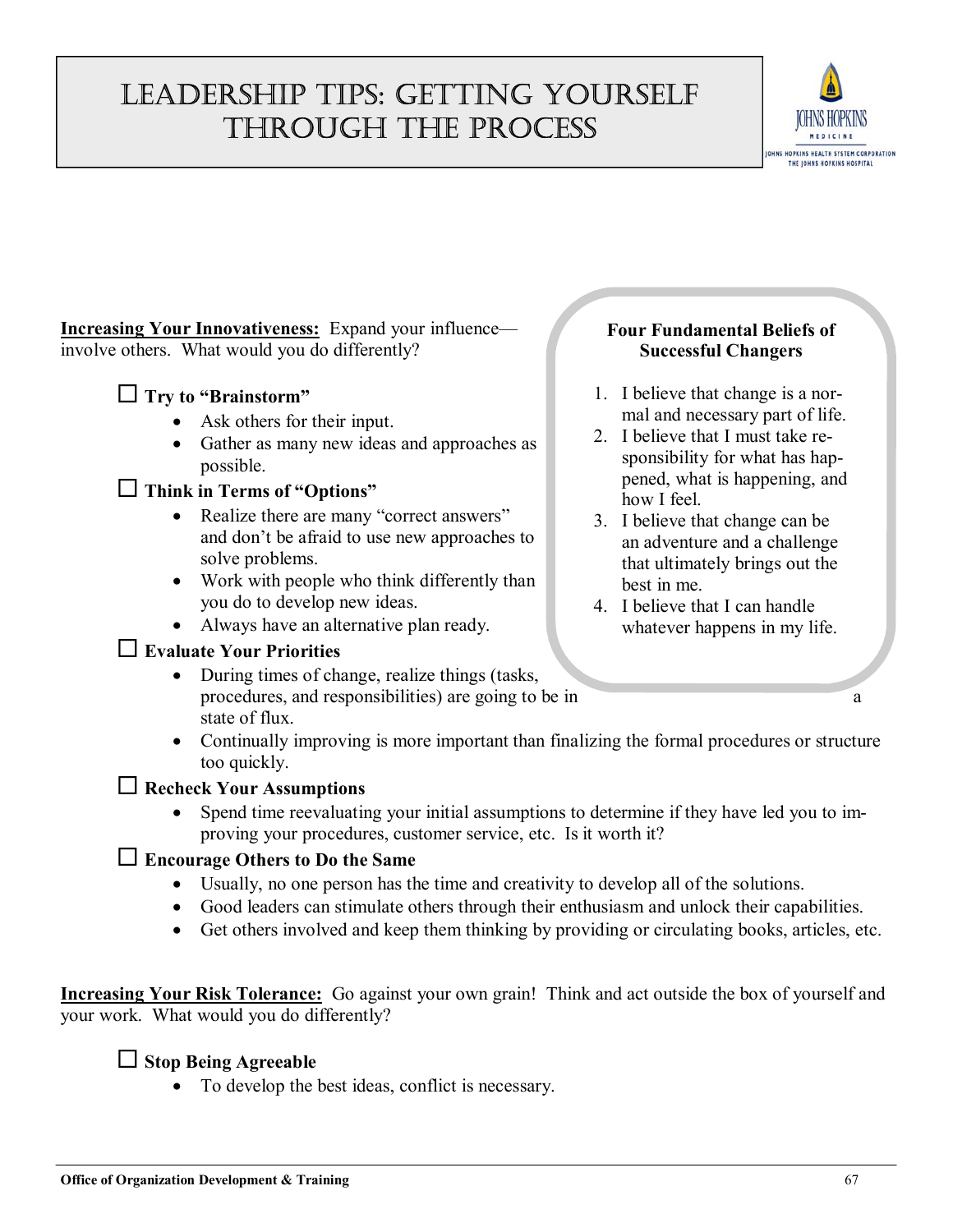### LEADERSHIP TIPS: GETTING YOURSELF THROUGH THE PROCESS



• Be the customer's advocate and critique the way you do business now.

#### $\Box$  Practice Arguing

- $\bullet$  Be a "devil's advocate."
- To increase your understanding, try defending the view you do not support.
- Work to create "win-win" results.

#### □ Don't Believe Every Pronouncement

- Question authority and become your employees' advocate.
- Try to understand what information "they" are trying to get across and what else you would like to know.
- Ouestion whether this is the best way to do things.

#### $\Box$  Start Small, but Start

- Expand your thinking and take a risk.
- If need be, test your ideas on a smaller scale and refine them before rolling them out on a larger scale.

#### $\Box$  "Do It NOW!"

- Take the plunge and get started.
- There will be many mistakes made during the change period, so your mistakes will not be as noticeable as not doing anything.

**Increasing Your Stress Tolerance:** Cut yourself a break. You can't create a good environment for others unless you take care of yourself. What would you do differently?

#### □ Exercise, Exercise More, Exercise Still More

• This is the best way to increase your stress tolerance.

#### □ **Do More of the "Good Things"**

- Take care of your body  $\ldots$  more sleep, better food, and schedule something fun to do.
- $\Box$  **Relax** 
	- Develop ways to take a break  $\ldots$  deep breathing, desk exercises, read, etc.

#### **□ Respond to Today**

- Don't borrow trouble. Start imagining how good things will turn out and stop worrying about what might go wrong.
- Look for opportunities to shine.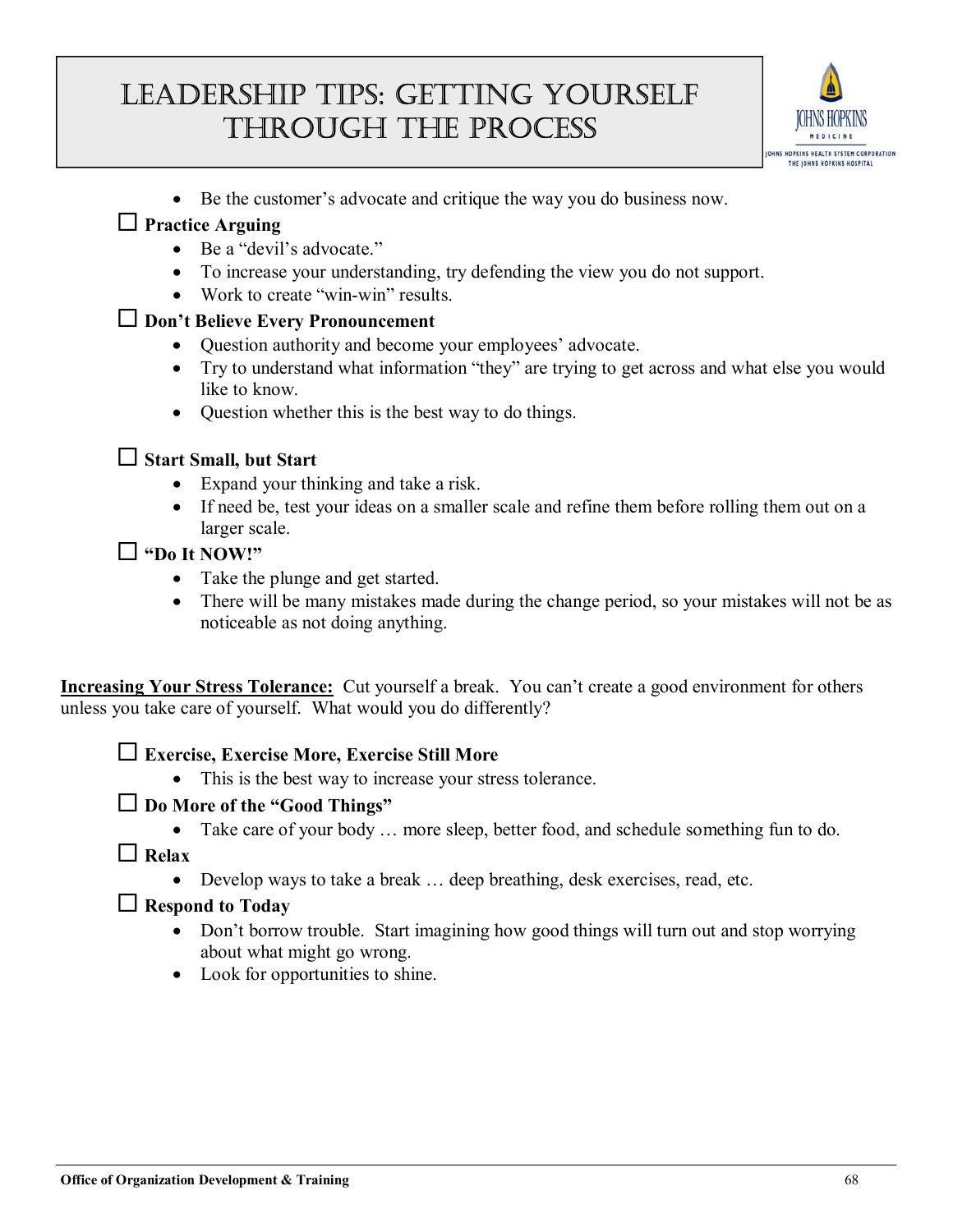# Appendix: HopkinsOne Background for Managers and Supervisors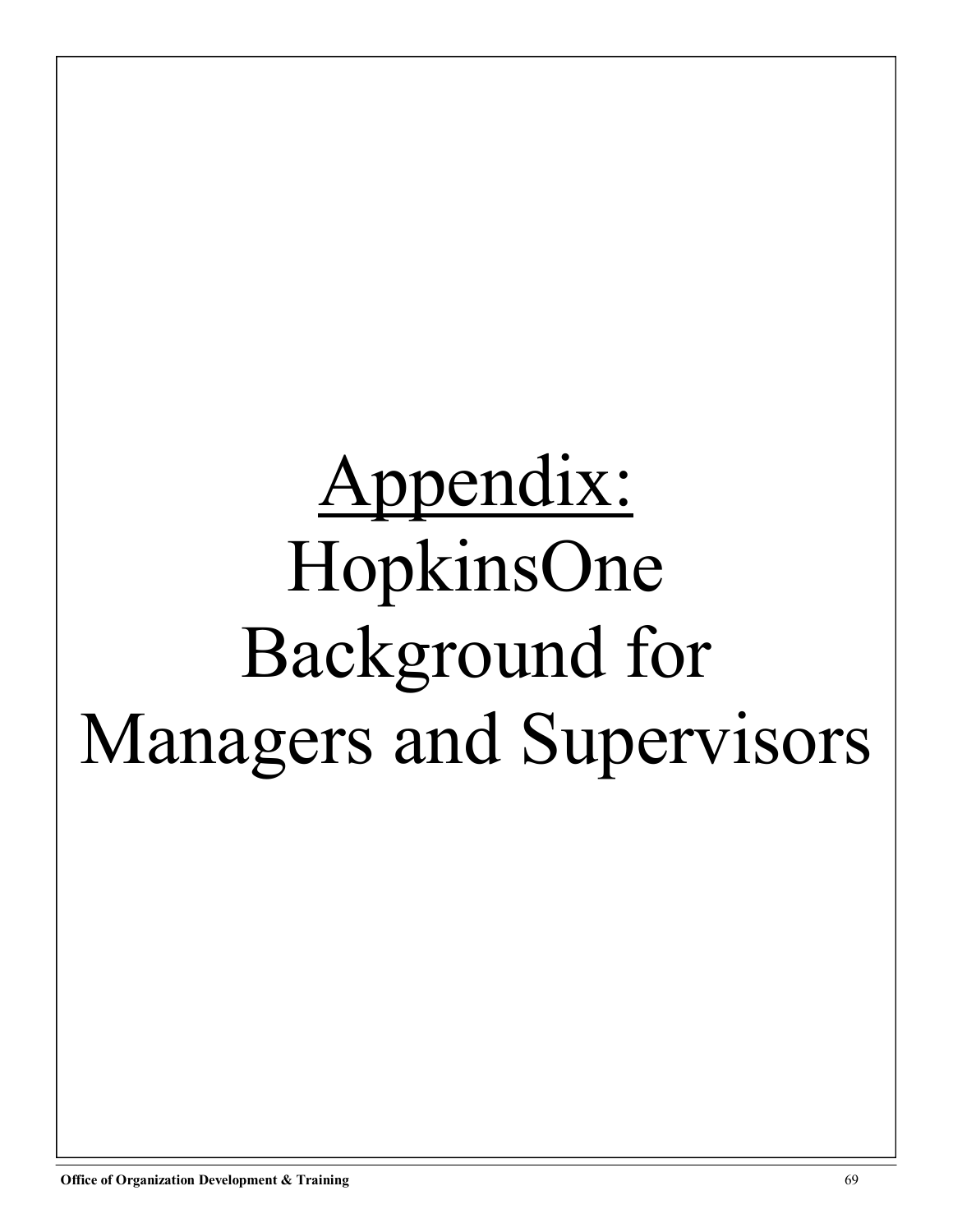### HOPKINSONE BACKGROUND FOR MANAGERS AND SUPERVISORS



#### **The Rationale for Moving to HopkinsOne**

The purpose of this guide is to provide mangers and supervisors with the basic information explaining why the university and health system are moving to enterprise-wide computer information system.

This information helps answer the basic "why" question asked by employees: "Why are we doing this?"

Page 2-6 show the results of interviews with some senior management from JHU and JHM. These pages provide the basic case for change.

The remaining pages are taken from the HopkinsOne website. Managers and supervisors should routinely check the website to stay current with the implementation of HopkinsOne.

The website is: www.jhu.edu/hopkinsone.

#### **Topic Page 2018**

HopkinsOne Examples:

 SWOT Analysis Future/Current State Analysis Case for Change Stakeholder Analysis Frequently Asked Questions Concerning HopkinsOne Force Field Analysis Working Through Where You are Now Identifying Your Real & Imagine Fears Eliminating Your Fears What You Need to Know About HopkinsOne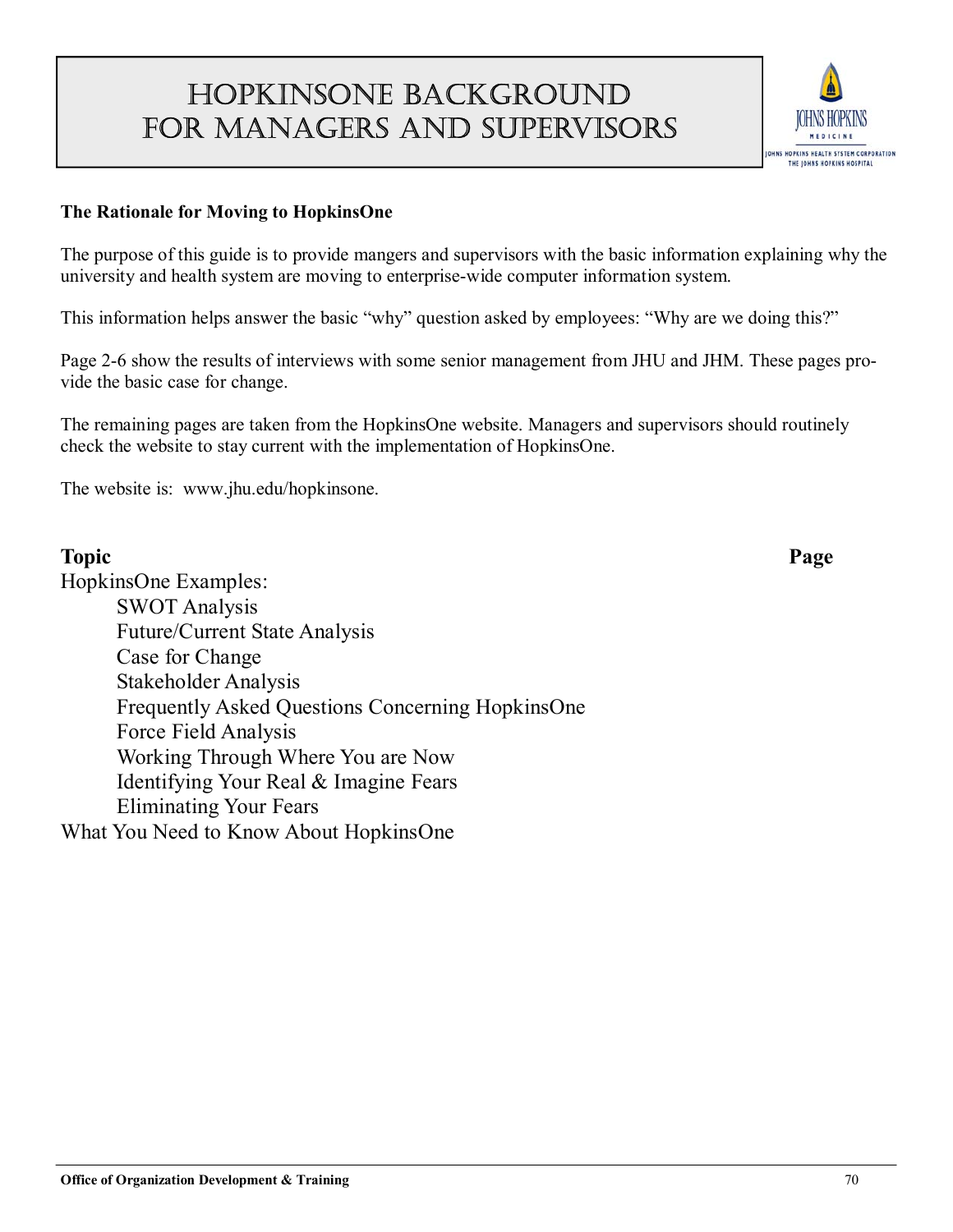### TOOLS FOR CHANGE: SWOT ANALYSIS



Is changing technology threatening the way you do business? Could any of your weaknesses seriously threaten your organization?

Further analysis can include how an organization could use its strengths to pursue opportunities that are a good fit for the organization or to reduce its vulnerability to external threats. In addition, an organization can develop strategies to overcome weaknesses to pursue opportunities or develop a plan to prevent the organization's weaknesses from making it highly vulnerable to external threats.

|                                                                      | <b>STRENGTHS</b>                                                                                                                                                                                                                                                                                                                                                                                                                                                                                        | <b>WEAKNESSES</b>                                                                                                                                                                                                                                                                                                                                                                                                                                                                                                                          |
|----------------------------------------------------------------------|---------------------------------------------------------------------------------------------------------------------------------------------------------------------------------------------------------------------------------------------------------------------------------------------------------------------------------------------------------------------------------------------------------------------------------------------------------------------------------------------------------|--------------------------------------------------------------------------------------------------------------------------------------------------------------------------------------------------------------------------------------------------------------------------------------------------------------------------------------------------------------------------------------------------------------------------------------------------------------------------------------------------------------------------------------------|
| $\bf{l}$<br>N<br>T<br>E<br>R<br>N<br>$\mathbf{A}$<br>L               | Improved integration between IHU & IHHS in re-<br>$\bullet$<br>cent years<br>Successful history of integrating administrative<br>$\bullet$<br>and support services such as real estate, audit and<br>information systems management.<br>Strong commitment to the Hopkins missions and<br>$\bullet$<br>to excellence that had produced<br>A management team across JHHS and JHU that<br>$\bullet$<br>has worked together effectively and shares the<br>same motivation to improve JH.                    | Typically long time frames required to make deci-<br>$\bullet$<br>sions compounded by two organizational bounda-<br>ries.<br>Pat negative expereiences with information technol-<br>$\bullet$<br>ogy projects, particularly with staffing JH personnel<br>to projects.<br>$\bullet$<br>Lack of established processes across JH for issue<br>resolution.<br>$\bullet$<br>Negative experiences with business process redesign<br>that has left many at JH and with a jaundiced view<br>of the potential for real change at the organization. |
|                                                                      | <b>OPPORTUNITIES</b>                                                                                                                                                                                                                                                                                                                                                                                                                                                                                    | <b>THREATS</b>                                                                                                                                                                                                                                                                                                                                                                                                                                                                                                                             |
| $\bf{E}$<br>X<br>T<br>${\bf E}$<br>R<br>N<br>$\overline{\mathbf{A}}$ | A centralized contracting database and integrated<br>$\bullet$<br>procurement process will allow JH to better manage<br>vendors and to negotiate better prices.<br>Improved collection of procurement contract award<br>$\bullet$<br>documentation will support procurement regulations<br>compliance.<br>$\bullet$<br>Improved compliance capabilities for financial re-<br>porting requirements of government programs, bond<br>reporting, HSCRL requirements, ERISA, and Medi-<br>care Cost Reports. | ERP projects are notorious for being behind sched-<br>$\bullet$<br>ule and over budget<br>$\bullet$<br>Government regulations and expectations for com-<br>pliance have increased placing additional demands<br>on legacy systems.<br>$\bullet$<br>Inadequate business systems challenge administra-<br>tive and support staff of management, faculty, em-<br>ployees, sponsors, donors, governmental and regula-<br>tory agencies, and other external agencies.                                                                           |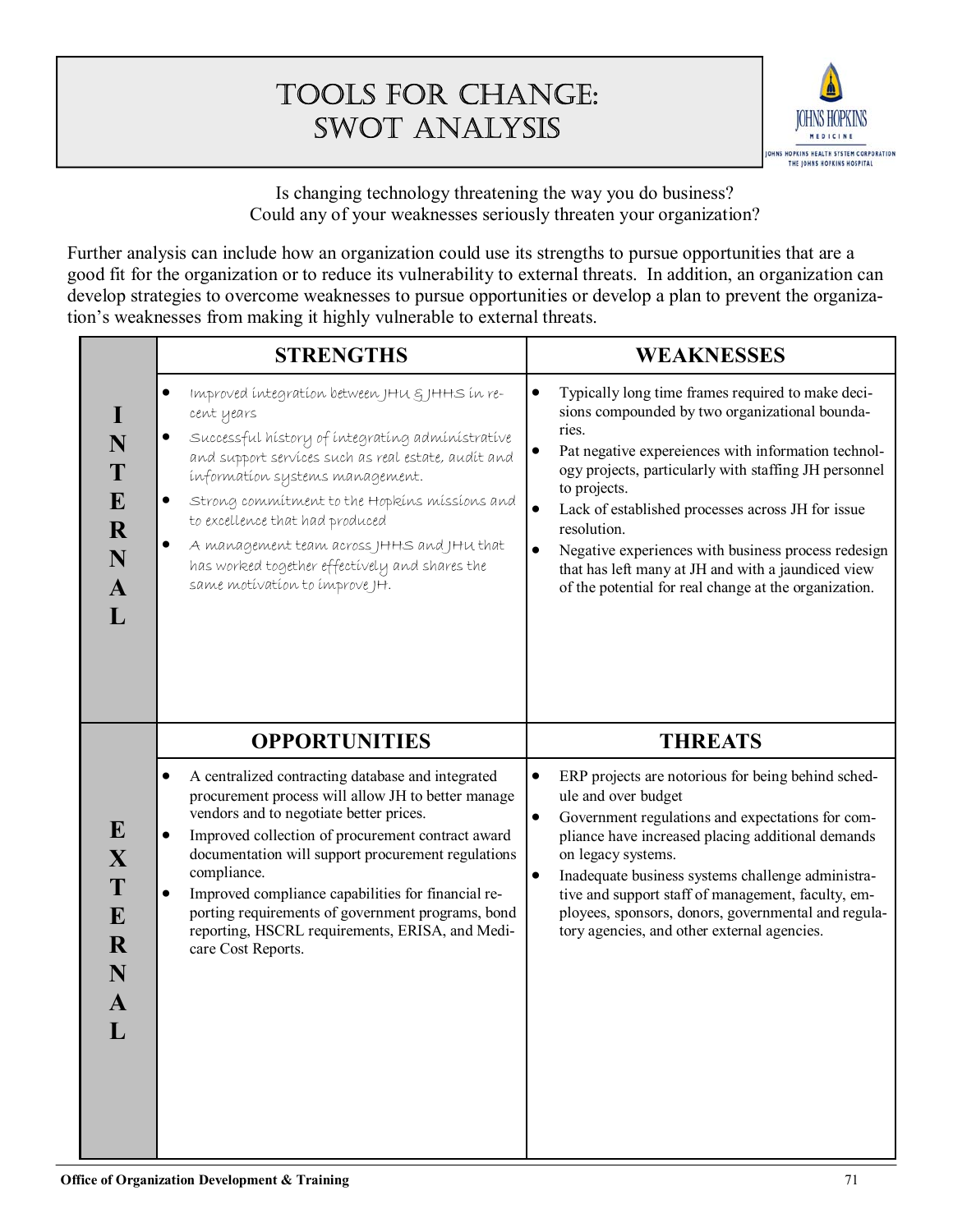### HOPKINSONE EXAMPLE: FUTURE/CURRENT STATE ANALYSIS



#### **Future State**

| Supply Chain -   | Procurement management, and distribution of good and services to support the<br>education, research and patient care mission in the most efficient and cost effective<br>way possíble with all transactions implemented electronically.                                                                                                                                                     |
|------------------|---------------------------------------------------------------------------------------------------------------------------------------------------------------------------------------------------------------------------------------------------------------------------------------------------------------------------------------------------------------------------------------------|
| Finance-         | Maíntaín the fínancíal records of JHU, JHM and JHHS with a common fínancíal<br>structure and infrastructure across the enterprise.                                                                                                                                                                                                                                                          |
| Payroll-         | Abílíty to pay all employees ín full complíance with federal, state, and local laws<br>nd statutes, collecting necessary time and labor reporting date required for<br>Financial, budgetary, and regulatory requirement utilizing a standard, fully<br>integrated, state-of-the-art payroll system with time and labor capability.                                                          |
| Human Resources- | Effective recruitment, retention and responsible personnel management of the<br>Hopkins workforce through a fully integrated, state-of-the-art human resource<br>management system                                                                                                                                                                                                          |
| Research-        | Research administration is an efficient, fully automated process for development of<br>proposals, accepting and processing of awards, and effective tracking of all<br>Fínancíal transactions related to sponsored projects                                                                                                                                                                 |
|                  |                                                                                                                                                                                                                                                                                                                                                                                             |
|                  | <b>Current State</b>                                                                                                                                                                                                                                                                                                                                                                        |
| Supply Chain-    | No integrated ability to transact business electronically with vendors. No integrated<br>ability to document the basis for procurement awards. No source of centralized<br>information to better leverage JHH purchasing power                                                                                                                                                              |
| Finance-         | Need for extensive manual intervention and on over reliance on institutional<br>memory to support Johns Hopkíns Medícíne budgeting, financial reporting,<br>and cost accounting. Lack of use of spending controls resulting in over expended<br>programs and costly remediation. Incompatible financial data between JHU and<br>JHHS requíríng extensíve manual processes of JHM reportíng. |
| Payroll-         | Inability to future data and perform effective data processing. Use of manual<br>systems to track state and local tax changes. Large volume of manual retro<br>paychecks at both JHHS and JHU due to processing errors.                                                                                                                                                                     |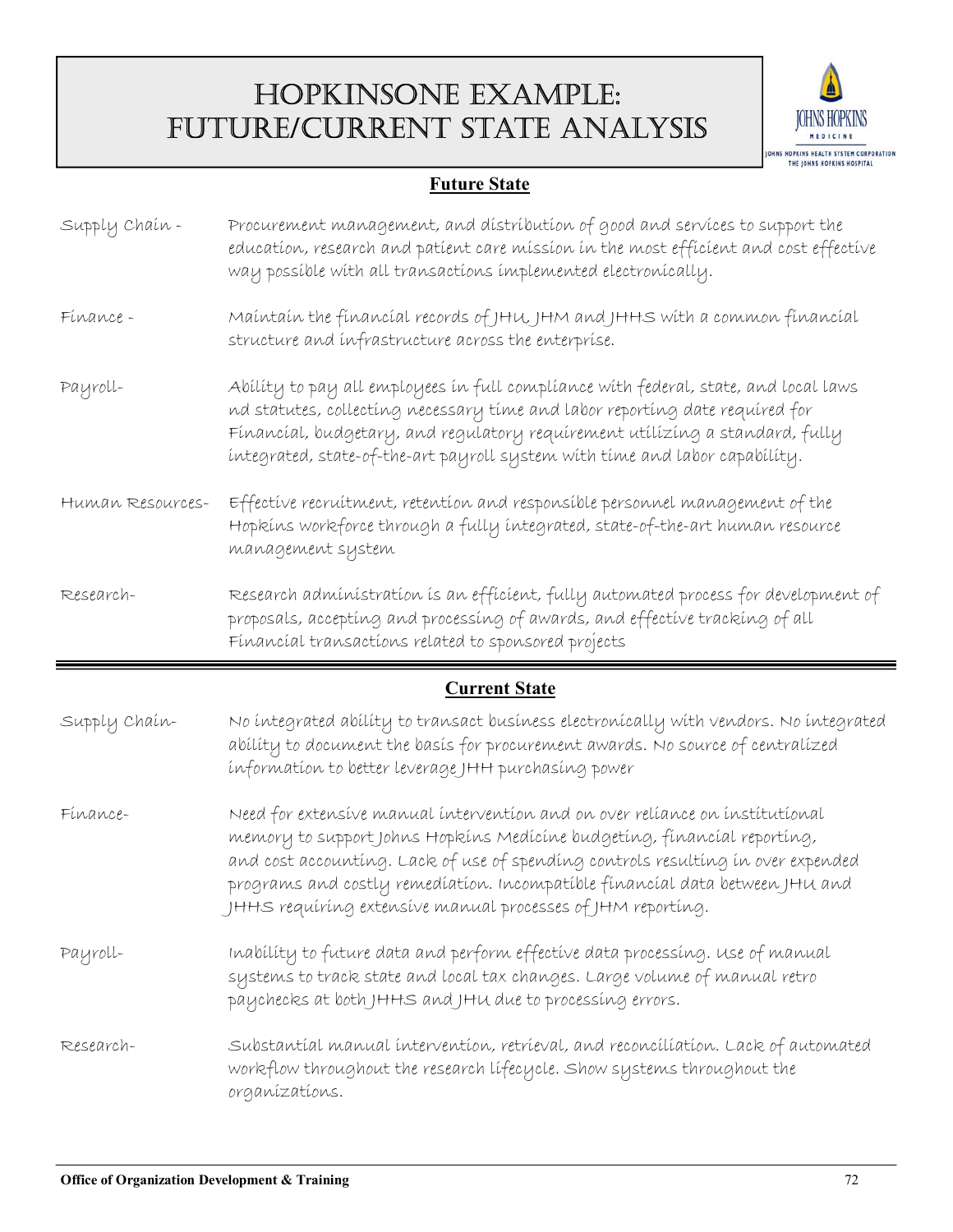# HOPKINSONE: CASE FOR CHANGE



The following represents explanations from members of Senior Management on why it is important that Hopkins make this change to an enterprise wide computer system. These answers provide a basis for managers and supervisors to answer the basic questions many employees will ask: **Why do we have to do this?**"

#### **1. What is changing?**

- The environment we're in has changed.
- Our core business has expectations on it by regulators, government, those we serve, and other customers; they expect that we will deliver and give evidence (not talk) to:
	- $\Box$  Patient safety on patients, human subjects, animal subjects, etc.
	- □ Compliance on all regulations Medicare, HIPPA, etc.
	- □ Efficient business processes cost, etc.
- Hopkins faces many changes internally HopkinsOne, medical campus redevelopment, growth in research, demand for clinical practices, etc.
- HopkinsOne is a plan for improving our administrative services and taking advantage of two large organizations achieving some conformity and efficiency in processes.

#### **A. What is important to preserve?**

- We should preserve everything that is service oriented; but don't preserve old systems for their own sake.
- We should preserve our core ethos: decentralized, entrepreneurship, autonomy, individualism, minimal bureaucracy, collaboraing across departments.
- We need to be sensitive to people, their roles, responsbilities, careers, years at Hopkins.
- We need to show people they have value.

#### **2. Why is this necessary in this organization at this time?**

- The enviornment forces us to be or emulate best practice.
- Legacy systems are 30 years olf and missing basic fundamental functions.
- We (JHU & JHM) either have to do it together, or separetely, but it has to be done. We decided to do it together.
- HopkinsOne helps us do what we have to do in the most effective way on a day to day basis.
- We have to stop wasting money on back office operations like reducing multiple approvals.
- We need to recoup revenue appropriately owed; and not lose it
- Legacy systems can't ensure compliance.
- We need one-time entry; one "book" of financial truth.
- Advantage for Faculty: stop patching existing system (forgone expenditures); improve compliance  $(160+$  regulators), improve measurement results—high risk/low compliance, productivity
- Advantage for Administration: Improved service levels, compliance, productivity, reduced time spent locating and delivering information.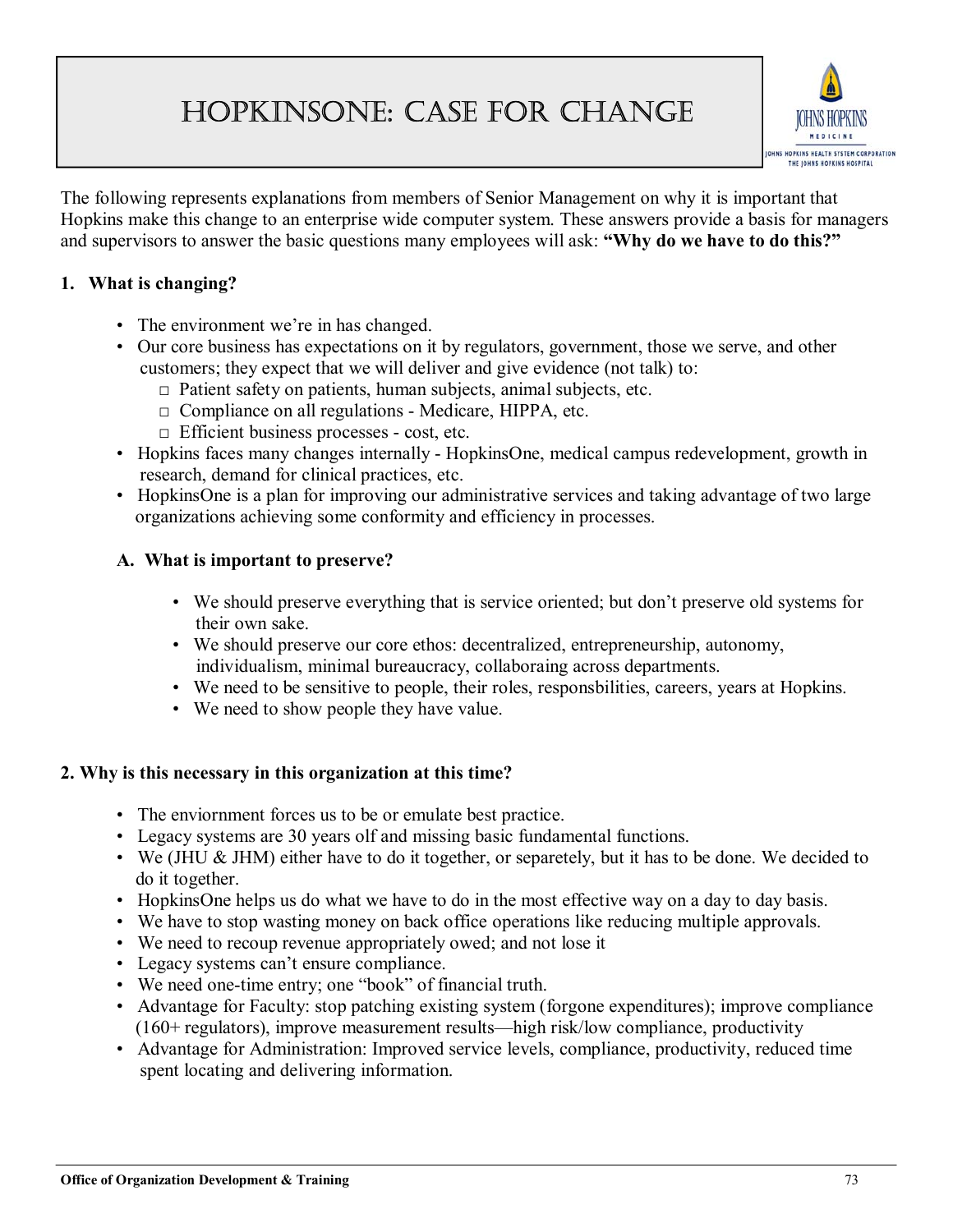# HOPKINSONE: CASE FOR CHANGE



#### **3.** What is at stake if we don't change, or are unsuccessful in our attempts?

- Can't afford to not be "best practice"
- Have already been told that we are not doing certain things right. Spending \$20 million/year to look over people's shoulder.
- In the end, ours is a history of innovation, integreity, independence, and meeting expectations of society, government, Maryland, Baltimore, and our communities
- If don't respond to the environment, will get shut down.
- Some legacy systems are old, don't communicate with other systems, cause inefficiences, lose revenue, lose grants and lost money, don't track costs; we can't ensure newer expected compliant behavior with them.
- We must be compliant and provide reliable data.
- ï Greater exposure to Federal, state, and local regulations and rules of engagement.
- Potential for fines and penalties for non-compliance.
- No ROI.
- Loss of market.
- Unable to stay competitive with salaries.
- Would continue to waste money on "back-office" processes.
- Loss of productivity, quality of service.
- Financial losses in volume purchasing.

#### **4. Whatís in it for you? (Faculty/manager/supersvior/employee)**

- Ensures future livelihood (last year delay in salary increases for the hospital; this year brought back)
- For faculty: ease of purchasing, ease and quality of hiring, travel approvals
- For administration: consistency in processes, single service centers
- Responding to infrastructure and facility needs (HopkinsOne, medical campus redevelopment, etc.)
- Need these investments today to ensure Hopkins for the long term
- Puts managers, supervisors, and employees in a position to be more successful (career, salary, etc.)
- Pride/image of Johns Hopkins
- New set of skills that are current increase one's marketability and can translate into higher salary
- Some jobs change more than others; most change little
- Systems will do what they're supposed to do, freeing up people to do what they're supposed to do reduce sneaker power & shadow systems
- It will help get your job done in a more efficient manner
- Provides accurate information around effort-reporting
- Ensures best cost in securing supplies in a timely manner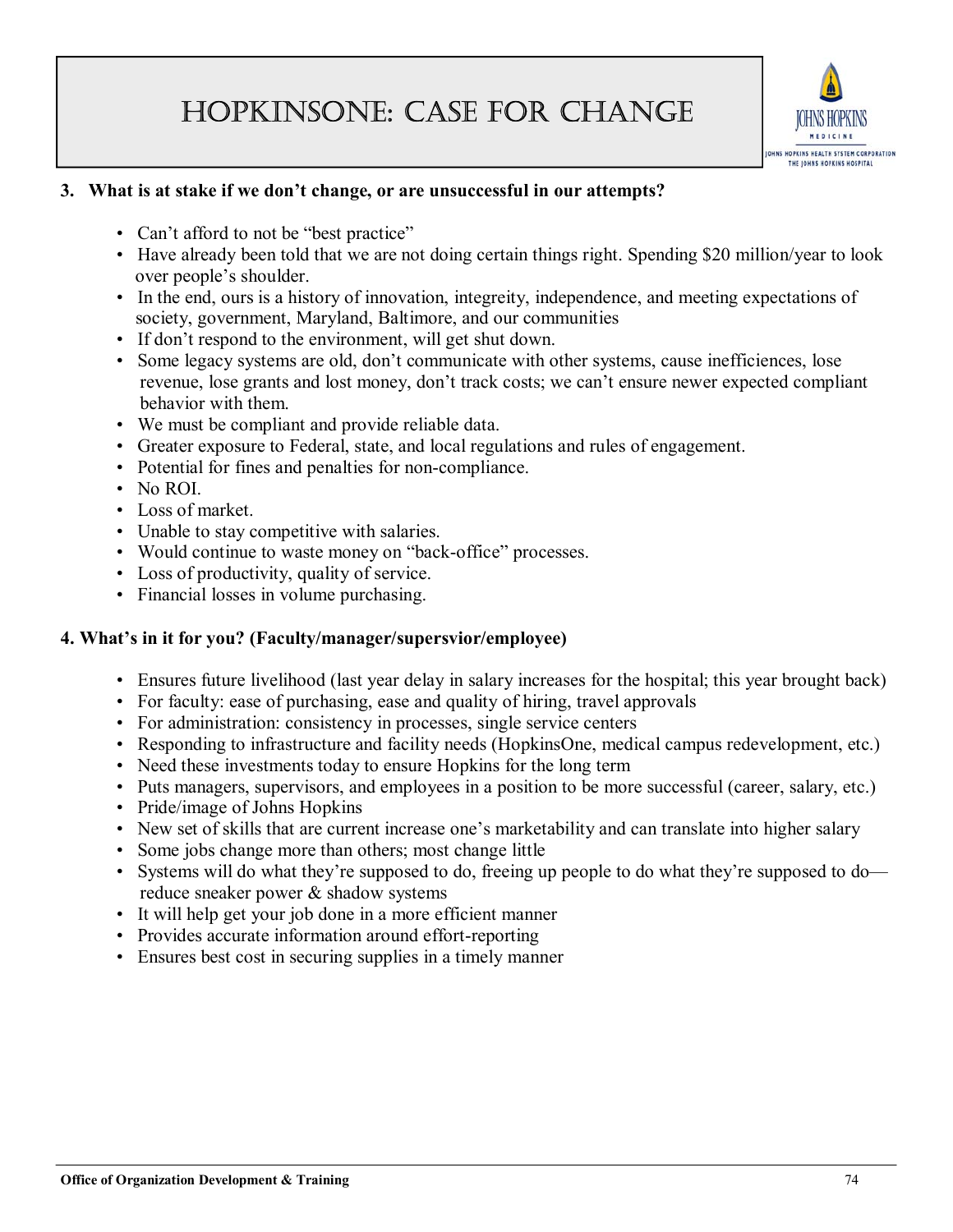# HOPKINSONE: CASE FOR CHANGE



#### **5. Where are we going?**

- We will continue our leadership role to society.
- We will improve our Hopkins culture to:
	- □ Be more compliant to those who oversee our work.
	- $\Box$  Do right by patients and other customers to provide total safety.
	- □ Provide services internally and externally in the most efficient and effective manner
	- $\Box$  Improve our internal communication linkages
	- $\Box$  Improve our internal processes to support our business need and support us in getting what we need in a more efficient manner.
	- $\Box$  Others will believe that finance have their best interest at heart.
- We will improve the way we do business; improve customer feedback.
- We will ensure highest-quality service.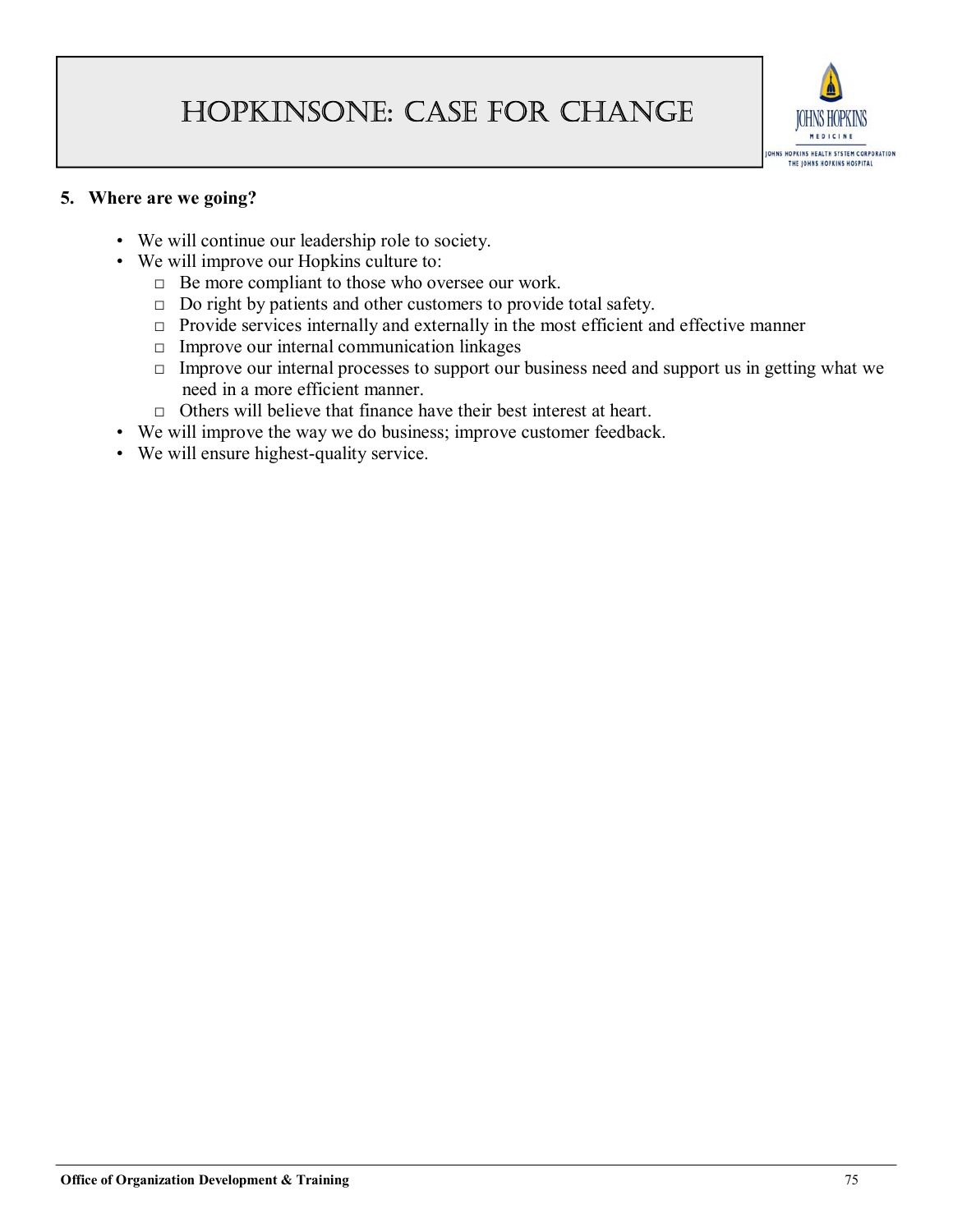### HOPKINSONE EXAMPLE: STAKEHOLDER ANALYSIS



| Need for Support: Rate on a 3 to 5 Scale                                                                               | Likelihood of Support: Rate on a 1 to 5 Scale:                      |
|------------------------------------------------------------------------------------------------------------------------|---------------------------------------------------------------------|
| $5 =$ You must have them take an active part in the<br>development and they must be vocal champions for<br>the change. | $5 =$ They will fully support and champion the<br>change.           |
|                                                                                                                        | $4 =$ They will help develop the new initiative.                    |
| $4 =$ They must take part in the development.                                                                          | $3$ = They will go along with whatever is decided.                  |
| $3$ = They need to go along with whatever is decided.                                                                  |                                                                     |
|                                                                                                                        | $2 =$ They are likely to complain.                                  |
|                                                                                                                        | $1 =$ They are likely to resist this change openly and<br>strongly. |

### **Stakeholder Analysis**

| Name of Individual or Group | Need for<br>Support | Likelihood<br>for<br>Support | <b>Action Steps</b>                            |
|-----------------------------|---------------------|------------------------------|------------------------------------------------|
| Bob                         | 5                   | 4                            | Get on-board first                             |
| Phyllis                     | $\boldsymbol{4}$    | $\boldsymbol{\it 1}$         | Have Bob meet with Bob<br>and I will follow-up |
| Joe                         | $\mathfrak{Z}$      | $\mathcal{Z}$                | Have Bob meet with Joe                         |
| Ken                         | $\mathcal{S}$       | $\mathcal{S}$                | No Action Now                                  |
| Barbie                      | $\mathcal{S}$       | $\mathcal{S}$                | No Action Now                                  |
| Shelly                      | 5                   | 5                            | Get on-board first                             |
| <b>Rick</b>                 | $\overline{4}$      | $\mathcal{S}$                | Have Shelly meet with<br>Bob                   |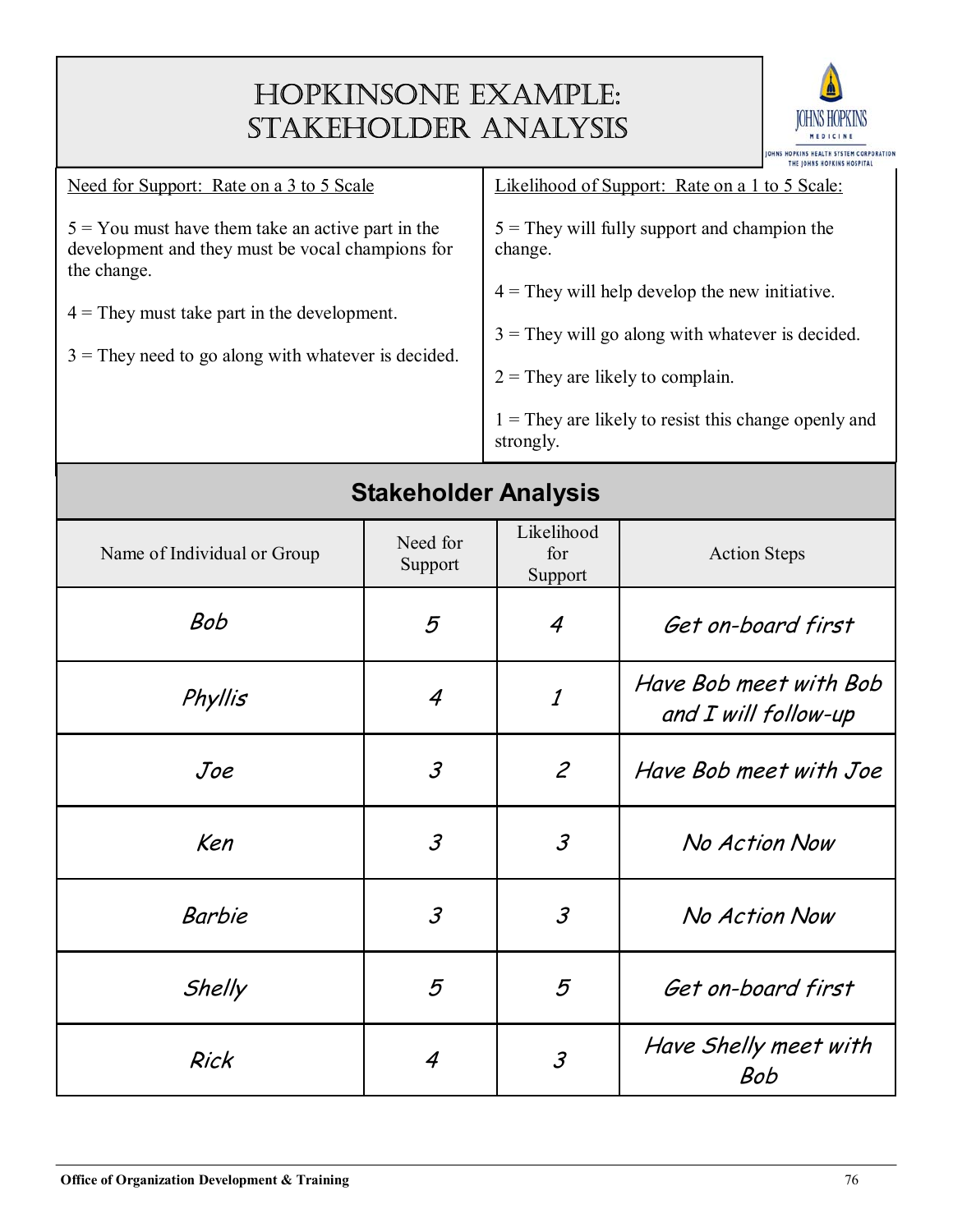## HOPKINSONE: FREQUENTLY ASKED QUESTIONS CONCERNING HOPKINSONE



#### **1. Why is change happening now?**

You may feel like change is happening suddenly and that it is directed right at you. In reality, most changes begin outside the organization many months or even years before internal changes take place.

When Hopkins' leaders were asked why change is necessary at this time, they said:

- Current systems do not support highest levels of compliance, reporting and service that are at the core of our mission.
- There's a need to improve service levels and increase efficiency in support of day to day Effectiveness as an Institution.
- Currently, data must be entered numerous times. This duplication of effort may increase the risk Of errors.
- Integration of systems will allow the work to be more productive and profitable.

#### **2. What is the risk of not changing?**

When external changes become apparent inside the organization, managers suddenly realize the risks of not changing.

- Increased potential for fines and penalties for non-compliance.
- Risk of losing grant and contract dollars.
- ï Loss of ranking and image among our peer institutions and the larger academic research community.

#### **3. What is the rush?**

While it may appear that we are rushing towards change, in face the Institution has been laying the ground work for this project for more than two years in anticipation of the continued growth and expectations. In order to stay competitive, we need to bring our administrative systems in line with our world-class reputation.

This process will take many years to be fully complete, so we have to start now. We also have to prepare ourselves for the personal and professional changes that adapting to a new way of working requires.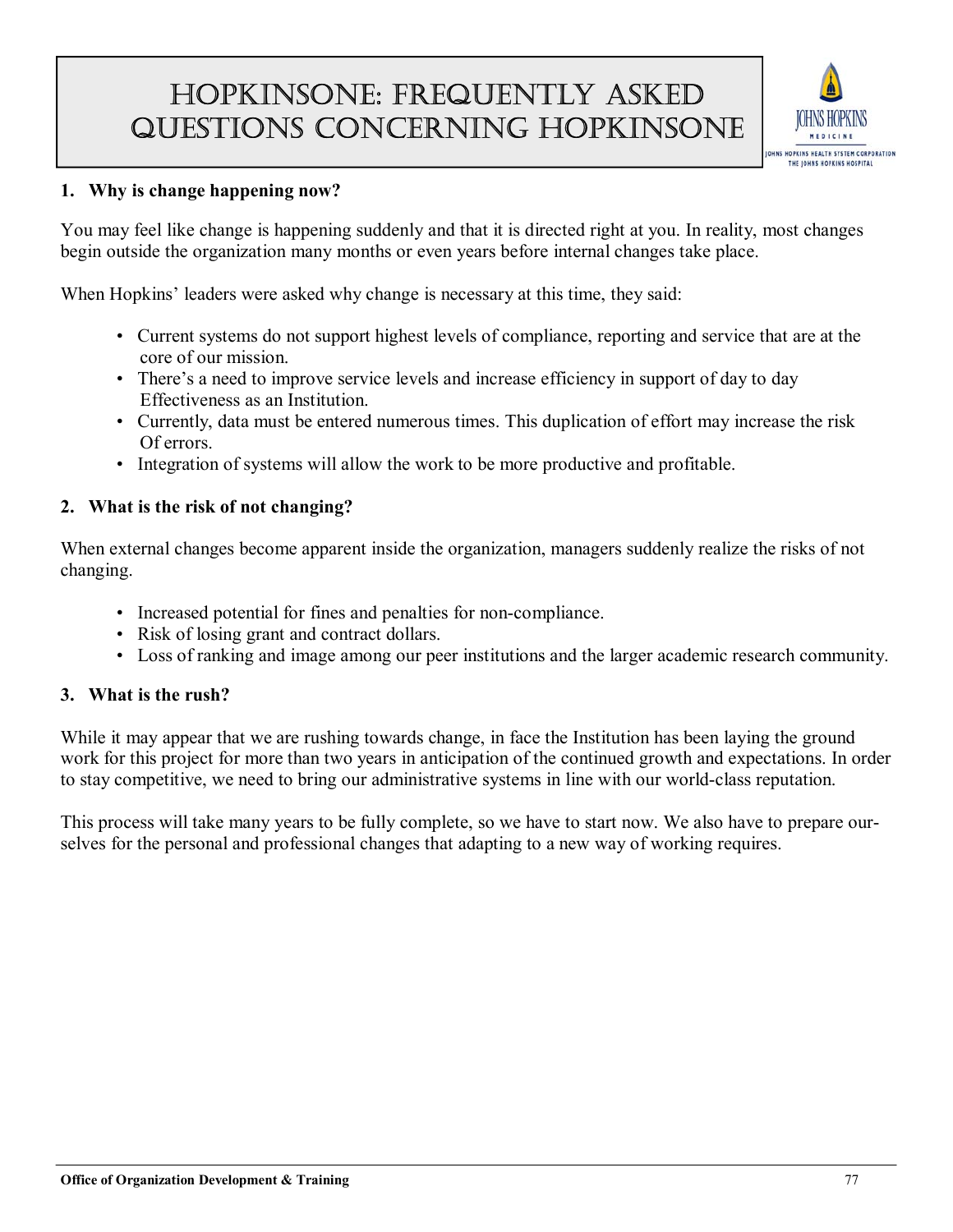## HOPKINSONE: FREQUENTLY ASKED QUESTIONS CONCERNING HOPKINSONE



#### **4. If I wait long enough, will the change just go away?**

Because the future success of our organization depends on this change, it will happen with us and without us. Hopkins is committed to providing the necessary training and resources needed to be successful in this new future. Your success depends only on your commitment to take advantage of the training and other resources that are made available.

HopkinsOne will bring with it many good things, including: streamlined work processes; coordination and integration of systems; increased compliance and reporting; cutting-edge, web-based systems and increased data accessibility.

#### **5. What will change mean to me?**

- New ways of working
- New Systems and tools
- New job roles
- New services
- New ways of leveraging knowledge and experiences

When the change is implemented, each person will be effected differently. In the end, how you react to the change plays an important role in how the change will impact you.

#### **6. What are my choices?**

Your choices about how to respond to change will vary as the organization moves through the change process. Think about the change in these time periods: When the change is first announced, but before the change is implemented; during the change process, when the new solution is being deployed; and after the change is in place, following the implementation of the solution.

Those individuals who take advantage of the training and resources provided, and who stay positive, focused, flexible, organized and proactive throughout the change have the best opportunity for learning and growth.

#### **7. What are the benefits of supporting the change?**

The benefits of supporting HopkinsOne may include:

- Enhanced respect and reputation within your organization.
- Improved job growth opportunities.
- Increased job satisfaction.
- Increased job security as the organization moves through change.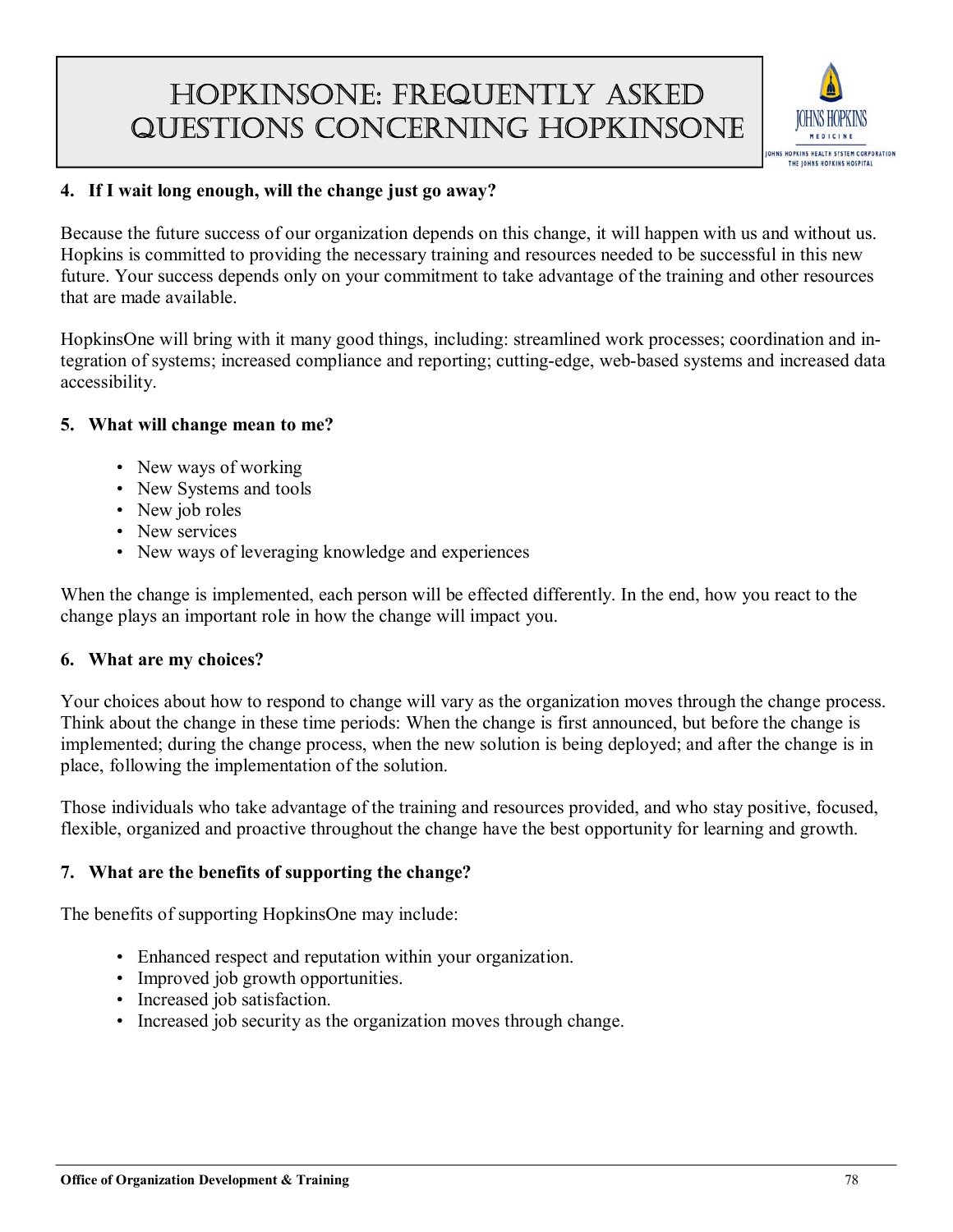## HOPKINSONE: FREQUENTLY ASKED QUESTIONS CONCERNING HOPKINSONE



#### **8. What if I disagree with the change? What if I feel they are fixing the wrong problem?**

Be patient. Keep an open mind. Make sure you understand the business reasons for the change. However, don't be afraid to voice your specific objections or concerns. If your objections are valid, chances are good they will come to light and be resolved. If you feel strongly against a specific element of the change, let the right people know, and do it in an appropriate manner.

HopkinsOne has a hotline for questions and concerns—410-735-7411—and a website that explains the project areas, and includes a list of frequently asking questions.

#### **9.** What if they've tried before and failed?

Hopkins may have some previous change initiatives that were started and not completed, or not fully implemented. If we concentrate only on that failure it will be hard for us to all erase the past and embrace this new project. In order for HopkinsOne to be at its most successful, we must be prepared to face the past as history, and focus on what lies ahead.

#### **10. What if I am forced to do more for the same pay?**

When an organization is undergoing a change, this usually means that new processes, systems or skills are required. Your role in the changed environment may include learning these new processes or acquiring new skills. Indeed, some of your responsibilities may change.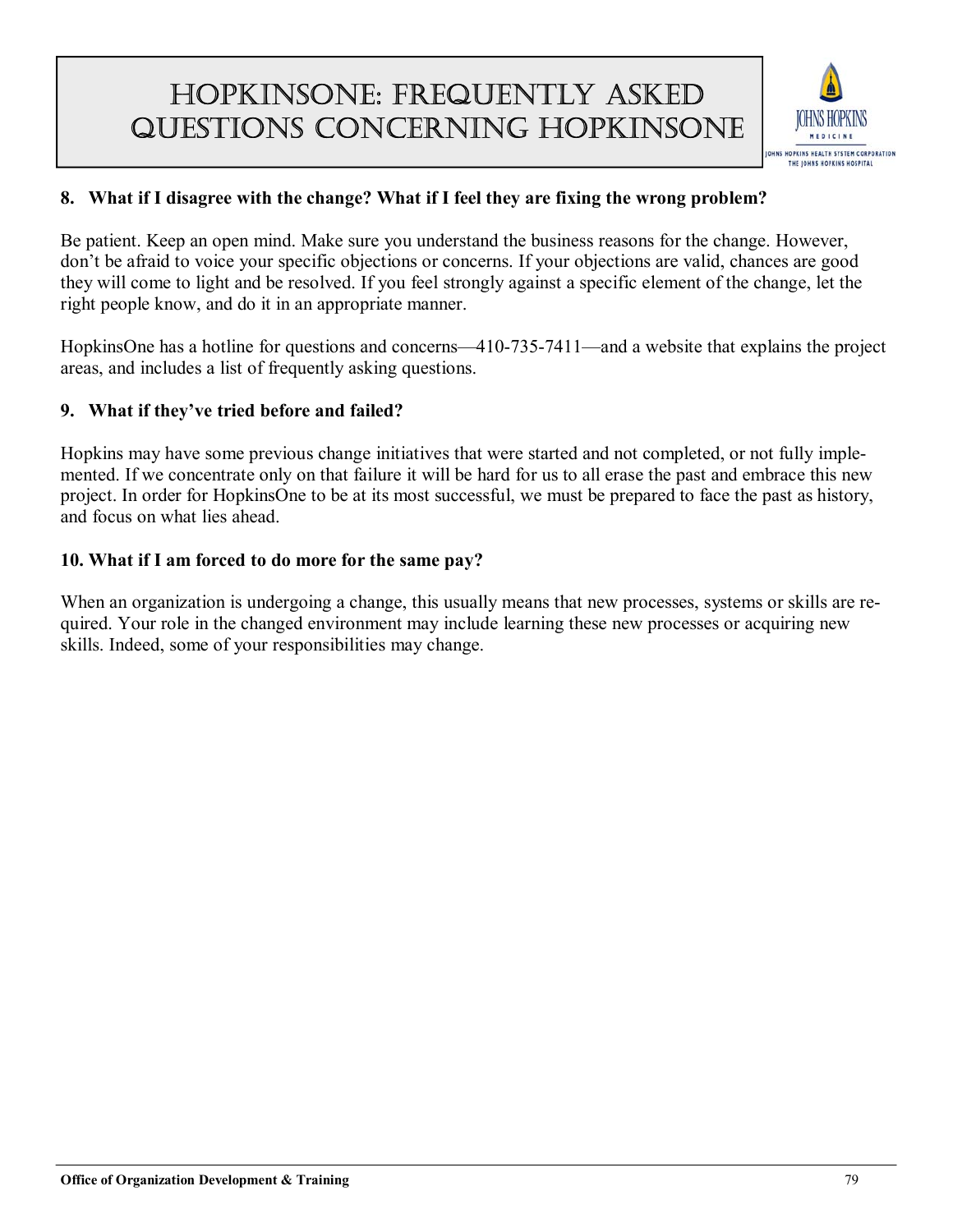### HOPKINSONE EXAMPLE: FORCE FIELD ANALYSIS



### **H-1 Toolkit - Force Field Analysis**

| <b>Forces Supporting Our Success</b>                                       | Rating<br>$(1-5)$ | <b>Forces Impeding Our Success</b>                                                                                                                                                                           | Rating<br>$(1 - 5)$ |
|----------------------------------------------------------------------------|-------------------|--------------------------------------------------------------------------------------------------------------------------------------------------------------------------------------------------------------|---------------------|
| HopkinsOne changes are supported by Dr.<br>Brody, Dr. Miller, Mr. Peterson | 5                 | In a sense, 100% of people think their<br>world will change but it may be more<br>like the 80-20 rule; 20% will experience<br>some to significant change, while 80%<br>will experience some to little change | 1                   |
| People know it is coming                                                   | $\overline{c}$    | Fear of job loss                                                                                                                                                                                             | 4                   |
| Bearing Point consulting support                                           | 3                 | Complex organization makes organiza-<br>tion change difficult                                                                                                                                                | 4                   |
| There is commitment to making it happen                                    | $\overline{3}$    | Hopkins is decentralized; leads to many<br>decision makers                                                                                                                                                   | 3                   |
| People know there it top-down support for<br>this change.                  | 3                 | Other changes are occurring for depart-<br>ment and entities that compete with<br>HopkinsOne changes                                                                                                         | 1                   |
| Very involved Finance staff at manage-<br>ment levels                      | 4                 | Limited resources—JHM made less<br>than 1% profit last year                                                                                                                                                  | 3                   |
| Steve Golding, HopkinsOne Executive<br>Director, is a respected leader     | 5                 | Question of shared services and how<br>that will work                                                                                                                                                        | $\mathbf{1}$        |
| JHU and JHM have been involved in sig-<br>nificant financial changes       | 4                 | Fear of unknown                                                                                                                                                                                              | 3                   |
| JHM has a business mentality                                               | 4                 |                                                                                                                                                                                                              |                     |
| Clinical people know of the need to man-<br>age the bottom line            | 4                 |                                                                                                                                                                                                              |                     |
| <b>Total Positive Score</b>                                                | 37                | <b>Total Negative Score</b>                                                                                                                                                                                  | 20                  |

**Rating Key: 1 = weak; 5 = strong** 

Total Positive Score 37 minus Total Negative Score  $20 =$ Overall Score  $+17$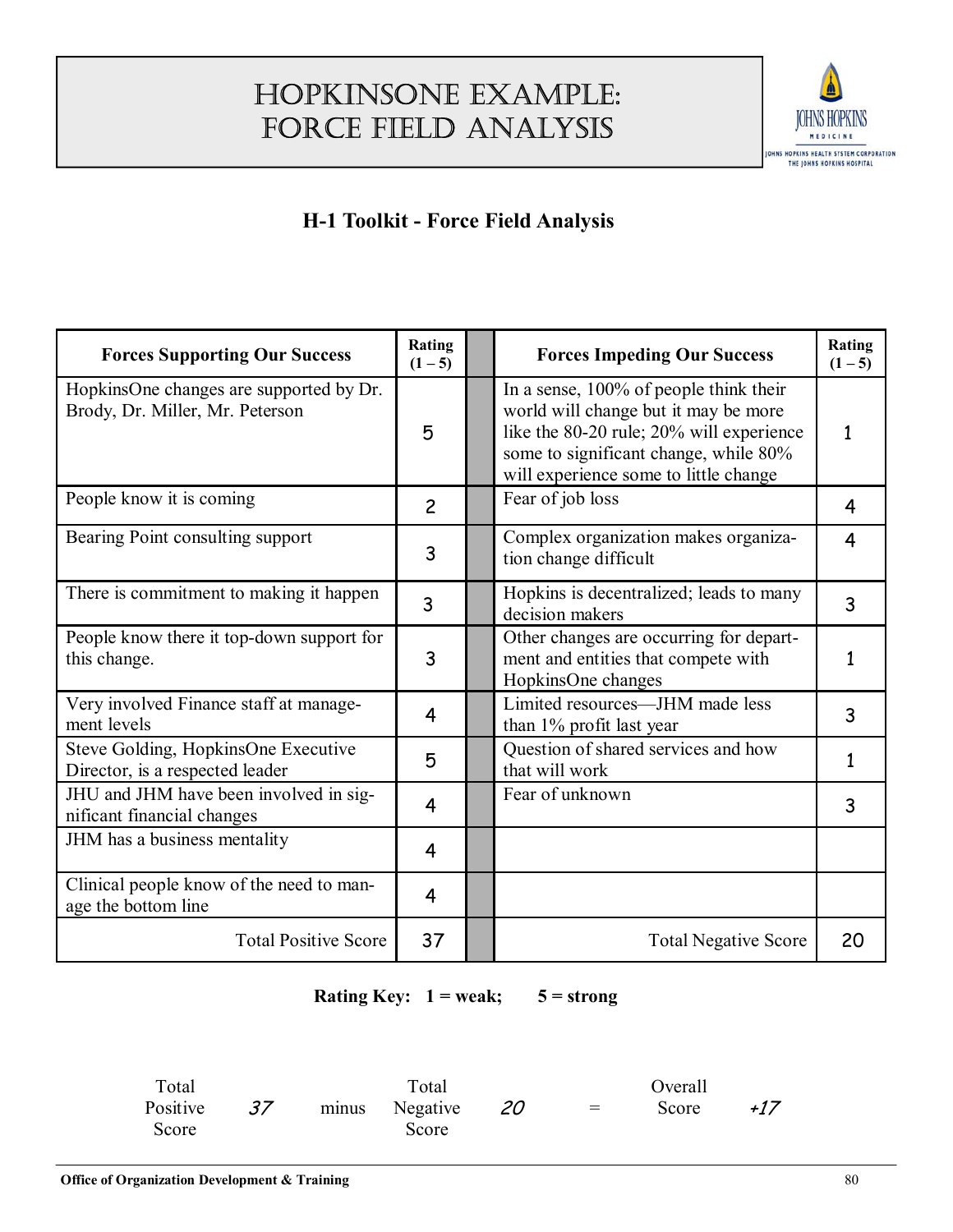## HOPKINSONE EXAMPLE:WORKING THROUGH WHERE YOU ARE NOW



Let's face it. A major problem when facing change is **feelings**. More specifically, there are feelings of loss (we won't be doing things the old way), and feelings of fear (not understanding what challenges the new way brings or having all of the information). Getting people to talk about their feelings around change serves to diminish **negative** feelings.

Whenever any change happens, it is important to allow yourself to acknowledge your loss, and yet be aware of what you have not lost.

In the table below, write a few words in each quadrant describing the losses you must relinquish, the losses you must replace, acknowledge what you are not losing, and what losses you can rebuild.

| What am I losing?                                                                                                                                                         | <b>What must I replace?</b>                                                                           |
|---------------------------------------------------------------------------------------------------------------------------------------------------------------------------|-------------------------------------------------------------------------------------------------------|
| The way I've have done my job before<br>HopkinsOne. Knowing exactly how to do<br>my job and for the short term, knowing<br>anybody can come to me to ask a ques-<br>tion. | My sense of security and feeling I know<br>everything about my job.                                   |
| What am I not losing?                                                                                                                                                     | What can I rebuild?                                                                                   |
| My talents, my skills and my abilities. My<br>good work ethic.                                                                                                            | A better way to do my job. My knowledge<br>base, but this time it will be dealing with<br>HopkinsOne. |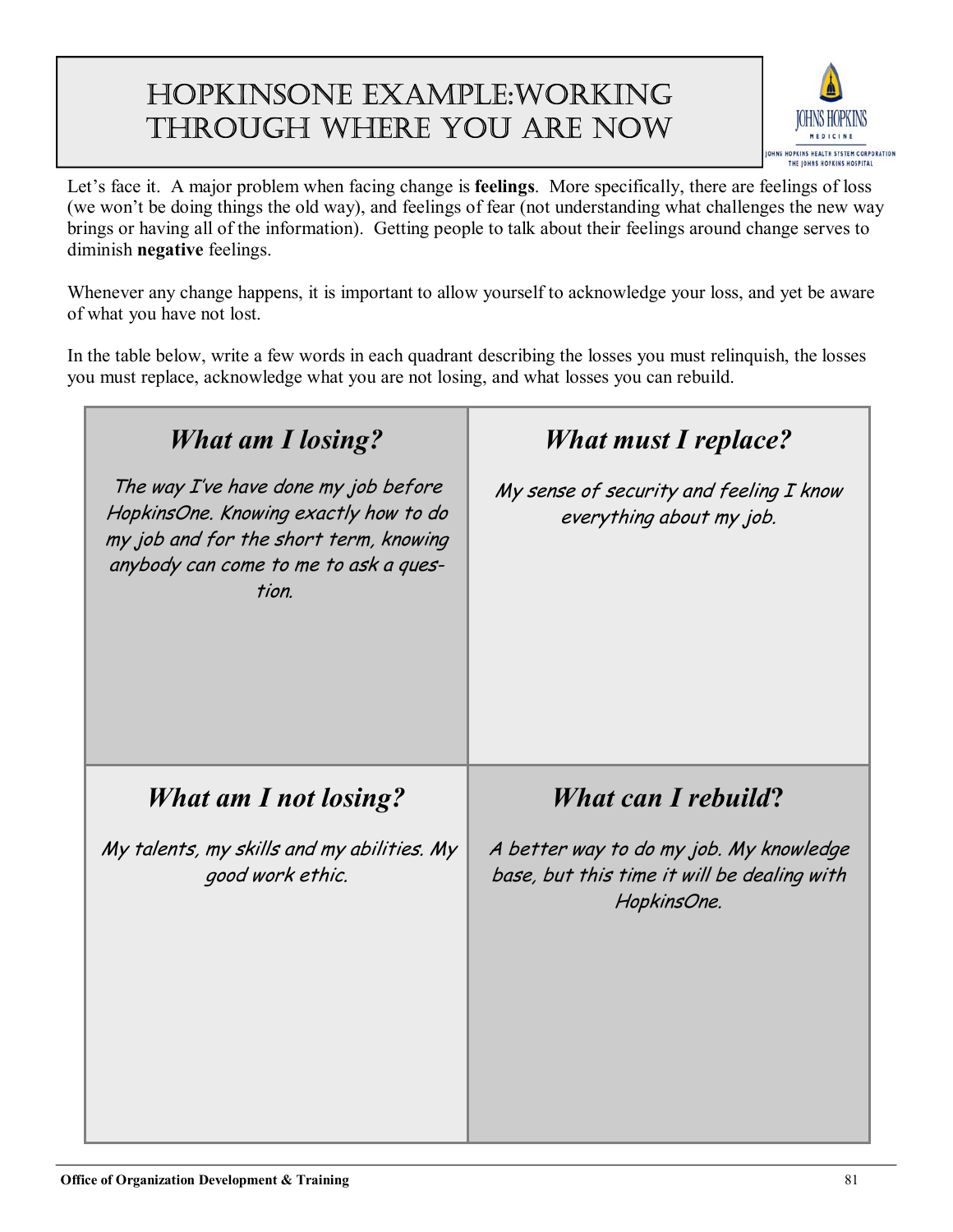## TOOLS FOR CHANGE: IDENTIFYING YOUR REAL & IMAGINED FEARS



**Question:** How do you help defuse someone's emotions around any issue? Answer: Acknowledge the emotion. "You seem angry." (...or upset...or tense...or frustrated)

The answer can be explosive. "YES, I'M ANGRY!" Typically the person will then blurt out an explanation for their current feelings.

In this exercise, people are asked to first identify their fears in their own words and then whether each fear is real or imagined. The fears can be those expressed by an individual or by a group and this exercise can be conducted individually or as a group. If conducted in a group setting, the manager can direct the individual or the group to review each fear and identify ways and benefits to eliminating those fears.

Instructions: In the boxes below, list some of the fears you have about the change you are going through and determine if they are real or imagined. With every imagined fear you can discard, you will improve your perspective and increase your sense of safety.

**Real Fears:** There is evidence (facts, past experience) that suggests you should be afraid.

**Imagined Fears:** Contrary to what you are feeling, there is no evidence to suggest that there is anything of which to be afraid.

| Fears                                                                   | <b>Real or Imagined?</b>                                                                                                                                                |
|-------------------------------------------------------------------------|-------------------------------------------------------------------------------------------------------------------------------------------------------------------------|
| Example: My position will become unnecessary and I<br>will lose my job. | <b>Imagined.</b> Even though I will not have to do as much, there<br>will still be plenty for me to do.                                                                 |
| That I will lose my job.<br>1.                                          | Imagined. I have seen what my job duties will be<br>in the future. My Manager would not have<br>shared that with me if I wasn't going to have a<br>10b.                 |
| 2. That I will not be able to learn the new<br>system.                  | Real. Though I have been good at picking up new<br>information, I need to make sure I am working<br>on this so I can get up to speed quickly and be-<br>come an expert. |
| 3. That I will not be valued by the organiza-<br>tion.                  | Imagined. I am a hard worker, conscientious,<br>and someone that has always been valued. I just<br>need to become valued in something new.                              |
| 4.                                                                      |                                                                                                                                                                         |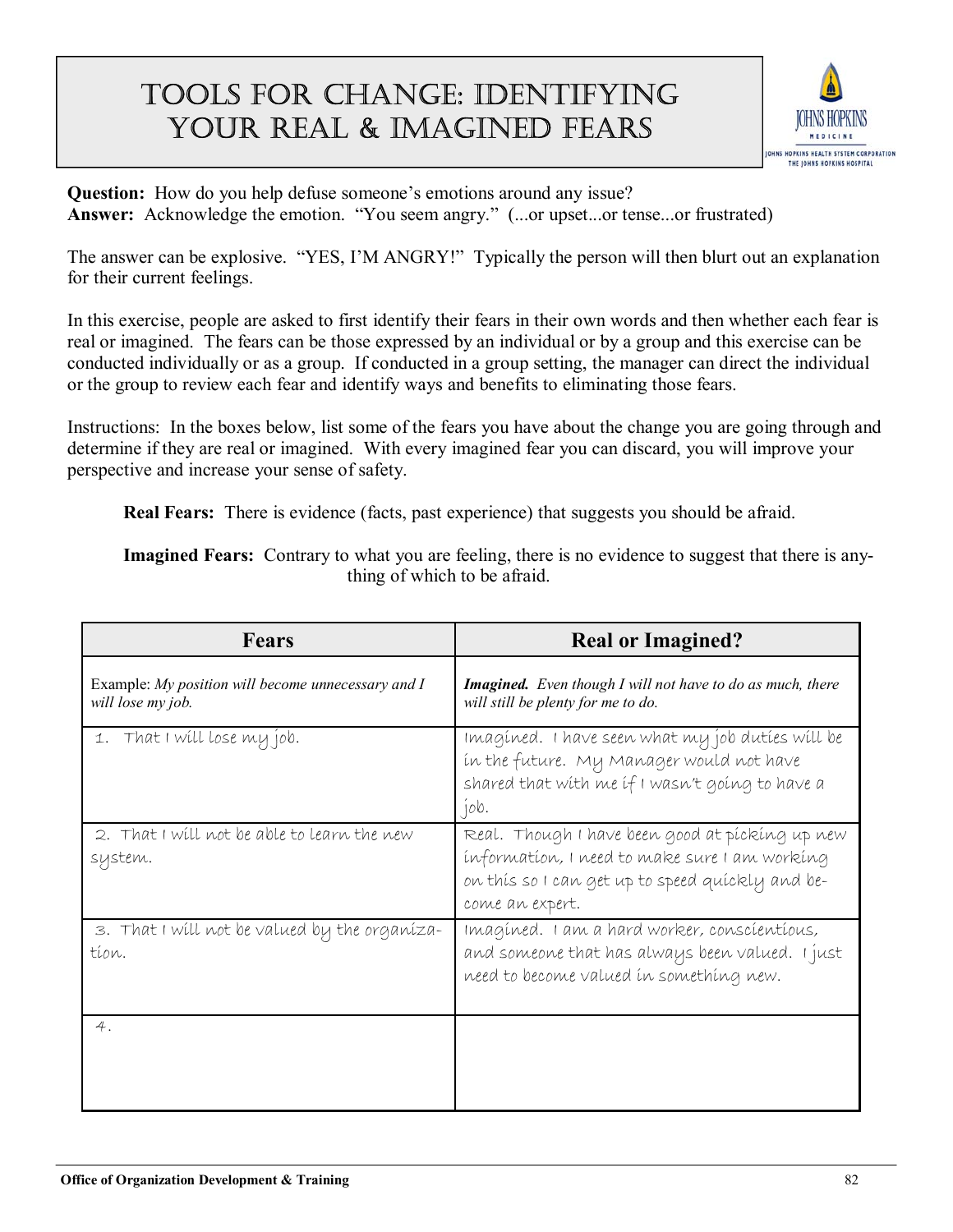## TOOLS FOR CHANGE: ELIMINATING YOUR FEARS



Eliminating your fears is a difficult thing to do. Doing so means you want to begin the process of acceptance and gain some control back in your life. Start eliminating your fears now, one at a time. Choose a fear you listed on the previous page to eliminate and answer the questions below.

**What fear did you choose to eliminate?** (Example: *My position will become unnecessary and I will lose my job.)* 

### *That I will not be able to learn the new system.*

**Why did you choose this fear to eliminate?** (Example: *This will eliminate the most amount of stress.*)

*This is the only real fear that I need to deal with.* 



**How will eliminating this fear help you adapt to/ accept your current situation?** (Example: *When Iím not worrying about losing my job, I can focus on what I need to learn regarding*   $mv$  "*new job.*")

*I* won't be as anxious and *I* will feel less stressed about this change. In *addition, it will help me focus on the proactive things I can do to learn this system.* 

**What do you need to do to eliminate this fear? What steps do you need to take?** (Example: *Remind myself that I am a valuable person to the team. I know the ins and outs of the processing work and without me, this change will not be a smooth one.)* 

- *1. Find out what the scope of the new duties will be.*
- *2. Study the material available now (i.e. Momentums, website, etc.).*
- *3. Talk with my Manager to see if there is anything I can do to participate.*
- 4. Study any prep material that's available.
- *5. Study hard in class.*
- *6. Ask questions.*